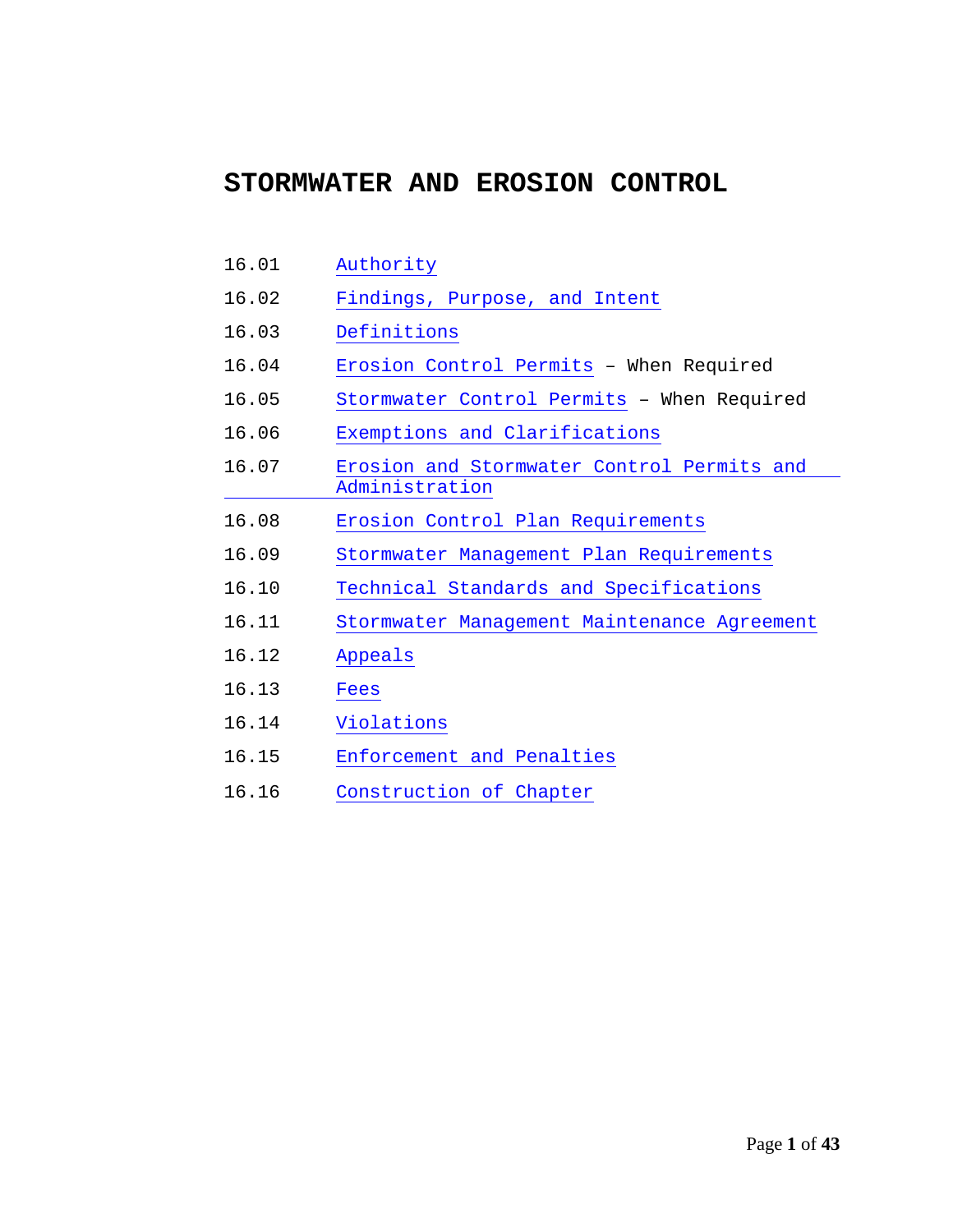## **STORMWATER AND EROSION CONTROL**

#### <span id="page-1-0"></span>**16.01 Authority**.

(A) This Chapter is adopted under the authority granted by ss. 62.234, Wis. Stats. The requirements of this Chapter do not preempt more stringent stormwater management requirements that may be imposed by any of the following:<br>(1) Wisconsin Departme

Department of Natural Resources administrative rules, permits, or approvals, including those authorized under ss. 281.16 and 283.33, Wis. Stats.;

(2) Targeted non-agricultural performance standards promulgated in rules by the Wisconsin Department of Natural Resources under NR 151.004, Wisconsin Administrative Code.

#### <span id="page-1-1"></span>**16.02 Findings, Purpose, and Intent.**

(A) Findings. The Village Board for the Village of West Salem finds that construction site erosion and uncontrolled stormwater runoff from land development activities adversely affect water resources and the health, safety, property, and general welfare of the Village, its citizens, and others in the surrounding area. Soil erosion and stormwater runoff specifically can:

(1) Carry sediment, nutrients, pathogens, organic matter, heavy metals, toxins, and other pollutants to regional lakes, streams, creeks, and wetlands;<br>(2) Diminish the capacity of water resour

Diminish the capacity of water resources to support recreational uses and a natural diversity of plant and animal life;

(3) Clog the Village's existing stormwater drainage system, which will increase operational problems and maintenance costs;

(4) Cause bank and channel erosion;<br>(5) Increase downstream flooding;

Increase downstream flooding;

(6) Reduce groundwater recharge, which thereby reduces base flows and lowers water levels in regional lakes, ponds, and wetlands;

(7) Increase the risk of property damage and personal injury; and

(8) Cause damage to agricultural fields and crops.

(B) Purpose. The purpose of this Chapter is to set forth the minimum requirements for construction site erosion, pollution control, and stormwater management so as to diminish threats to public health and safety, public and private property, and the natural resources of the Village.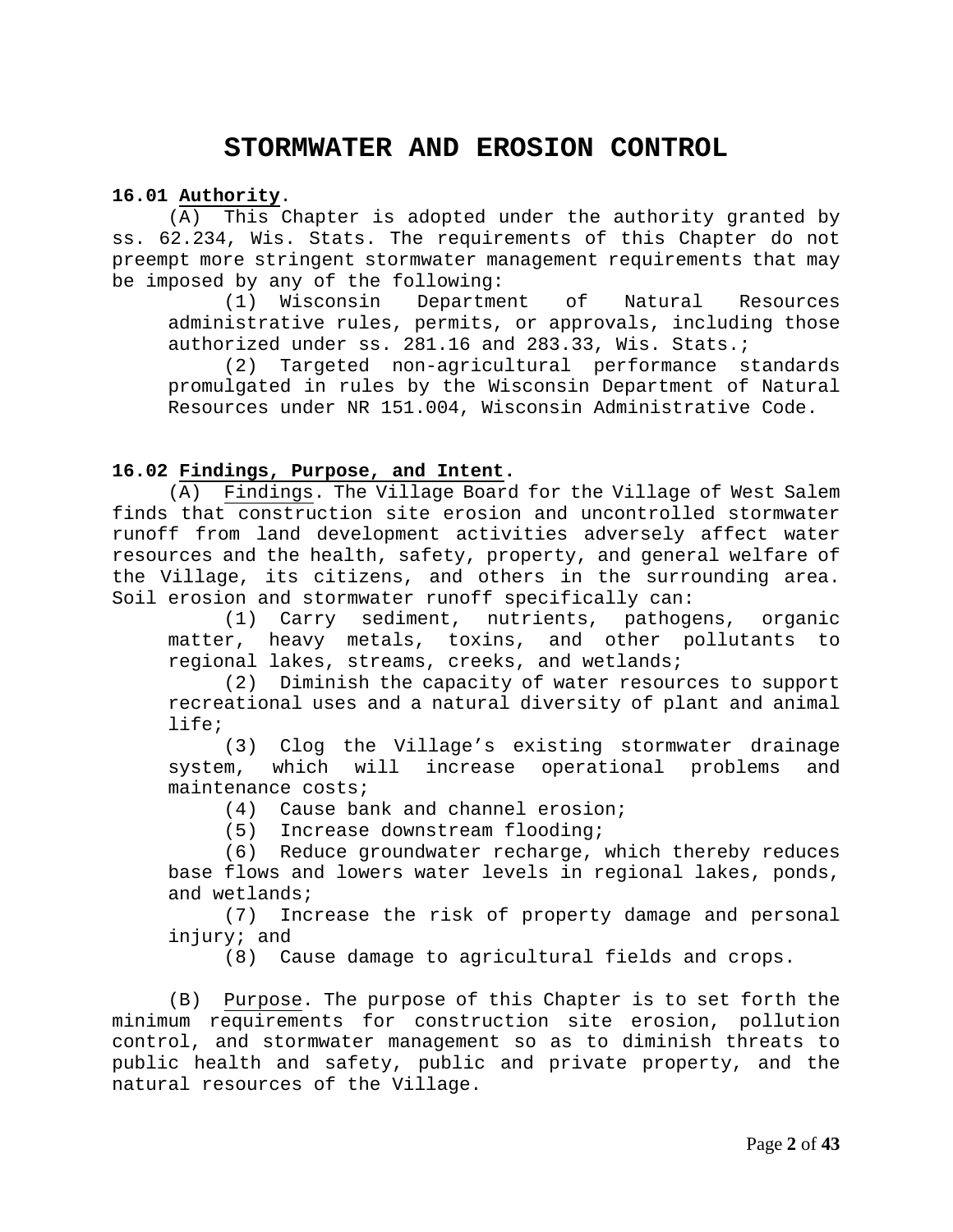(C) Intent. This Chapter is intended to regulate construction site stormwater runoff and erosion and to accomplish the following objectives:

(1) Promote stormwater management within the areas subject to this Chapter;

(2) Minimize the effects of sedimentation, flooding, and water pollution as a result of heavy metals, nutrients,<br>chemical and petroleum-based products, and any other petroleum-based products, and any other contaminants;<br>(3) Pro

Promote infiltration and groundwater recharge;

(4) Protect public and private property from damage resulting from stormwater runoff or erosion;

(5) Reduce flood damage to property as a result of large storm events;

(6) Achieve a reduction in average annual sediment loads to surface waters;

(7) Ensure no increase in the rate of surface water drainage from construction during or following the completion of construction.

(D) Declaration of Policy. The Village finds and declares that effective erosion and stormwater management depends upon proper planning and design, and the timely installation of management practices and their ongoing maintenance.

### <span id="page-2-0"></span>**16.03 Definitions.**

(A) For the purposes of this Chapter, words used in the singular shall include the plural, and vice versa. Words used in the present tense shall include the future tense. The word "shall" is mandatory and not discretionary. The word "may" is permissive. As used in this Chapter, the following terms are defined as follows:

(1) "Agricultural" means related to or used for the production of food, including, but not limited to, general<br>farming, livestock and poultry, grazing, nurseries, farming, livestock and poultry, grazing, nurseries, horticulture, viticulture, truck farming, forestry, sod production, cranberry production, and wild crop harvesting, and includes lands used for on-site buildings and other structures necessary to carry out such activities.

(2) "Affected" means that a regulated activity has significantly caused negative impacts on water quality, or the use or maintenance of land or business, or has endangered health, safety, and general public welfare.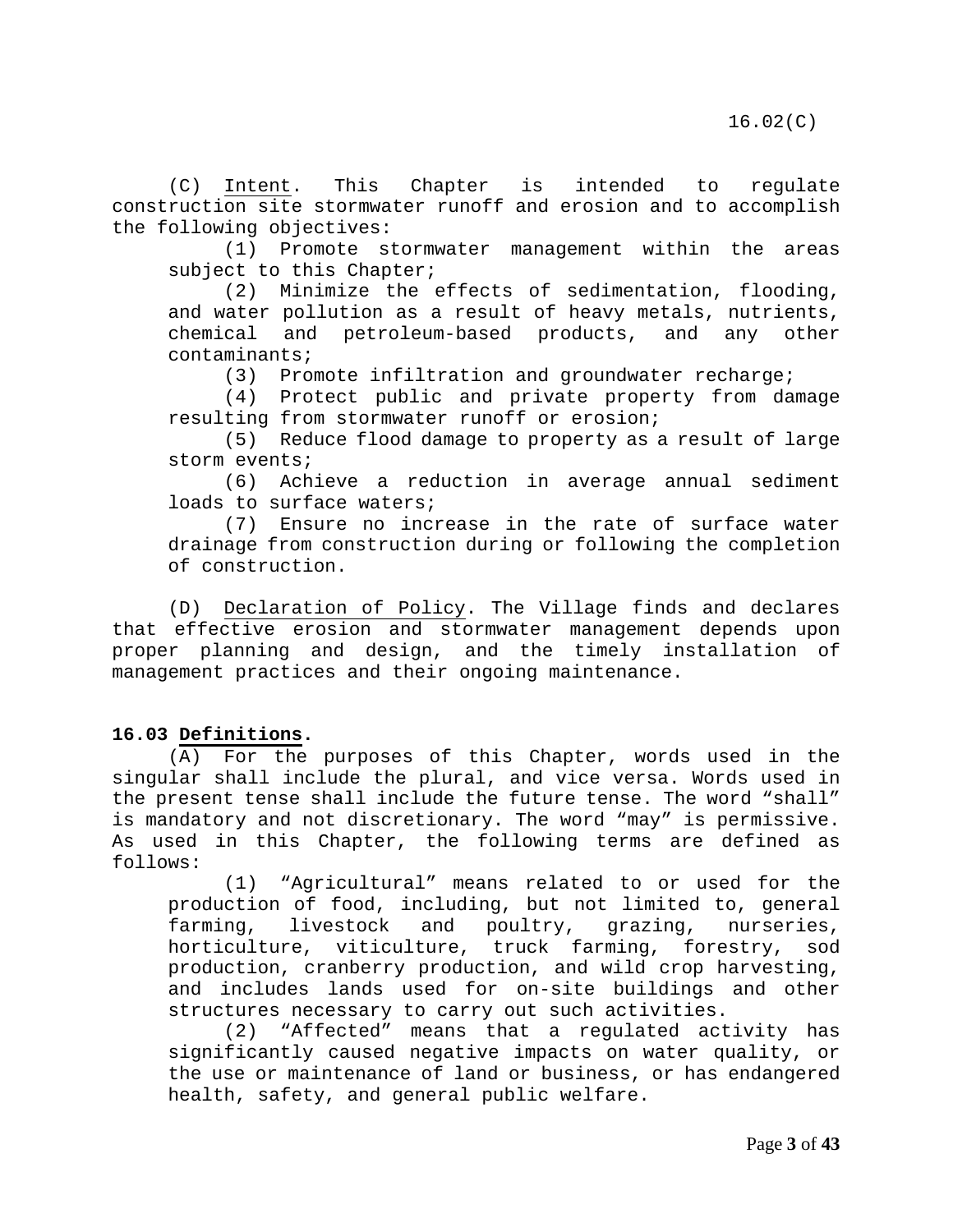(3) "Average annual rainfall" means the averaged calendar year of precipitation in La Crosse, Wisconsin, excluding snowfall, for properties in La Crosse County, as defined by NR Chapter 151, or any amendments thereto

(4) "Bank erosion" means the removal of soil, sediment, or rock fragments along the banks or bed of a stream channel, which results from high water flow after runoff events.

(5) "Best management practice, or 'BMP's" means a practice, technique, or measure that is an effective, practical means of preventing or reducing soil erosion or water pollution, or both, from runoff both during and after land development activities. Such practices can include structural, vegetative or operational practices.

(6) "Village Administrative Authority" means the Village Board, Village Engineer, or any other Village employee or official assigned or charged with<br>responsibility of administering and enforcing administering and enforcing the requirements of this Chapter or any independent contractor retained by the Village for such purpose.

(7) "Construction site erosion control" means preventing or reducing soil erosion and sedimentation from land disturbing activity.

(8) "Department" refers to the La Crosse County Department of Land Conservation.

(9) "Erosion" means the detachment and/or movement of soil or rock fragments caused by water, wind, ice, or gravity.

(10) "Excavation" means any act by which organic matter, earth, sand, gravel, rock or any other similar material is cut into, dug, quarried, uncovered, removed, displaced, relocated or bulldozed, and shall include the resulting conditions.

(11) "Exemption" means that a certain standard or practice is not required under the set conditions, but may be

implemented if so chosen.<br>(12) "Existing dev development" means any building, structure, or other impervious areas in existence on January 1, 2017, or development for which a notice of intent was received by the DNR or the Wisconsin Department of Commerce on or before January 1, 2017.

(13) "Fill" means any act by which soil, sand, gravel, rock, or any other material is deposited, placed, replaced, pushed, dumped, pulled, transported, or otherwise moved to a new location, and shall include the resulting conditions.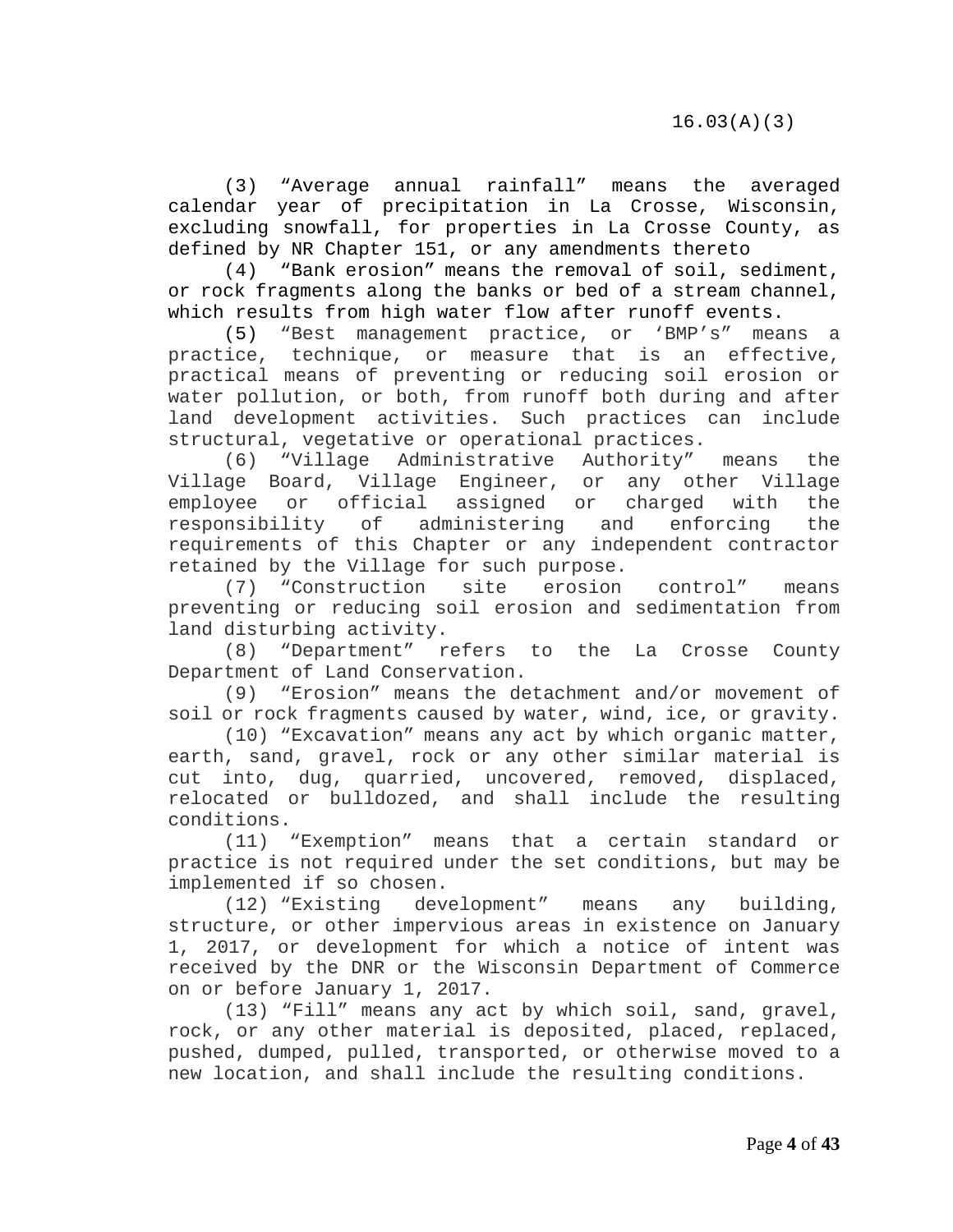(14) "Final stabilization" means that all land disturbing construction activities at the construction site have been completed and that a uniform, perennial, vegetative cover has been established, with a density of at least 70% of the cover, for the unpaved areas and areas not covered by permanent structures, or that employ equivalent permanent stabilization structures.

(15) "Grading" means the altering of the elevation of a<br>surface by stripping, excavating, filling, or land surface by stripping, excavating, filling, or stockpiling of soil materials, or any combination of such activities, and shall include the land from which the material was taken or upon which it was placed.

(16) "Heavily disturbed site" means a site where an area of land is subjected to significant compaction due to the removal of vegetative cover or earthmoving activities, including, but not limited to, construction and filling.

(17) "Hydrologic Soil Group (HSG)" has the meaning used in the runoff calculation methodology promulgated by the<br>United States Natural Resources Conservation Service United States Natural Resources Conservation Service Engineering Field Manual for Conservation Practices.

(18) "Illicit Discharge" means any discharge to a municipal separate storm sewer that is not composed entirely of runoff, except discharges authorized by a Wisconsin Pollutant Discharge Elimination System permit or any other discharge not requiring a Wisconsin Pollutant Discharge Elimination System permit such as water line flushing, landscape irrigation, individual residential car washing, fire-fighting, and similar discharges.

(19) "Impervious surface" means any land cover preventing rain or melting snow from soaking into the ground, such as roofs (including overhangs), roads, sidewalks, patios, driveways, and parking lots. For purposes of this Chapter, all road, driveway or parking surfaces, including gravel surfaces, shall be considered impervious, unless such surface cover is specifically designed to encourage infiltration and the design of the surface cover is approved by the Village Engineer.

(20) "Improvement" means any structure, fixture, erection, construction, demolition, alteration, excavation, filling, grading, tiling, planting, clearing or landscaping that is built, erected, made, or done on or to a parcel for its permanent benefit.

(21) "Infiltration" for the purposes of this Chapter refers to any precipitation which does not leave a site as surface runoff.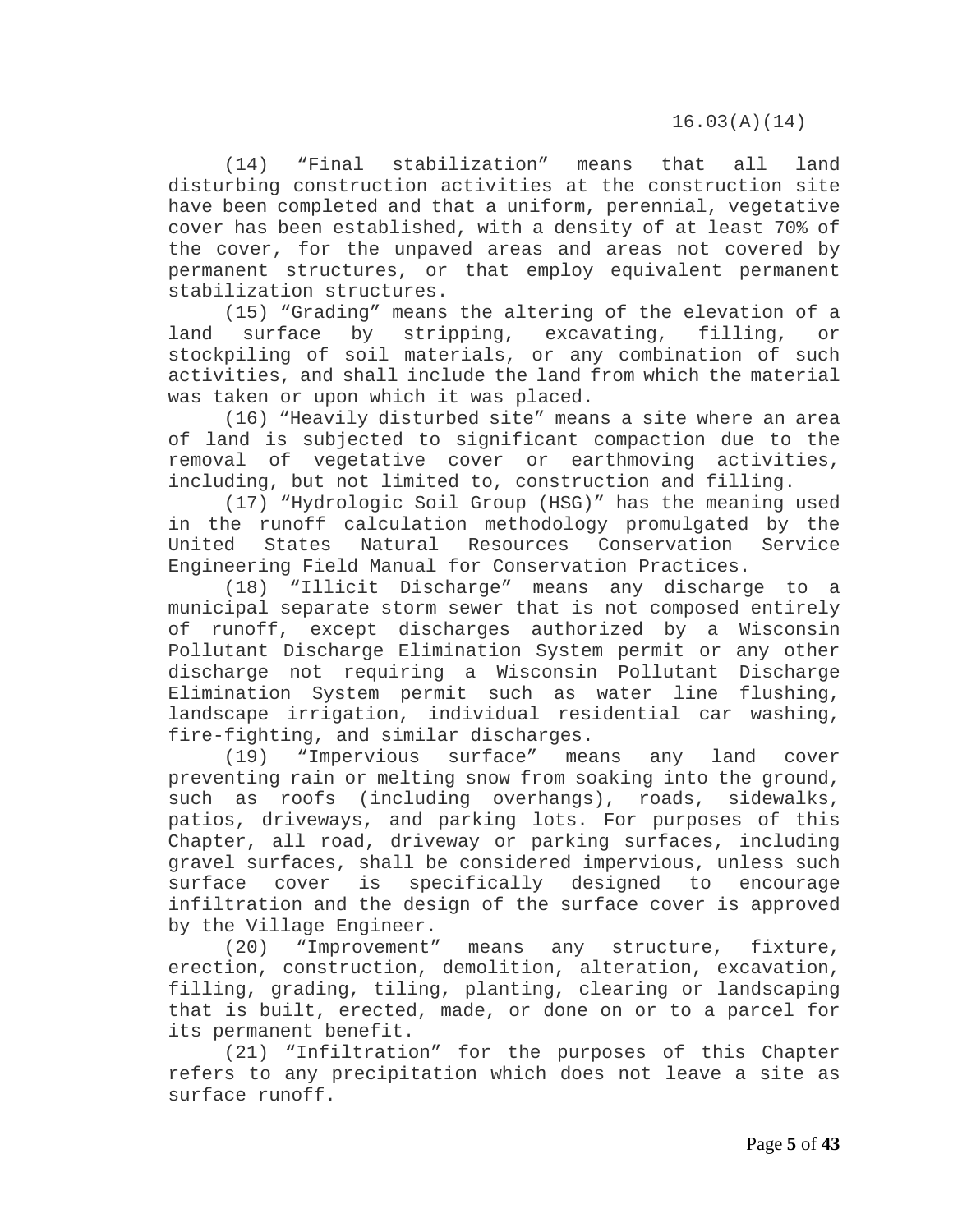(22) "Infiltration system" means a device or practice such as a basin, trench, rain garden, or swale designed to specifically increase infiltration, but does not include natural infiltration in pervious surfaces such as lawns, the redirection of rooftop downspouts onto pervious surfaces, or minimal infiltration from practices such as swales or roadside channels designed for conveyance and pollutant removal only.

(23) "Land development" or "development" means any of the following activities:<br>(a) Structural

development, including the construction of a new building or other structures or improvements;

(b) The expansion or alteration of an existing structure resulting in an increase in the surface dimensions of the building or structure;

(c) Land disturbing activities; or

(d) The creation, construction, installation, or expansion of impervious surfaces.

(24) "Land disturbing activities" means any land alterations or disturbances that may result in soil erosion, sedimentation, or change in runoff, including, but not limited to, tilling, removal of ground cover or other vegetation, grading, excavating, and filling of land.<br>(25) "Land Division Code" means Chapter 4

"Land Division Code" means Chapter 4 of the Village's Code of Ordinances adopted for the purpose of regulating land division and platting.

(26) "Landowner" or "owner of property" means any person having any pecuniary interest in lands regulated by this Chapter.

(27) "Maximum extent practicable (MEP)" means a level of implementing best management practices in order to achieve a performance standard specified in this chapter which takes<br>into account the best available technology, cost technology, effectiveness and other competing issues such as human safety and welfare, endangered and threatened resources, historic properties and geographic features. MEP allows flexibility in the way to meet performance standards may vary based on the performance standard and site conditions.

(28) "New land development" means any land development activities occurring after the effective date of this Chapter.

(29) "Non-erosive velocity" means a rate of stormwater runoff which does not erode soil. The non-erosive velocity will vary from site to site, and is dependent on topography,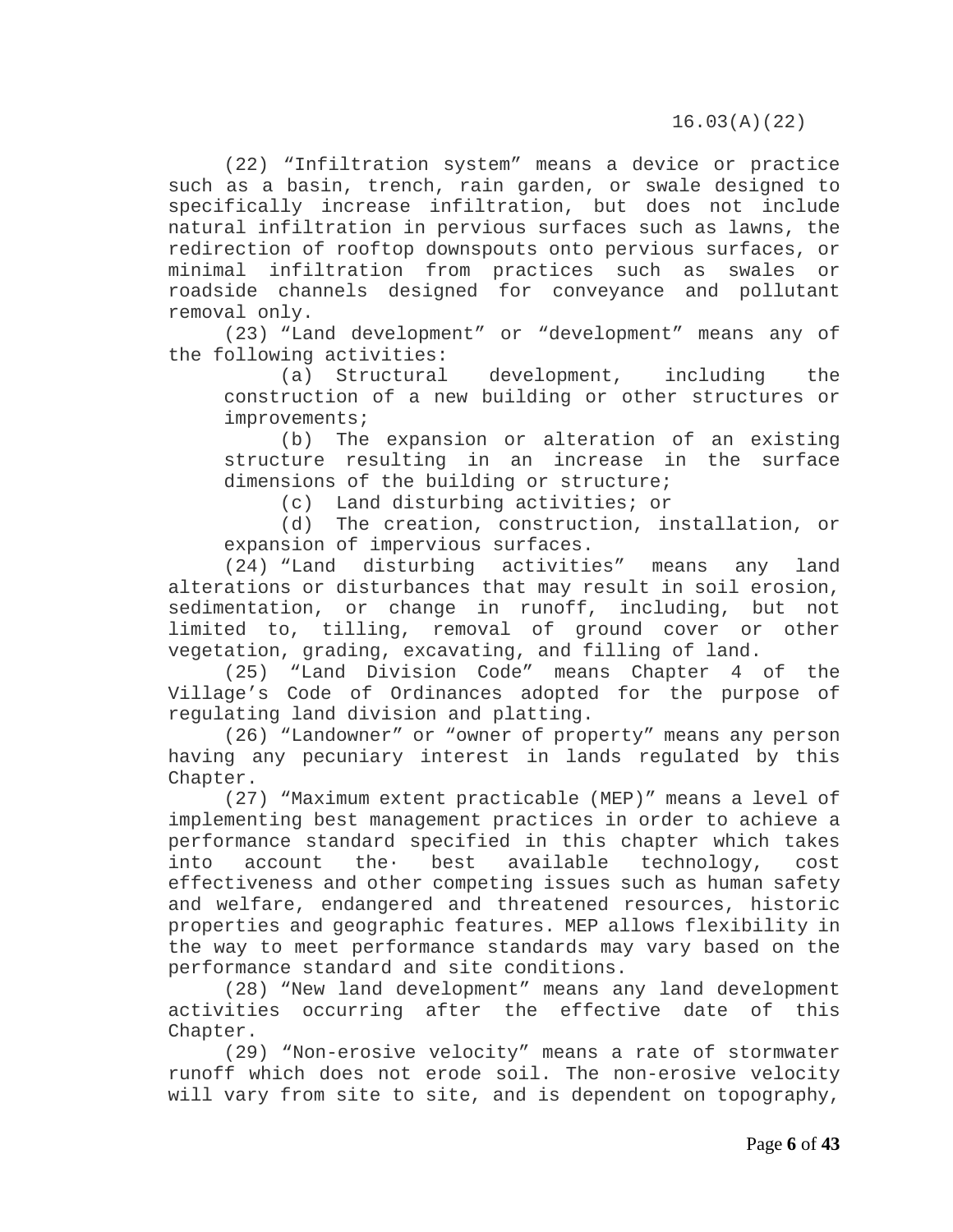soil type, and runoff rates. Non-erosive velocity is usually measured in units of feet per second.

(30) "Off-site" means located outside the property boundary described in the permit application.

(31) "On-site" means located within the property boundary described in the permit application.

(32) "Peak flow" means the maximum rate of flow of water at a given point on a site, in a channel, watercourse, or conduit resulting from a predetermined storm or flood event.

(33) "Perennial stream" means any stream that is depicted as a continuous blue line on the most recent United States Geological Survey 7.5 minute topographic quadrangle maps (scale 1:24,000) or which is determined by the DNR, La Crosse County Zoning Administrator, or the Director of La Crosse County Department of Land Conservation following a site-specific evaluation. This definition shall not apply to streams within a development area or area of infill and redevelopment that have been piped or converted legally and intentionally into stormwater conveyance channels such that the stream does not resemble or maintain the characteristics of a natural stream channel, as determined by the Department.

(34) "Permit" means a written authorization issued by the Department to the applicant to conduct land disturbing construction activity or to discharge post–construction runoff to waters of the state.

(35) "Permittee" means any person to whom a permit is issued under this Chapter.

(36) "Person" means any natural person, partnership,<br>ed liability company, association, syndicate, limited liability company, association, syndicate, corporation, trust, or any other legal entity.

(37) "Pervious surface" means any land cover which permits precipitation to soak into the ground.

(38) "Plan" means an erosion control plan required by Section 16.08, a stormwater management plan required by Section 16.09, or a plan combining all of the required elements and standards of an erosion control plan and a stormwater management plan filed with the Village for the purpose of securing a combination permit as defined in Section 16.07.

(39) "Pollutant" refers to any dredged spoil, solid waste, incinerator residue, sewage, garbage, refuse, oil, grease, sewage sludge, munitions, chemical waste, biological material, radioactive substance, discarded equipment, rock, sand, cellar dirt, and industrial, municipal, and agricultural waste discharged into water as provided in s. 283.01, Wis. Stats.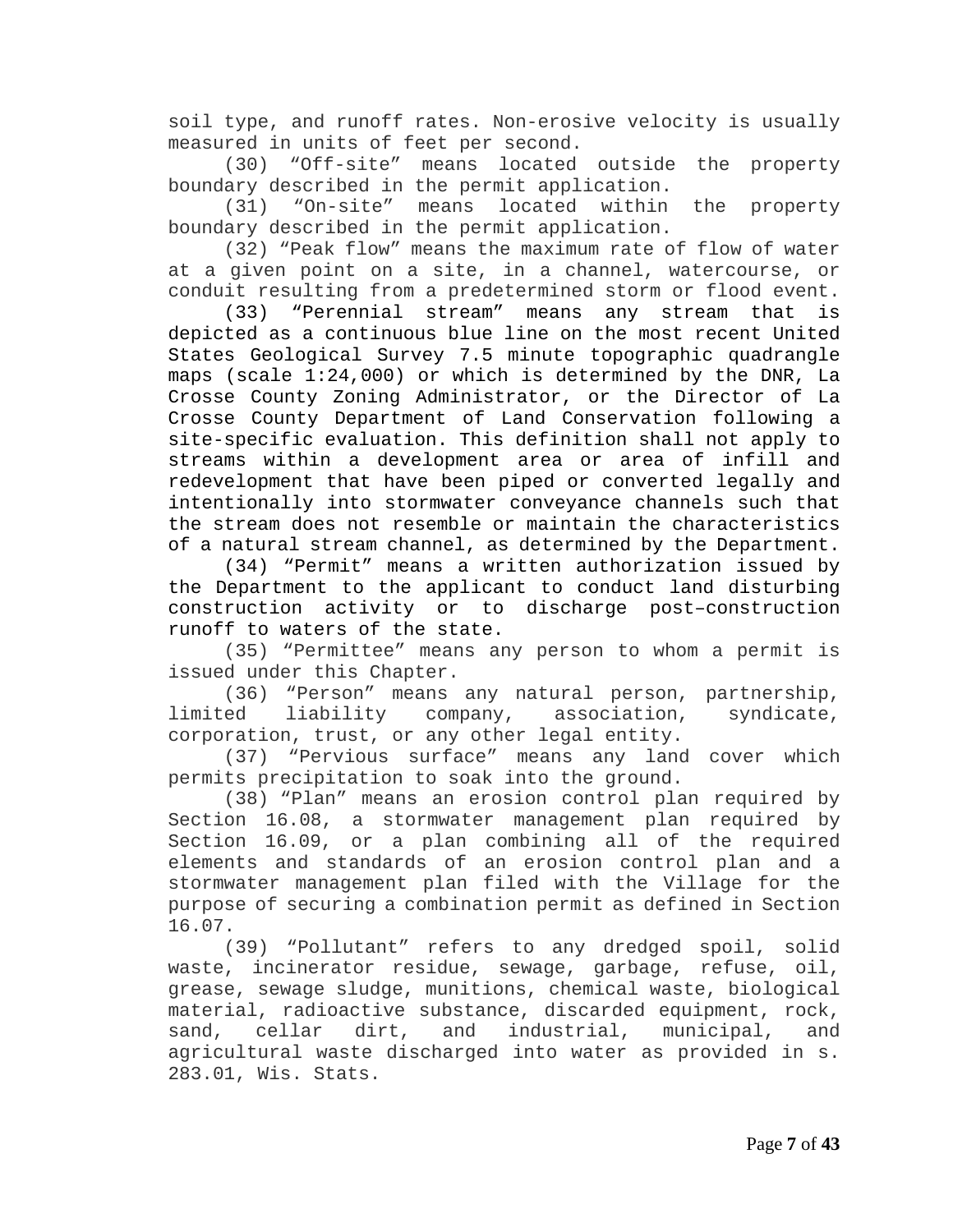(40) "Pollution" refers to human-made or human-induced alteration of the chemical, biological, physical, or radiological integrity of water as provided in s. 283.01, Wis. Stats.

(41) "Post-development" refers to the extent and distribution of land cover types anticipated to occur under conditions of full development of the submitted plan. This term is used to match pre- and post-development stormwater peak flows as required by this Chapter.<br>(42) "Pre-development" refers t

(42) "Pre-development" refers to the extent and<br>distribution of land cover types present before the land cover types initiation of the proposed land development activity, assuming all land uses prior to land disturbing activity are in "good" condition as described in Natural Resources Conservation Service Technical Release 55, "Urban Hydrology for Small Watershed" (commonly known as TR-55). This term is used to match pre- and post-development stormwater peak flows as required by this Chapter. In the situation where cumulative impervious surface created after the adoption of this ordinance exceeds the 20,000 square foot threshold, the predevelopment conditions shall be those prior to the proposed land disturbance.

(43) "Recharge" means the portion of the average annual rainfall that infiltrates the soil and becomes groundwater. Recharge does not include evaporation, transpiration, or runoff from the site.

(44) "Redevelopment" means any construction, alteration or improvement exceeding four thousand square feet of land disturbance performed on sites where the entire existing site<br>is predominantly developed as commercial. industrial. predominantly developed as commercial, industrial, institutional or multifamily residential uses. Projects may include a mix of redevelopment and new impervious surfaces. New impervious surfaces added as a result of redevelopment are subject to s. 16.05.

(45) "Responsible party" means any person or entity holding fee title to the property or acting as the owner's representative, including any person, firm, corporation or other entity performing services, contracted, subcontracted or obligated by other agreement to design, implement, inspect, verify or maintain the BMPs and other approved elements of stormwater plans and permits under this ordinance. The responsibility of an owner's representative concludes upon completion of the representative's contractual obligations with the owner.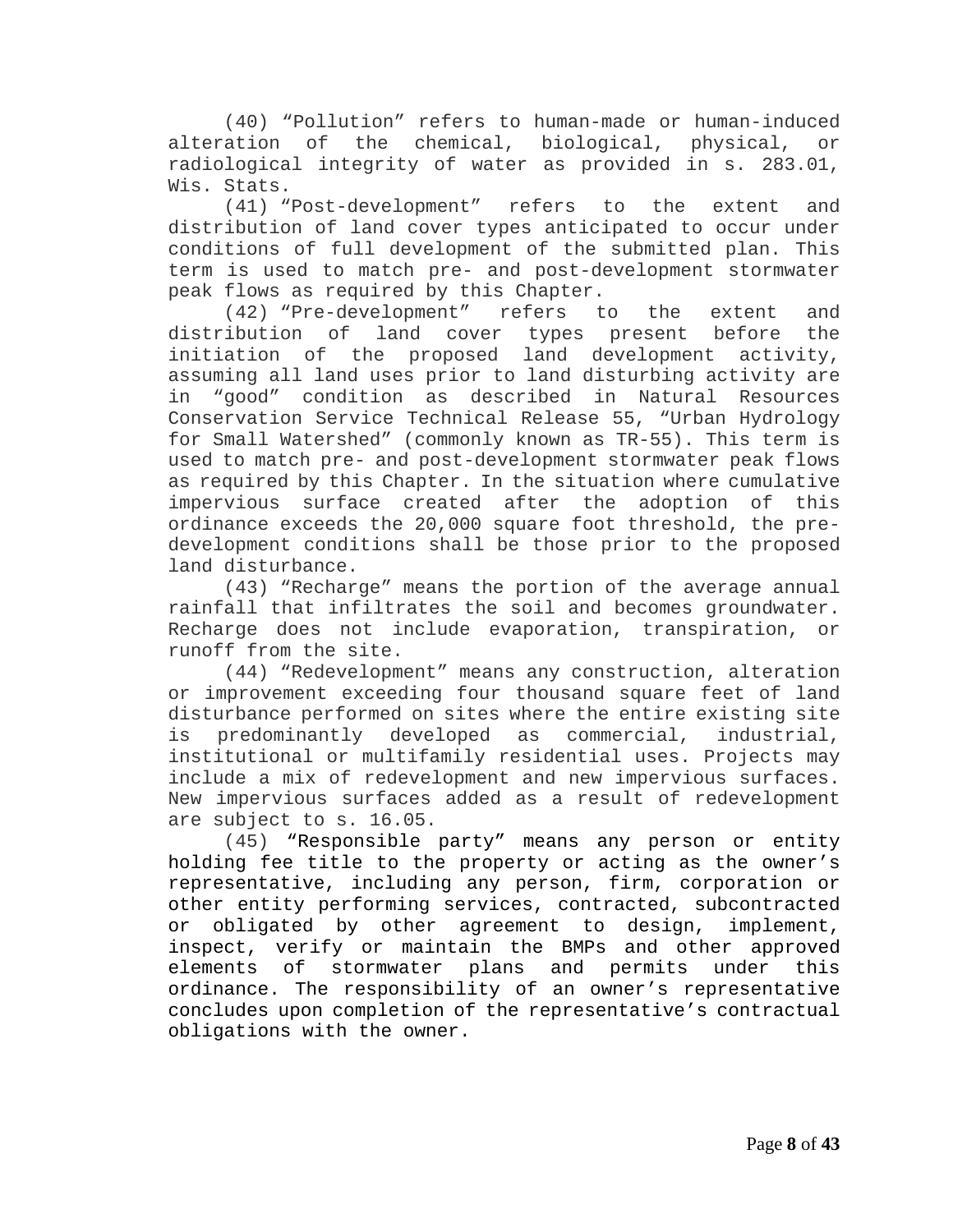(46) "Runoff" means the portion of rainfall, melted snow, irrigation water, or other precipitation which flows across the ground surface of a site and is eventually returned to lakes, streams, rivers, or other bodies of water.

(47) "Runoff Curve Number (RCN)" has the meaning used in the runoff calculation methodology promulgated by the United States Natural Resources Conservation Service Engineering Field Manual for Conservation Practices.

(48) "Sediment" means solid earth material, both mineral and organic, that is in suspension, is being transported, or has been moved from its site of origin by erosion, and has come to rest on the earth's surface at a different site.

(49) "Sedimentation" means the deposition of eroded soils at a site different from the one where the erosion occurred.

(50) "Sheet and fill erosion" means a loss of soil caused by sheet flow or shallow concentrated flow, and characterized by an absence of channeling or a relatively uniform loss across the exposed upper layer of the soil or shallow irregular scouring of the soil surface.

(51) "Shoreland Zone" means all lands in the unincorporated areas of La Crosse County which are within 1,000 feet of the ordinary high water mark of navigable lakes, ponds, flowages; or within 300 feet of the ordinary high water mark of navigable rivers or streams, or to the landward side of the floodplain, whichever distance is greater.

(52) "Site" means the bounded area described in an erosion control plan, a stormwater management plan, or a plan combining all of the required elements and standards of an erosion control plan and a stormwater management plan filed with the Village for the purpose of securing a combination permit as defined in Section 16.07(1)(a).

(53) "Slope" means the net vertical rise over horizontal run, expressed as a percentage that represents a relatively surface incline or decline over the area disturbed.

(54) "Soil loss rate" means the rate, usually measured in tons per acre per year, at which soil is transported beyond the perimeter of a given control site and which occurs as a result of sheet and rill erosion. This term does not apply to soil movement resulting from concentrated flow such as gully or bank erosion.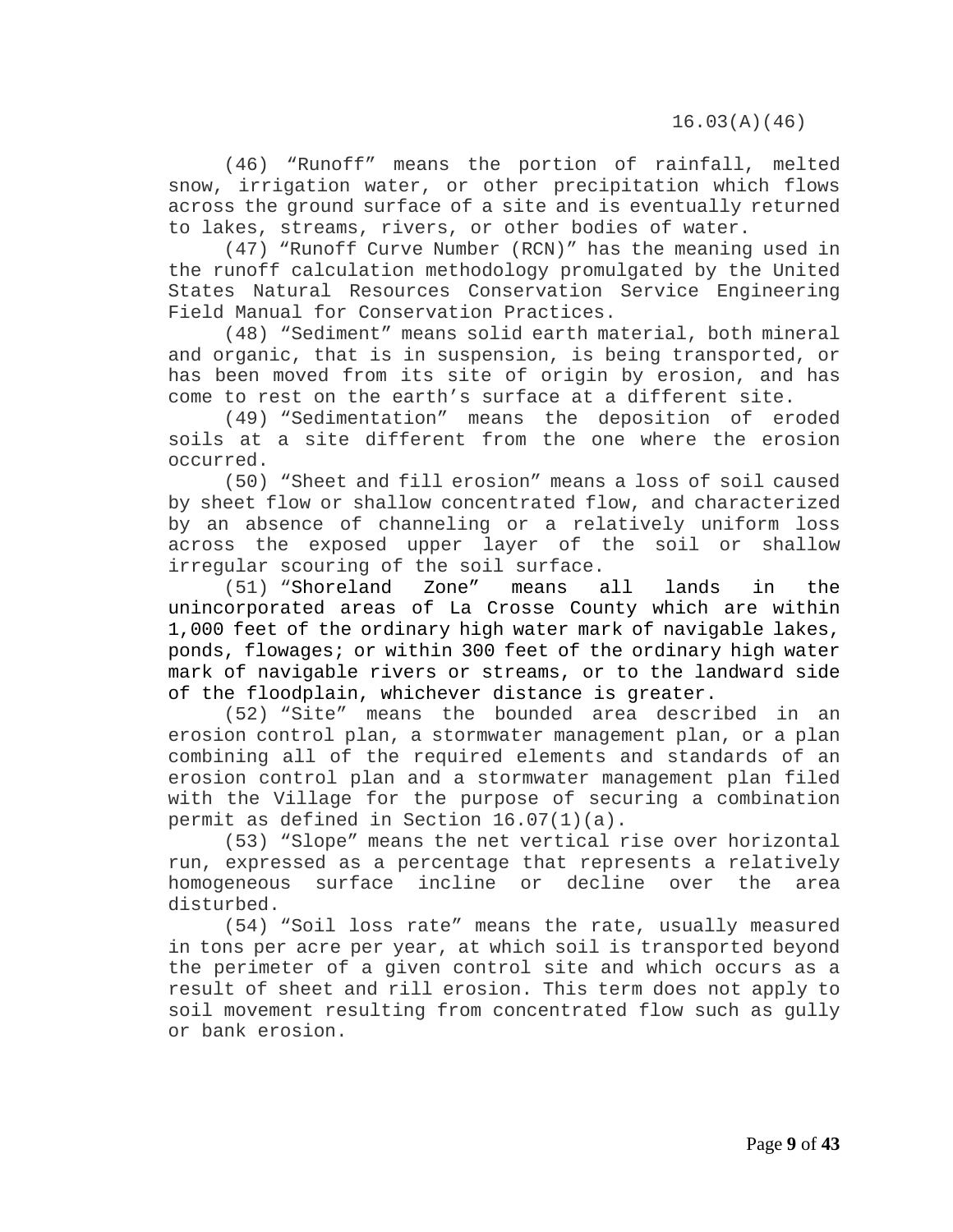(55) "Stop work order" means an order issued by the Village Administrative Authority.

(56) "Storm events" means the amount of precipitation which occurs over a 24-hour period and has a specified recurrence interval for the location of the property. For example, 10-year and 100-year storm events refer to the precipitation totals which occur over a 24-hour period which have respective recurrence intervals of 10-years and 100 years.

(57) "Stormwater" means the surface flow of water<br>resulting from, and occurring during and immediately and occurring during and immediately following a precipitation event.

(58) "Storm sewer" means a closed, usually subsurface pipe or conduit which is used specifically for conveying captured stormwater.

(59) "Stormwater drainage facility" means any constructed element in a stormwater drainage system.

(60) "Stormwater drainage system" means all of the facilities used for conducting stormwater to, through or from a drainage area to the point of final outlet, including but not limited to, any of the following: conduits and appurtenant features, canals, channels, ditches, streams, culverts, streets, storm sewers, and pumping stations.

(61) "Stormwater management measures" mean any measure taken, including the construction or installation of structural management practices, to permanently reduce or minimize the negative impacts of stormwater runoff quantity and quality after land development activities.

(62) "Stormwater runoff" means the waters derived from rains falling or snow or ice melting within a drainage area, flowing over the surface of the ground and collected in channels, watercourses, or conduits.<br>(63) "Street reconstruction"

reconstruction" means removal and replacement of the road subgrade, where existing stormwater drainage facilities are modified.

(64) "Structural management practices" mean any improvements made for land stabilization to control or prevent erosion and sedimentation and the management of stormwater runoff, including, but not limited to, gully control structures, grass waterways, riprap, detention and retention basins, sediment basins, flood retention dams, diversions, and lining channels with rock, concrete or other materials.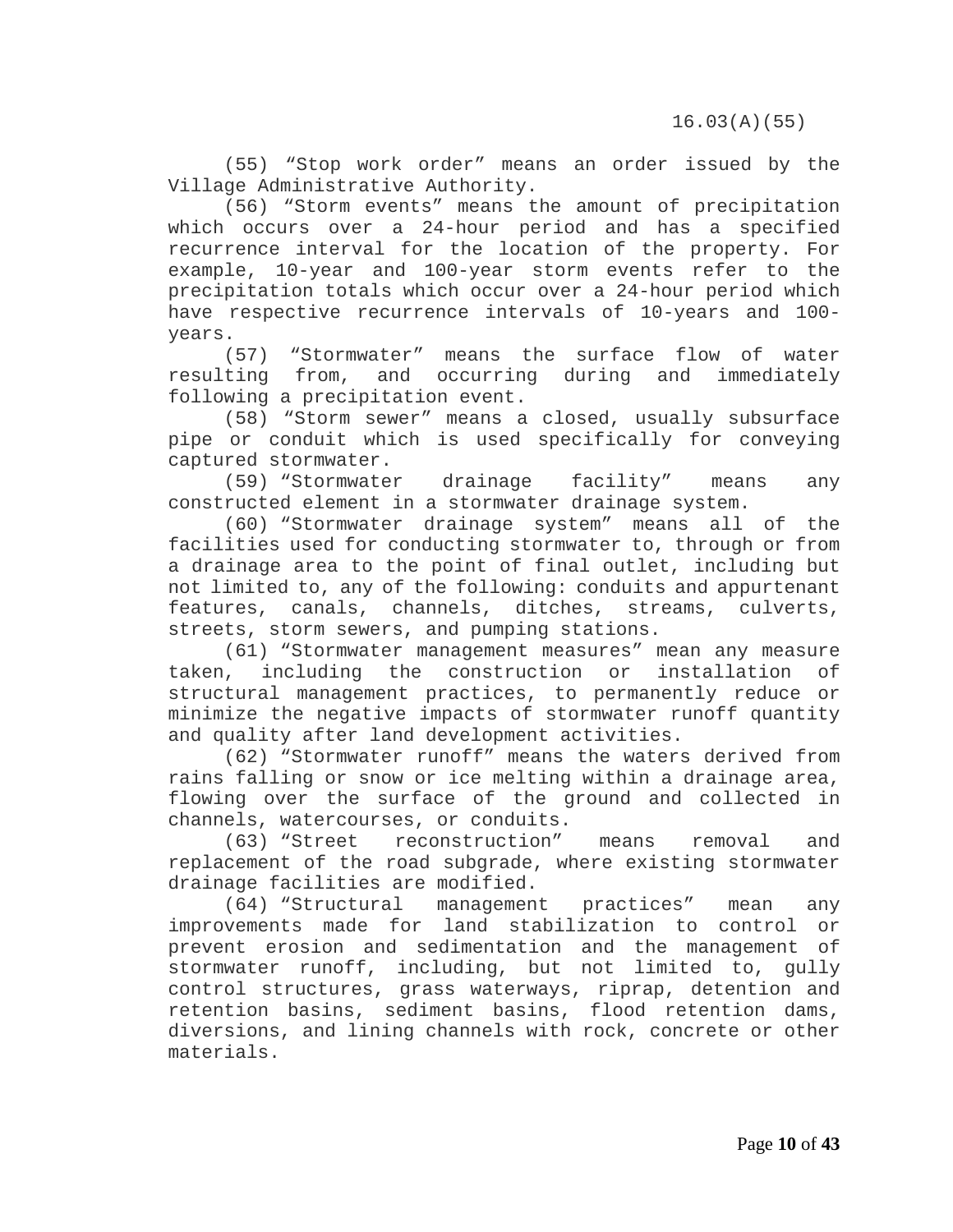16.03(A)(65)

(65) "Structure" means any human-made object with form, shape and utility, either permanently or temporarily attached to, placed upon, or set into the ground, streambed, or lakebed.

(66) "Technical standard" means a document that specifies design, predicted performance and operation and maintenance specifications for a material, device, or method.

(67) "Total maximum daily load" (TMDL) means the amount of pollutants specified as a function of 1 or more water quality parameters that can be discharged per day into a water quality limited segment and still insure attainment of the applicable water quality standard. There are 4 components to the total maximum daily load: point source allocation, nonpoint source allocation, reserve capacity and margin of safety.

(68) "Unnecessary hardship" means that circumstance where special conditions, which were not self-created, affect a particular property and make strict conformity with regulations unnecessarily burdensome or unreasonable in light of the purposes of this ordinance.

(69) "Water Quality Management Area" means:

(a) Area within 1,000 feet of the ordinary high water mark of navigable waters that consist of a lake, pond or flowage;

(b) Area within 300 feet of the ordinary high water mark of the navigable waters of a river or stream;

(c) Area with potential to be direct conduits for groundwater contamination;

(d) Area of direct runoff from animal waste to surface water.

(70) "Wetlands" mean an area where water is at, near, or above the land surface long enough to be capable of supporting aquatic vegetation and which has soils indicative of wet<br>conditions. Wetlands include natural, mitigation, and include natural, restored wetlands.<br>(71) "WPDES

(71) "WPDES permit" means a Wisconsin pollutant discharge elimination system permit issued under Chapter 283 of the Wisconsin Statutes.

(72) "Zoning Code" refers to Chapter 3 of the Village's Code of Ordinances, which is adopted for the purpose of regulating the use of land.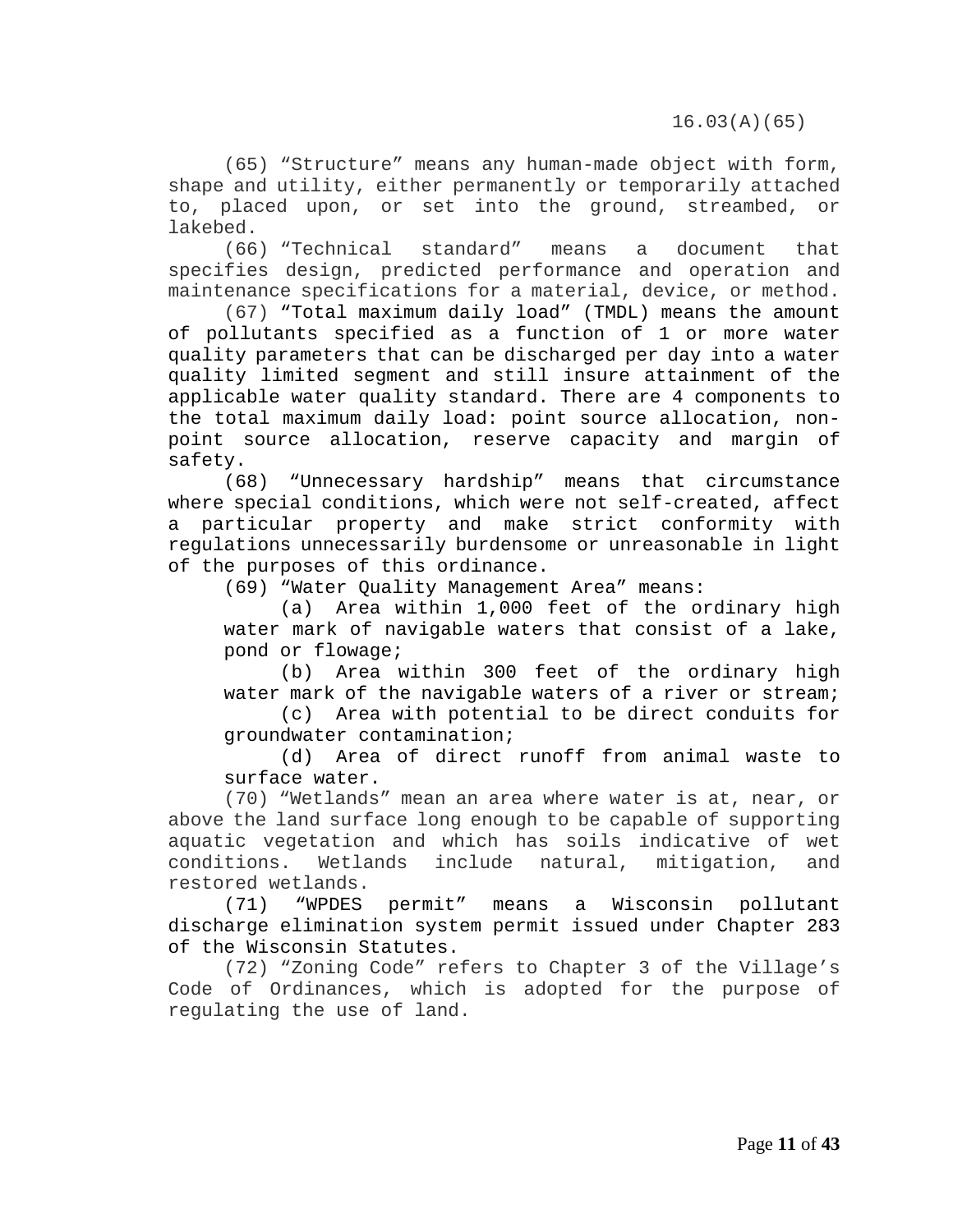#### <span id="page-11-0"></span>**16.04 Erosion Control Permits – When Required.**

(A) Unless expressly exempted by Section 16.06, an erosion control permit under Section 16.07 shall be required for, and all construction site erosion control provisions of this Chapter shall apply to, any of the following activities:

(1) Any land disturbing activity in excess of 4,000 square feet on slopes less than 20%;

(2) Any land disturbing activity in excess of 2,000 square feet on slopes 20% and greater;

(3) Any land disturbing activity involving the excavation or filling, or a combination of excavation and filling, of material in excess of 400 cubic yards;<br>(4) Any land disturbing activity that

Any land disturbing activity that disturbs more than 100 lineal feet of road ditch, grass waterway, or other land area where the surface drainage flows in a defined open channel, including the placement, repair or removal of any underground pipe, utility or other facility within the cross-section of the channel. In the case of emergency, utility repair work may commence prior to receiving the erosion control permit;

(5) Any site required by La Crosse County or the Village Administrative Authority to obtain an Erosion Control Permit;

(6) Any development of a parcel subject to the requirements of, and regulated by, the Village's Land Division Code;<br>(7)

Any other sites as determined by the Village Administrative Authority where severe actual or potential erosion problems warrant corrective action.

#### <span id="page-11-1"></span>**16.05 Stormwater Control Permits – When Required.**

(A) Unless expressly exempted by Section 16.06, a stormwater control permit under Section 16.07 shall be required for, and all stormwater management provisions of this Chapter shall apply to, any of the following activities within the Village:

(1) Any new land development resulting in the cumulative addition of 21,780 square feet (0.5 acres) of impervious surface on a parcel as of the implementation date of this ordinance. Notwithstanding the foregoing, the stormwater management standards of this Chapter, including the requirement of a stormwater control permit, may apply to a new land development resulting in the cumulative addition of less than 21,780 square feet of impervious surface area if Paragraph (5) applies;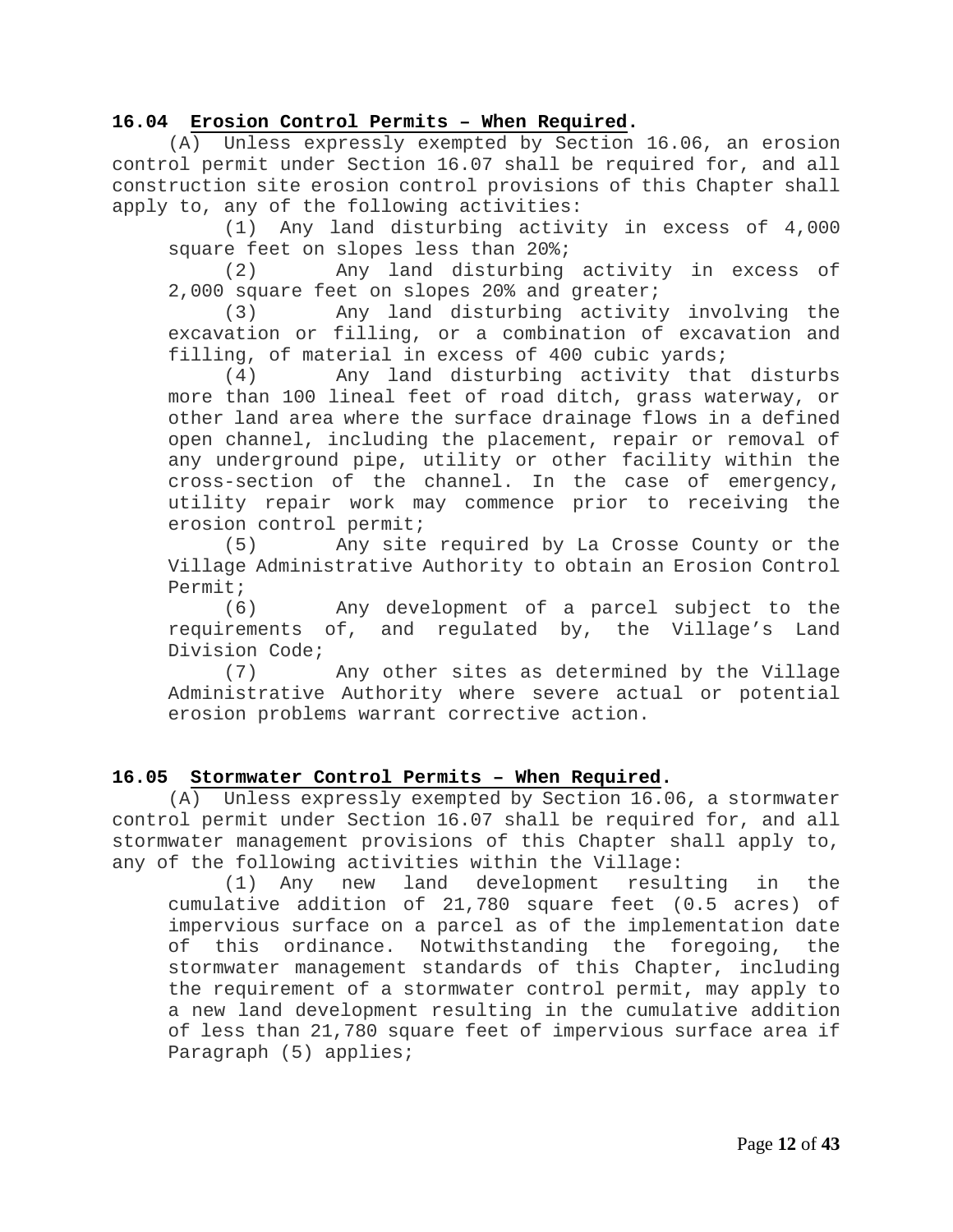(2) Agricultural development that creates new impervious surface area exceeding 21,780 square feet (0.5 acres) within a water quality management area;

(3) A subdivision plat;

(4) A certified survey map or any other land development activity that may ultimately result in the addition of 21,780 square feet (0.5 acres) or more of impervious surfaces, including smaller individual sites that are part of a common plan of development that may be constructed at different times;<br>(5) Any redevelopment as

(5) Any redevelopment as defined in Section  $16.03(44)$ ;<br>(6) The private development of a road which will become

The private development of a road which will become public;

(7) Any site involving one (1) acre or more of land disturbing activity;<br>(8) Any

(8) Any other activity if the Village Administrative Authority determines that such activity may significantly increase downstream runoff volumes, flooding, soil erosion, water pollution, or property damage, or may affect a lake, stream, creek, wetland area, or adjacent properties. All such determinations by the Village Administrative Authority shall be made in writing unless waived by the applicant.

### **16.06 Exemptions and Clarifications.**

(A) All Requirements. The following activities are exempt from all requirements of this Chapter:

<span id="page-12-0"></span>(1) Any activity directly related to the planting, growing and harvesting of agricultural crops, unless such activity, as determined by the Village Administrative Authority, may result in undue erosion of or sedimentation on any adjoining property, may significantly affect a lake, stream, creek, or wetland area, or may otherwise endanger the downstream property owners or their property. All such determinations by the Village Administrative Authority shall be made in writing unless waived by the affected property

 $over$   $(2)$ Land development and land disturbing activities exempted by state or federal law, including highway construction and other projects conducted by a state agency;

(3) Municipal road or county highway projects where all of the following conditions are met: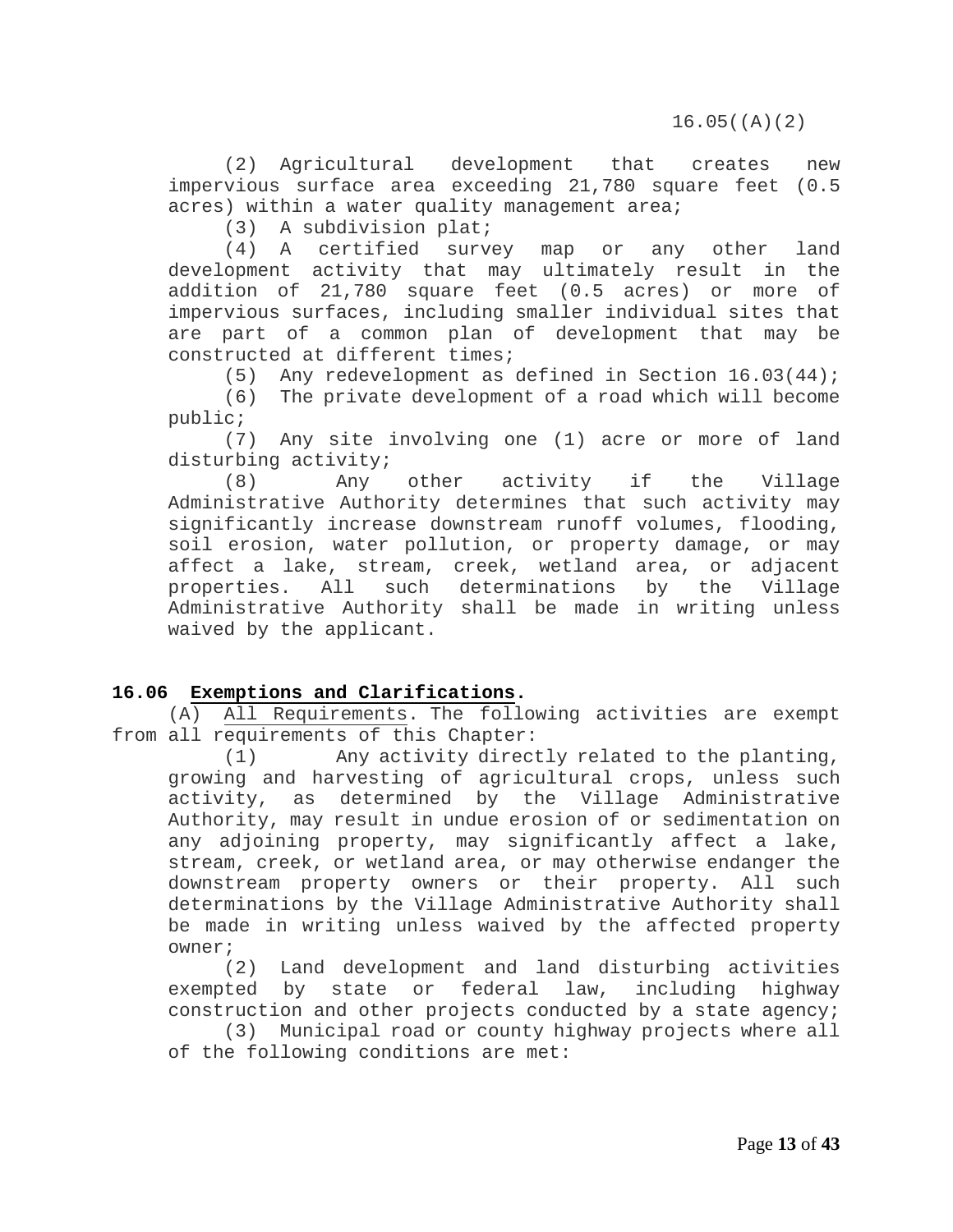(a) All activity takes place within an existing public right-of-way;

(b) The project does not include the addition of new driving lanes;

(c) The project does not replace an open channel with a pipe except where needed under a driveway or road;

(d) Less than one (1) acre of land disturbance occurs;

(4) Land disturbing activity directly involved in the installation and maintenance of private on-site waste disposal systems;

(5) Underground utility construction such as water, sewer, and fiber optic lines;

(6) A project that is designed and/or certified by the La Crosse County Department of Land Conservation or the Natural Resource Conservation Service as part of a soil conservation or water pollution control project;

(B) Runoff Rate Control Exemptions. Section 16.09(B) of this Chapter does not apply to the following, except the Application for Exemption must be completed:

(1) A post-construction site that directly discharges into the La Crosse River or Lake Neshonoc provided the impervious area does not exceed one (1) acre. If the final project will create more than one (1) acre of impervious area, the peak stormwater runoff rate from the ten (10) year 24 hour event shall be no more than the pre-development stormwater runoff rate for a ten (10) year 24-hour storm event. Documentation as to the safe passage of the 100-year storm event shall be provided;

(2) A redevelopment post-construction site, including a transportation facility that is part of a redevelopment project;

(3) If redevelopment occurs on a site developed after October 1, 2004, the redevelopment site shall be required to reduce or maintain the previous development's peak runoff flow rate for the 1-year and 2-year 24-hour rain events;

 (4) An in-fill development area less than five (5) acres;

 (5) A highway reconstruction or minor road reconstruction site;

(6) If applicant can provide documentation that the site is internally drained and will not discharge runoff from the site after development occurs;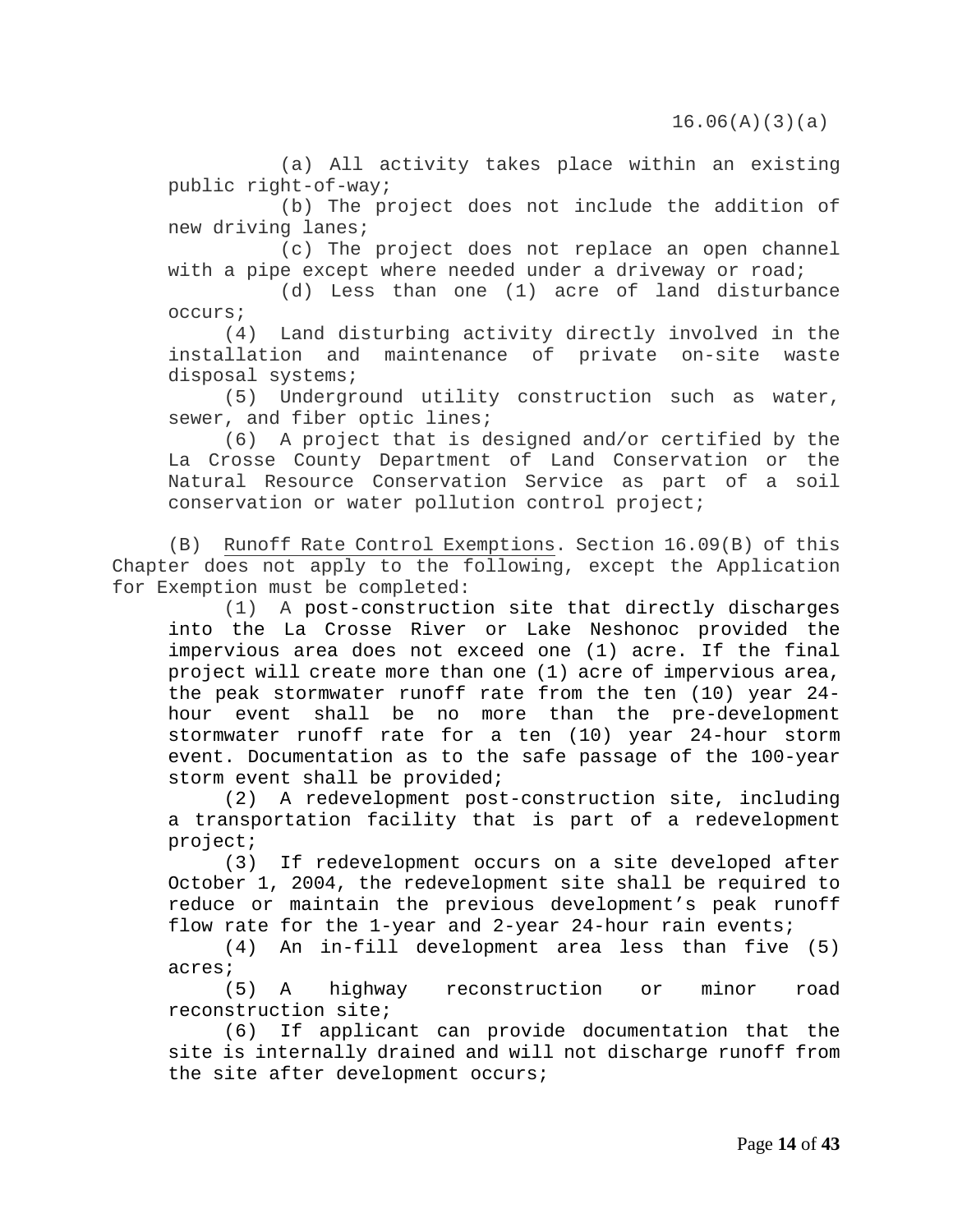16.06(B)(7)

(7) Areas of the post-construction site in hydrologic soil group A, if the requirements of paragraph (E) cannot be met, due to not being allowed to infiltrate because of very coarse sand and the potential for groundwater pollution;

(8) Land development with less than ten (10%) percent of the site planned to be impervious and the cumulative area of all impervious areas is less than one (1) acre using the final build out condition.

(C) Water Quality – Post Construction Exemptions. If design cannot achieve the applicable total suspended solids reduction specified, an Application for Exemption must be submitted.

(D) Erosion Control. The following activities are exempt from the construction site erosion control provisions of Sections 16.04, 16.07 and 16.08:<br>(1) Project

Projects specifically exempted from local erosion control ordinances under state or federal statute. It is the responsibility of the landowner to demonstrate such exemption with documentation acceptable to the Village Administrative Authority;

(2) Agriculture development not subject to  $16.05(A)(2)$ ;

(3) Municipal road or county highway projects not exempted under  $16.06(B)(2)$  are exempt from  $16.09(B)(2)C$ . where all the following conditions are met:

(a) The purpose of the project is only to meet current state or federal design or safety guidelines;

(b) All activity tales place within existing public right-of way;

(c) All requirements of 16.09 are met; and<br>(d) The project does not include the ad

The project does not include the addition of new driving lanes.

(E) Infiltration Rate Control Exemptions. The following activities are exempt from infiltration standards described in 16.09(B)(2)(e):

(1) Redevelopment sites;

(2) New development sites with less than ten (10%) percent connected imperviousness based on complete development of the post construction site, provided the cumulative area of all impervious surface is less than one acre;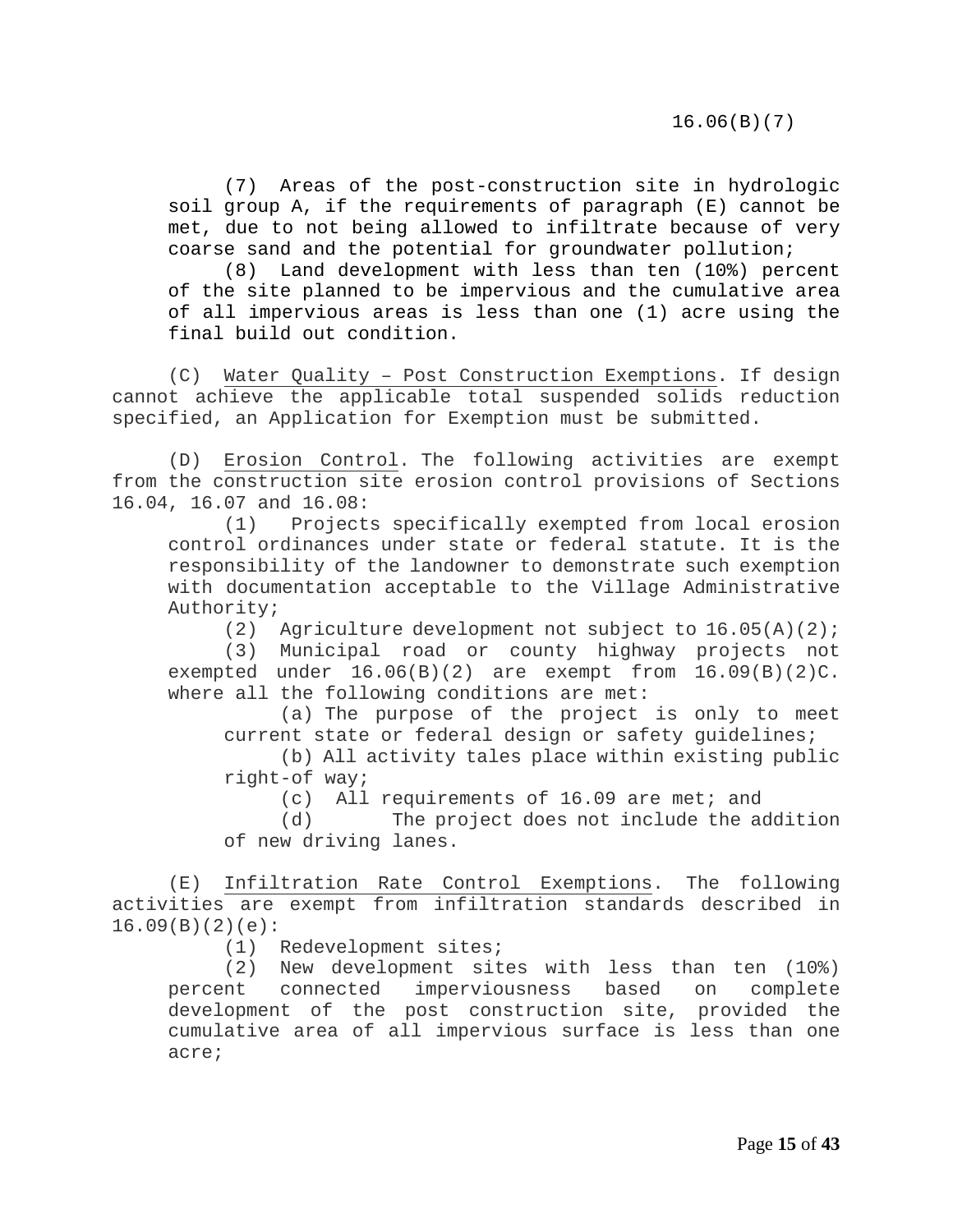(3) Agricultural facilities and practices;

(4) Areas where the infiltration rate of the soil is less than 0.6 inches/hour measured at the bottom of the proposed infiltration system where the soil layer is not easily removed or manipulated;

(5) Parking areas and access roads less than 50,000 square feet for commercial and industrial developments;

<span id="page-15-0"></span>(6) Roads in commercial, industrial land uses, and arterial roads.

#### **16.07 Erosion and Stormwater Control Permits and Administration**

(A) Definitions. Whenever used in this Section, the term "Combination permit" means a single permit issued for any land development activity requiring both an erosion control permit and a stormwater control permit, provided the requirements and standards for each such permit as specified under this Chapter are met. Such permit shall be designated as an erosion and stormwater control permit. When applying for a combination permit, the applicant shall file a single plan combining and meeting all of the requirements and standards specified under Subsection  $(C)(3)$ and (4).

(B) Permit as a Condition Precedent. Unless expressly exempted by this Chapter, no person may undertake or commence any activity (i) meeting the criteria described in Section 16.04 or Section 16.05 or (ii) deemed subject to the requirements of this Chapter under Section 16.06 without first obtaining from the Village under this Section the permit specifically required for such activity. Such required permit may be either an erosion control permit, a stormwater control permit, or, if appropriate, a combination permit.

(C) Application. Unless specifically excluded by this Chapter, any responsible party applying for a permit shall submit the following to obtain an erosion control permit, a stormwater control permit, or, if appropriate, a combination permit:

(1) A completed application for the permit sought. The application must be signed by the landowner or include a notarized statement signed by the landowner authorizing the applicant to act as the landowner's agent and to submit the application on the landowner's behalf. Such notarized statement shall also clearly state that the landowner agrees to be bound by all of the requirements of this Chapter and the terms of any permit issued to the agent. By signing the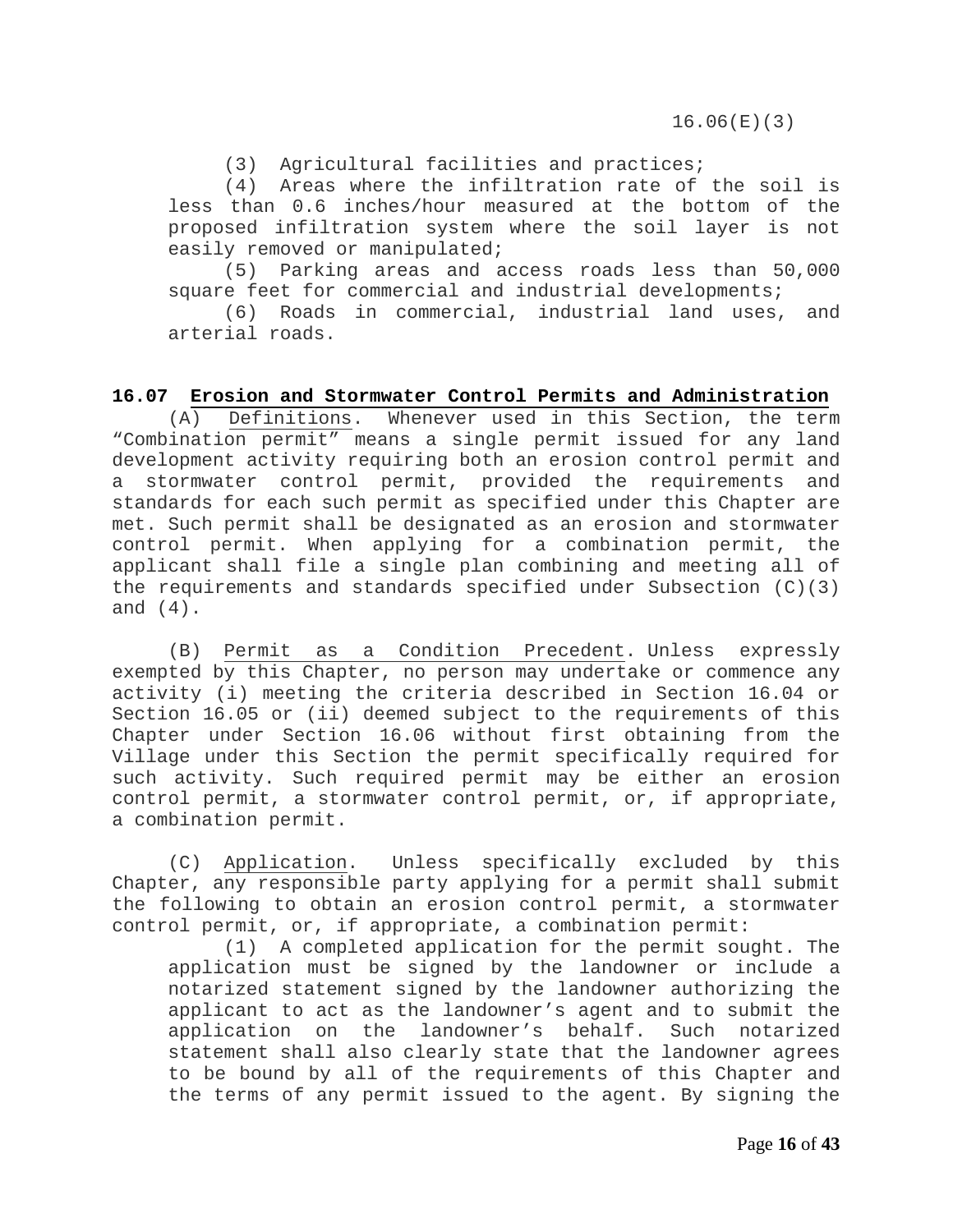application, the landowner and, whenever appropriate, the landowner's agent also expressly grant permission to any Village Administrative Authority to enter the property at any reasonable time for the purpose of gathering any information or data needed to assist the Village in evaluating the application and its supporting documentation;

(2) The required permit application fee and fee deposit as specified under Section 16.13;<br>(3) For either an erosi

either an erosion control permit or a combination permit, an erosion control plan meeting all of the standards of Section 16.08, or a simplified checklist as described in Section 16.08;<br>(4) For either a s

For either a stormwater control permit or a combination permit, a stormwater management plan meeting all of the standards of Section 16.09, and, if appropriate, a draft maintenance agreement as described in Section 16.09;

(5) A proposed timetable and schedule for completion and installation of all elements of the proposed plan and a detailed schedule for completion of construction. This shall<br>include a proposed timetable for installation of BMP's include a proposed timetable for installation of indicated in the approved erosion control and/or stormwater management plans;

(6) An estimate of the cost of completion and installation of all elements of the proposed plan;

(7) Evidence of financial responsibility to complete the work proposed in the plan. As a condition of permit approval, the Village may require the filing of a financial security instrument sufficient to guarantee completion of the project. If the Village intends to accept dedication of the improvements after completion, the filing of such a security shall be mandatory in accordance with the Development Agreement;

(8) Copies of permits or permit applications or approvals required by any other governmental entity;

(9) Except for the financial security instrument, if later required, all items listed in Paragraph (1)(C)(1) through (8) shall be submitted at the same time that the completed application for either an erosion control permit, a stormwater management permit, or a combination permit is filed.

(D) Application Review Process.

(1) The Village Administrative Authority shall verify that the permit application, including the supporting documentation as required by Subsection (C), is complete and that proposed plan complies with the standards identified in either Section 16.08 or Section 16.09, or both. If the Village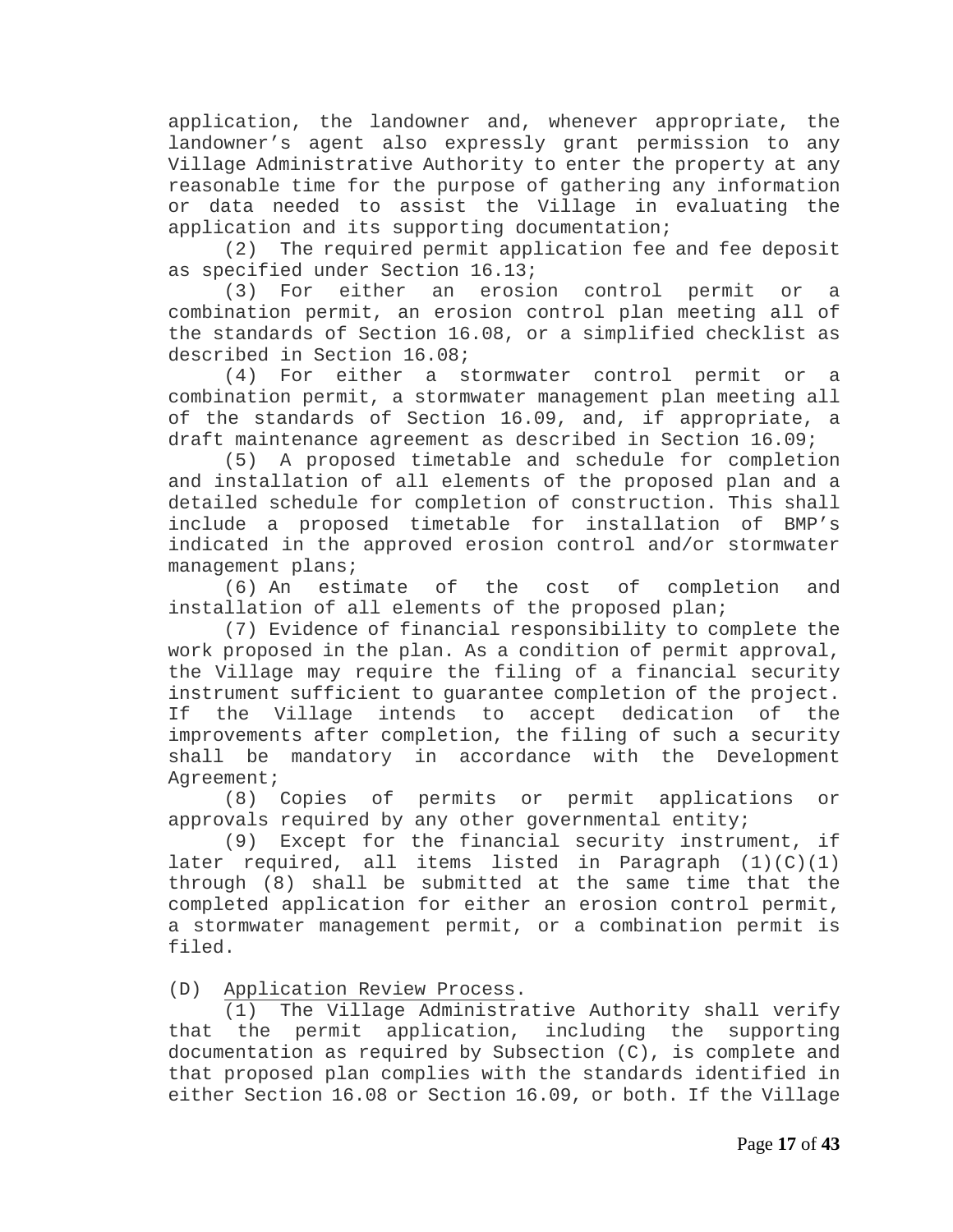Administrative Authority determines after such review that the proposed plan is deficient in any manner or that additional information is needed to evaluate the plan, the Village Administrative Authority shall notify the applicant of such deficiency or of the need for additional information. Within twenty (20) days after the date of such notification, the applicant shall correct the identified deficiencies or furnish the requested information, or both if appropriate. If the applicant fails to timely correct any identified<br>deficiency or submit the requested information, the or submit the requested information, the application shall be deemed denied and no further action will be taken on it. The applicant may then either submit a new application and plan for approval or appeal the determination of the Village Administrative Authority as provided under Section 16.12;

(2) Any stormwater plans meeting the definition as defined in Chapter 20 of the La Crosse County Code of Ordinances requires approval of the La Crosse County Planning, Resources, and Development Committee.

(3) After the application and plan review by the Village Administrative Authority has been completed, and, if appropriate, all identified deficiencies have been corrected and all additionally requested information has been submitted, the Village Administrative Authority may approve or reject the permit request as submitted. The Village Administrative Authority may also approve the permit request subject to certain enumerated conditions, including the correction of any identified deficiencies in the filed plan. The Zoning Administrator shall then notify the applicant of the action taken by the Village Administrative Authority. If a permit is approved conditionally or rejected, the Zoning Administrator shall advise the applicant of the conditions of approval, including the required correction of identified deficiencies in the plan, or the reasons for rejection. If the applicant thereafter corrects all of the identified deficiencies in the plan to the satisfaction of the Village Administrative Authority, the plan shall then be deemed approved, subject to any remaining non-deficiency conditions, if any. Staff engaged in this review and approval process shall be certified where appropriate by the Wisconsin Department of Commerce for this purpose;

(4) If any installed stormwater management measure is to be privately-owned, an affidavit, in recordable form, notifying future prospective purchasers of the existence of a stormwater control or combination permit issued under this Chapter and applicable plan, timetables and potential liability imposed by Subsection for failure to bring the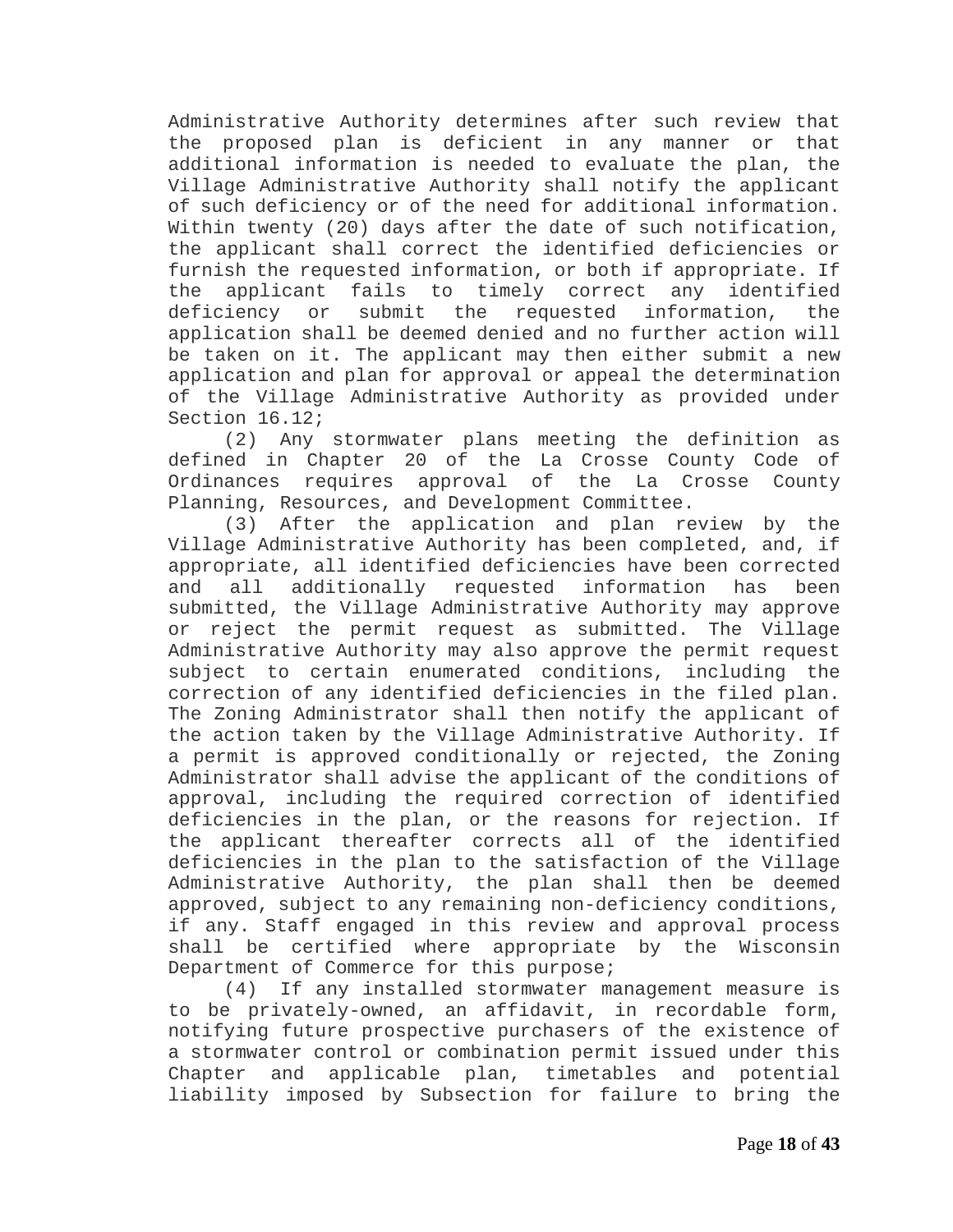property into compliance with this Chapter after notification, shall be filed with the La Crosse County Register of Deeds prior to issuance of a stormwater control or a combination permit. Such information shall also be noted on every applicable plat and certified survey map;

(5) Upon the approval of the Village Administrative Authority, or upon the applicant's satisfactory correction of<br>those plan deficiencies identified by the Village those plan deficiencies identified by the Village<br>Administrative Authority, the permit requested shall be Administrative Authority, the permit requested shall be issued by the Village after the applicant has met all other requirements of this Chapter.

(E) Permit Conditions. In addition to any condition that the Village Administrative Authority may impose as part of its approval of the permit, the permittee shall be subject to the following conditions:

(1) The erosion control elements of the plan shall be implemented prior to the start of any land development activity and shall be maintained over the duration of the project. Stormwater management components of the plan shall be maintained in perpetuity. All elements of the plan shall be constructed or installed in full compliance with the plan as approved;

(2) The permittee shall be responsible for the successful implementation and completion of all elements of the approved plan and all costs associated with such project. The permittee shall be liable for all property damage and costs incurred, including environmental restoration costs, resulting from noncompliance with an approved plan;

(3) As explicitly provided by the application form, an issued permit shall constitute express permission by the permittee and the landowner for any Village Administrative Authority to enter the property for purposes of inspection under Subsection (6);

(4) All incidental mud-tracking off-site onto adjacent public thoroughfares shall be cleaned up and removed by the end of each working day using proper disposal methods;

(5) The permittee shall be responsible for maintaining all roads, road right-of-ways, streets, and stormwater drainage facilities as specified in the approved plan until they are accepted and become the responsibility of the Village or other governmental entity;

(6) A copy of the approved permit and erosion control plan shall be kept on the project site, in a place readily accessible to contractors, engineers, Village Administrative Authority inspection staff and other authorized personnel;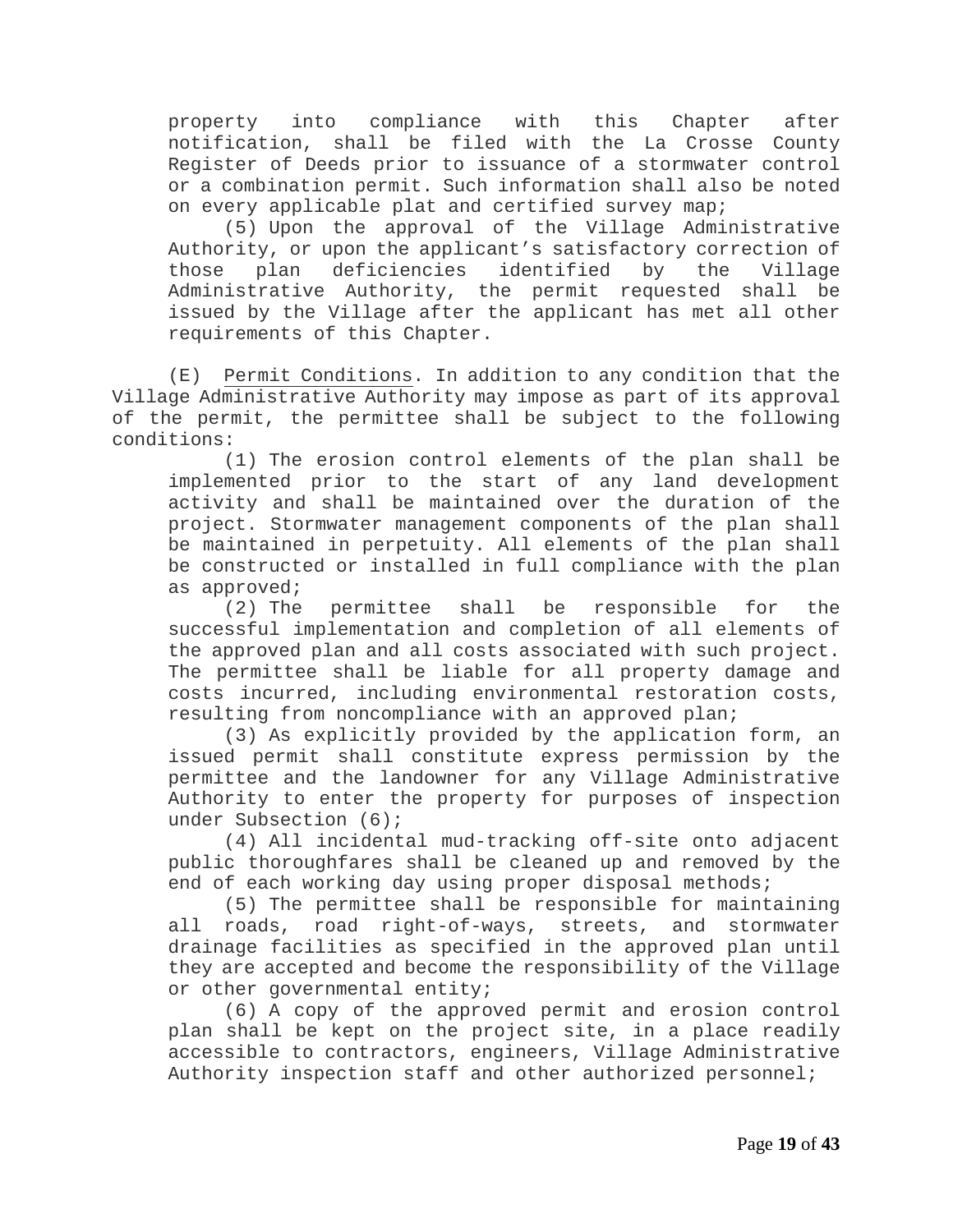(7) Permit Duration.

(a) Unless the Village Administrative Authority otherwise stipulates, an approved permit shall be valid for a period of eighteen (18) months from the date of issuance and all work must be completed prior to the<br>expiration date of the permit. The Village expiration date of the permit. The Village Administrative Authority may extend the expiration date of the permit upon finding that such an extension will not cause an increase in erosion, sedimentation, or runoff. The Village Administrative Authority may further modify the plan if necessary to prevent any increase in sedimentation, erosion, or runoff resulting from any extension;

(b) Permit time extension requests must be made in writing and received by the Zoning Administrator at least thirty (30) days prior to the expiration of the permit. A request for a permit time extension shall include a statement explaining the need for a time extension and specify any necessary changes to the plan;

(8) The Village Administrative Authority may revoke any permit granted under this Chapter if it finds that the permittee has misrepresented any material fact in the permit application or plan, has failed to comply with the provisions of this Chapter, has failed to comply with the plan as originally approved or as subsequently modified, or has violated any of the other terms of the permit imposed as a condition of its approval.

(F) Inspections, Security, Acceptance, and Maintenance.

(1) Entry Permitted. A permit issued under this Section shall constitute permission by the permittee and landowner for any Village Administrative Authority to enter the property and inspect any phase of the permitted activity, including any construction or installation work, to confirm its compliance with the approved plan and the requirements of this Chapter;

(2) Erosion Control and Stormwater Management Inspections. The Village Administrative Authority shall perform inspections during the construction or installation phase of any permitted activity to determine the permittee's substantial compliance with the approved plan and the requirements of this Chapter;

(3) Final Inspection - Stormwater Management. Within ten (10 days after the installation of all of the stormwater management measures specified in an approved plan, the permittee shall notify the Zoning Administrator or Village Engineer of such completed installation and submit drawings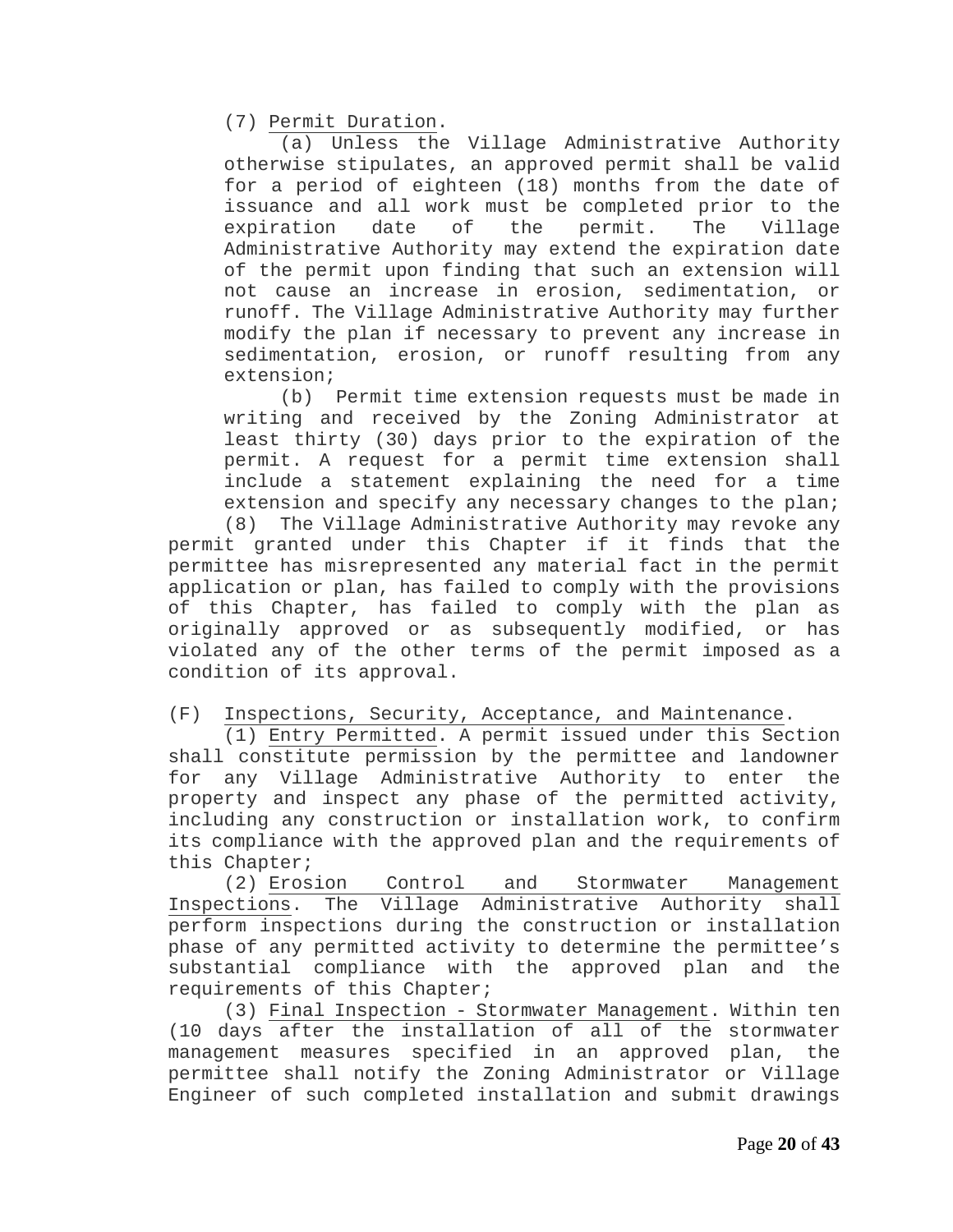documenting the construction to the Village Administrative Authority. The person who designed the stormwater management measures for the permittee shall submit a certification that<br>the constructed stormwater management practices and the constructed stormwater management practices and<br>conveyance systems substantially comply with the substantially specifications included in the approved plan. At a minimum, the certification shall include a set of record drawings comparing the approved stormwater management measures with those constructed. The permittee shall submit any other information as required by the Zoning Administrator or the Village Engineer within 10 days after such request. A Village administrative authority shall then inspect the property to verify compliance with the plan within 10 days after such notification or within 10 days after all additionally requested information has been submitted;

(4) Final Inspection - Erosion Control.

(a) Within ten (10) days after installation of all practices in an approved erosion control plan and achievement of soil stabilization, the permittee shall notify the Village Administrative Authority;

(b) The Village Administrative Authority shall inspect the property to verify compliance with the erosion control plan within ten (10) days of notification of soil stabilization; and

(c) The Village Administrative Authority shall inspect the property to verify compliance within ten (10) days of notification;

(5) Acceptance of Improvements.

(a) Unless the Village provides otherwise, the Village shall accept dedication of all stormwater management measures and conveyance facilities and systems after fully constructed, inspected, and approved. The Village's acceptance of such improvements, however, is further conditioned on the permittee filing lien waivers and appropriate affidavits as evidence that no claims, actions, or demands for damages arising out of or in any way related to the installation of the stormwater management measures and conveyance systems exist and that no monies are owed to any contractor, surveyor, mechanic, subcontractor, materialman, or laborer in connection with the installation;

(b) The Village may, at its option, require the landowner to retain ownership of all stormwater management measures and conveyance facilities and systems and to maintain them after fully constructed, inspected, and approved. Such improvements, however,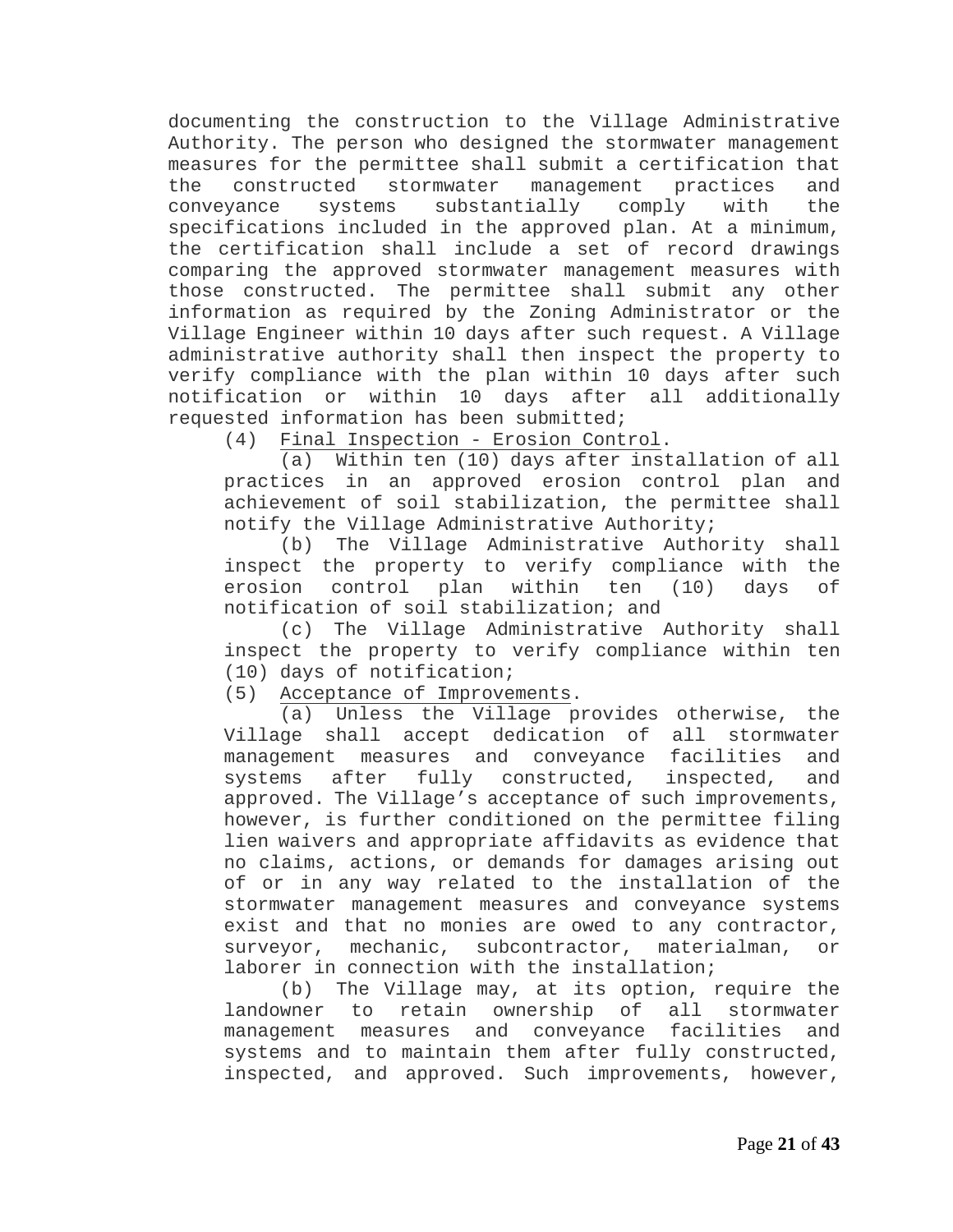shall be subject to periodic Village inspections and, as necessary, Village orders for repairs;<br>(6) Security.

Security.

(a) Partial Release. Upon completion and approval of any improvement, the Village may release a portion of any furnished security if:

(1) A written application for a partial release is filed with the Village Clerk; and

(2) The remaining security will be sufficient to cover any potential corrective work required during the guaranty as determined by the Village Engineer. Under no circumstances shall more than 90% of the furnished security be released before the expiration of the guaranty period;

(b) Guarantee Period. The security furnished by the permittee, whether subject to a partial release or not, shall be retained by the Village for a period of one year following the Village's acceptance of the required improvements to guarantee them against defects in workmanship and materials. If any defect appears during the guaranty period, the permittee shall, at his<br>or her expense, install replacements or perform or her expense, install replacements or perform acceptable repairs. If the permittee fails to do so, the Village may do so and deduct the cost of such work from the security on deposit. Unless defects have appeared and have not been repaired, the Village shall release the security to the permittee upon expiration of the one-year guaranty period.

(G) Permit Transfers.

(1) Definition. For purposes of this Subsection (G), the term "landowner" includes both the current owner of property subject to a permit issued under this Section and the current permittee if the permit was issued to an agent of the property owner, unless the context or subject matter clearly indicates otherwise;

(2) Notification of Plan and Transfer. If a landowner intends to transfer ownership, possession, or control of property subject to an approved, yet uncompleted plan, the landowner shall provide a copy of the plan to the intended successor in interest, inform the intended successor in interest in writing of the current status of compliance with the plan, and notify the Village Administrative Authority in writing of the intended transfer. Until such intended transfer is effectuated, the landowner shall continue to be responsible for controlling soil erosion and runoff and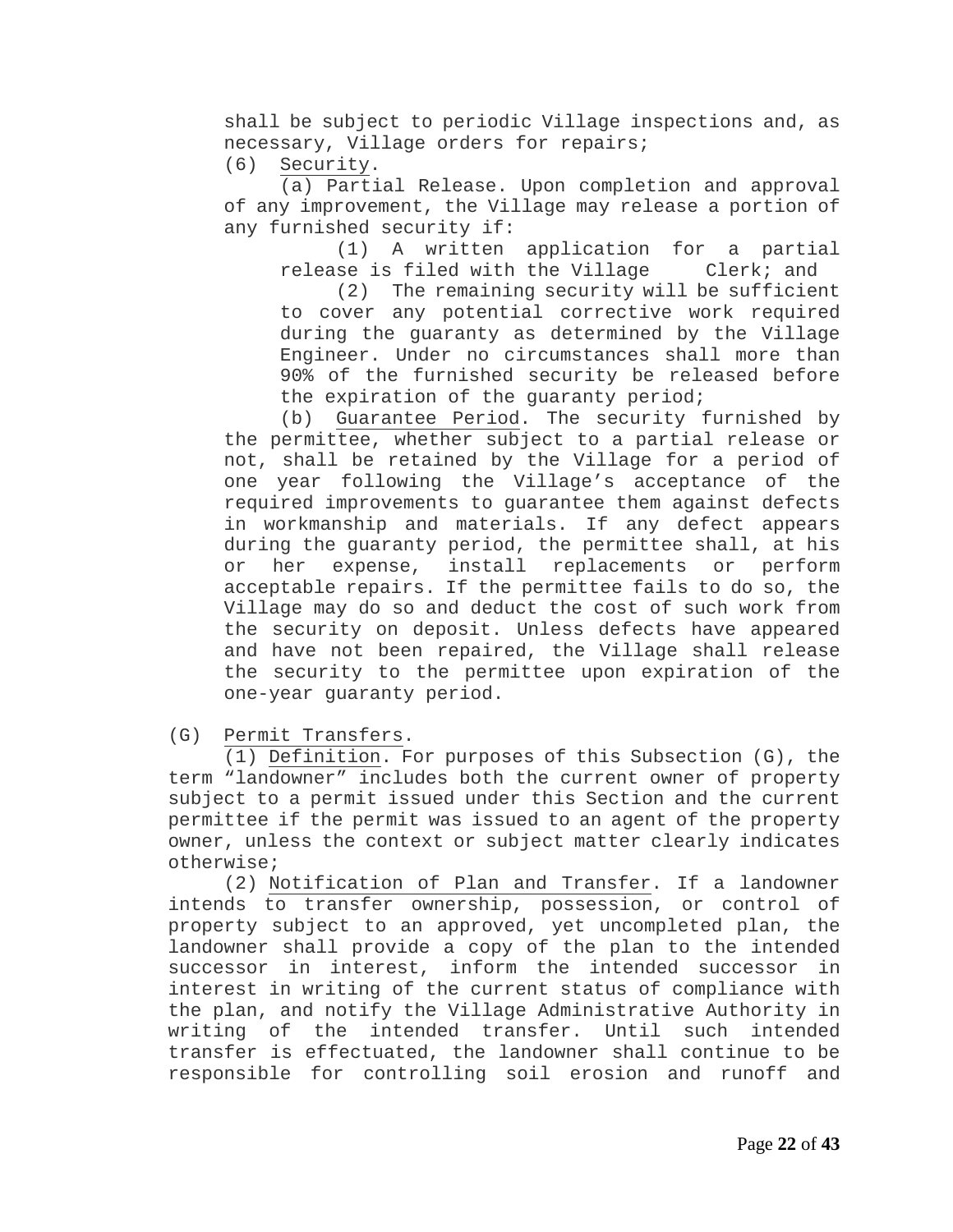complying with the requirements of the approved plan and the standards provided in this Chapter;

(3) Method of Transfer.

(a) If a landowner transfers ownership, possession, or control of property subject to an approved, yet uncompleted plan, the outstanding permit shall be deemed null and void, all land development activity shall cease, and the property shall be restored to its original, pre-land development condition subject to the requirements of this Chapter, including the controlling of soil erosion and runoff, unless any of the following conditions is met prior to the actual date of transfer:

(1) Subject to the requirements of Subsections (C) and (D), the transferee files and secures Village Administrative Authority approval of a new permit and plan;

(2) Subject to Subparagraph (2), the Village Administrative Authority agrees to name the<br>transferee as an additional permittee on the transferee as an additional permittee on outstanding permit and allows the transferee to complete that portion of the approved plan<br>requlating soil erosion and runoff on the erosion and runoff on transferee's property. As a condition of naming the transferee on the outstanding permit, the Village Administrative Authority may require that the transferee or the landowner furnish an irrevocable letter of credit or certified check in an amount equal to 110% of the estimated cost to complete the work proposed in the approved plan as determined by the Village Administrative Authority, if the landowner was not required to furnish any security at the time the permit was originally issued, or if the previously furnished security by its terms is for any reason rendered void by the transfer. The letter of credit shall be in a form approved by the<br>Village and shall name the Village as the the Village beneficiary. If an approved plan is not completed as proposed, the Village may use the letter of credit or certified check provided by the transferee or landowner to complete the remaining work to achieve plan compliance;

(b) Even if a transferee is named as additional permittee under Subparagraph (C)(1), the Village shall continue to deem the landowner as being equally responsible for controlling soil erosion and runoff and complying with the requirements of the approved plan and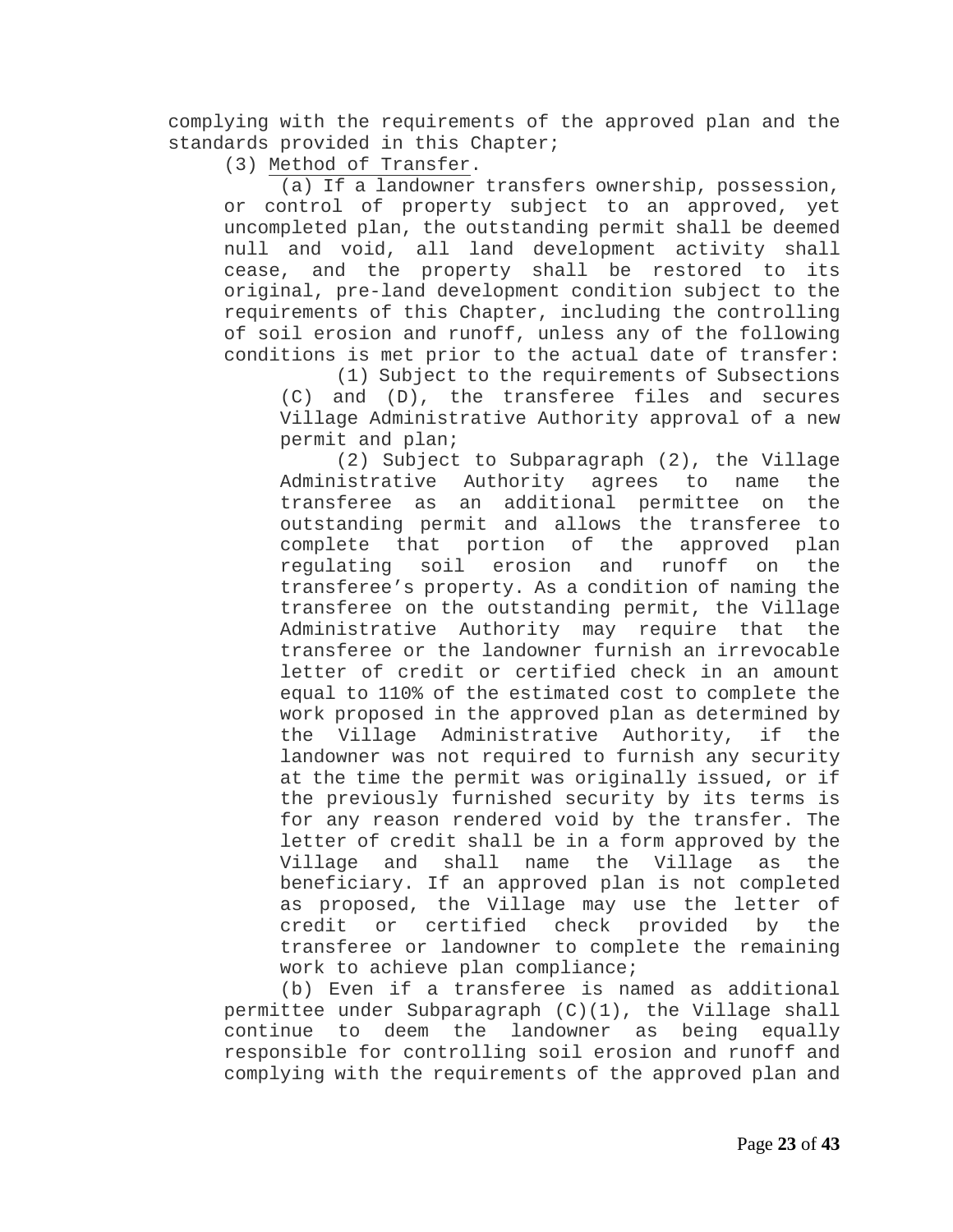the standards provided in this Chapter until the plan work is completed on the transferee's property.

(H) Plan or Permit Amendments**.** No approved plan may be modified unless such modification is first approved by the Village Administrative Authority or if either deems a proposed modification to be of a substantial nature.

#### <span id="page-23-0"></span>**16.08 Erosion Control Plan Requirements**

(A) Plan Materials**.** Erosion control plans may include the consideration of the cooperative efforts of adjoining landowners to control the transport of sediment, and except as specifically exempted in Subsection (B), shall include at a minimum the following information unless waived by the Village Administrative Authority:

(1) Property lines, lot dimensions, and limits of disturbed area;

(2) Limits of impervious area including buildings. Include all public and private roads, interior roads, driveways, parking lots, and indicate type of paving and surfacing material;<br>(3) All natural

(3) All natural and artificial water features including, but not limited to, lakes, ponds, streams (including intermittent streams) and ditches; and areas of natural woodland and prairie. The plan must show ordinary high-water marks of all navigable waters, 100-year flood elevations and delineated wetland boundaries. A certified flood zone determination and/or wetland delineation may be required at the applicant's expense;

(4) Cross-sections of and profiles of channels, swales, and road ditches;

(5) Culvert sizes;

(6) Direction of flow of runoff;

(7) Watershed size for each drainage area;<br>(8) Design discharge for ditches and structural  $(8)$  Design discharge for ditches measures;

(9) Runoff velocities at points where channelized flow leaves the disturbed area or property;

(10) Fertilizer and seeding rates and recommendations;

(11) Time schedules for stabilization of ditches and slopes;

(12) Description of methods by which sites are to be developed and a detailed land disturbance schedule including time schedules for stabilization of ditches and slopes;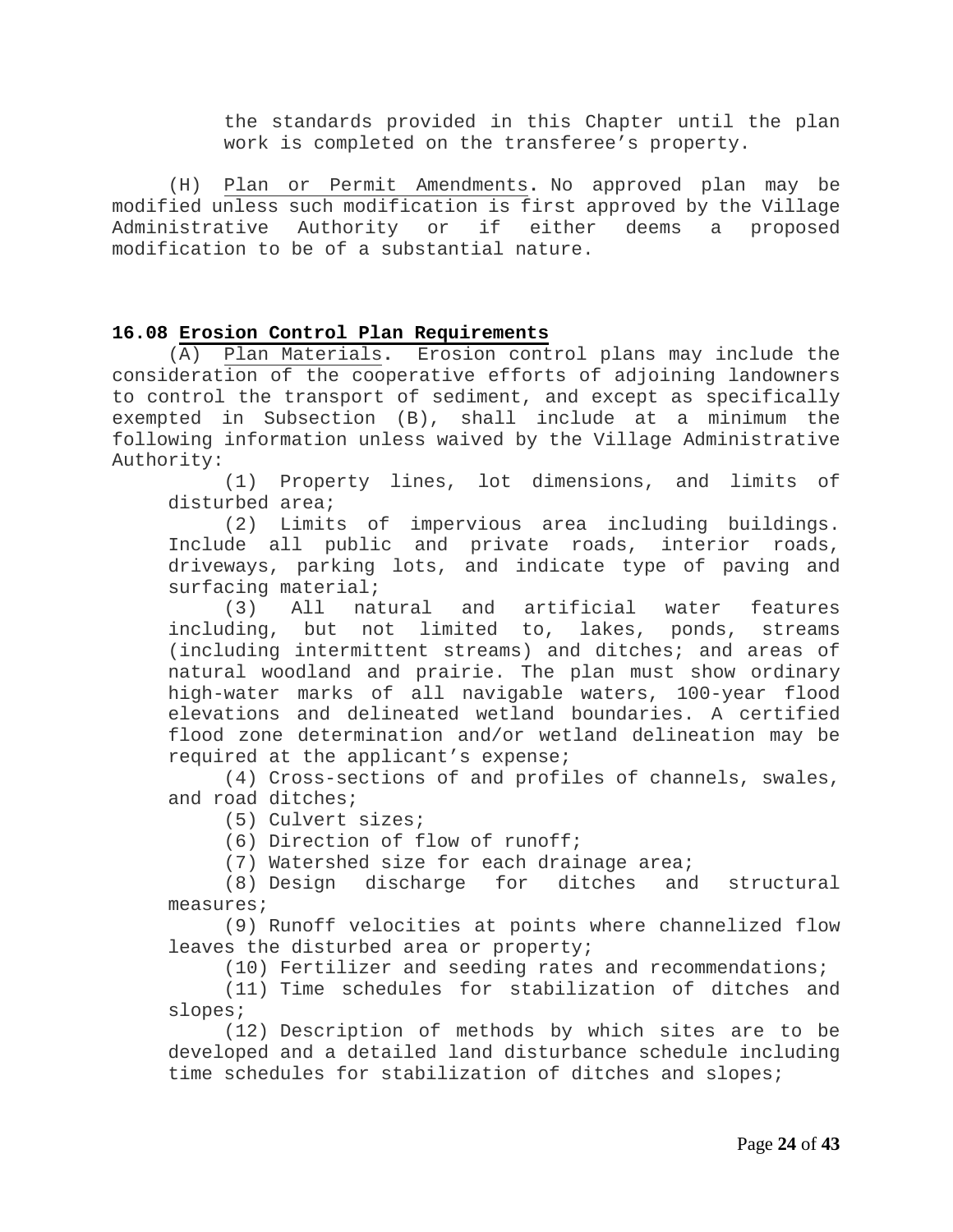(13) Provision for sequential steps mitigating erosive effect of land disturbing activities to be followed in appropriate order and in a manner consistent with accepted erosion control methodology suitable to proposed sites and<br>amenable to prompt re-vegetation including runoff re-vegetation including calculations as appropriate;

(14) Provisions to prevent mud-tracking off-site onto public thoroughfares during the construction period;

(15) Provision to disconnect impervious surfaces, where feasible;

(16) Provisions to prevent sediment delivery to, and<br>accumulation in, any proposed to existing stormwater in, any proposed to existing stormwater conveyance systems;

(17) Copies of permits or permit applications required by any other unit of government of agency;

(18) Existing and proposed elevations (referenced to the National Geodetic Vertical Datum of 1929) and existing and proposed contours in the area, where deemed necessary; and

(19) Any other information necessary to reasonably determine the location, nature and condition of any physical or environmental features of the site.

(B) Simplified Plan Checklist**.**

(1) Applicants may submit erosion control proposals using simplified checklists of standard erosion control practices on a standard form approved by the Village, wherever all of the following conditions exist:<br>(a) The site does not exceed

The site does not exceed 20,000 square feet in  $area: and$ <br>(b)

The slope of the land does not exceed six percent (6%).

(2) Each submitted simplified plan checklist shall be reviewed by the Village Administrative Authority for completeness and accuracy.

(C) Erosion Control Performance Standards**.**

(1) The proposed design, suggested location, and phased implementation of the erosion control measures specified in a plan should be designed, engineered and ultimately implemented to achieve those results as provided under Paragraph (2). The Village Administrative Authority shall evaluate the plan measures to determine they follow currently accepted design criteria and the technical standards specified under Section 16.10 and they will achieve the required results under Paragraph (2);

(2) Standards. The erosion control plan measures shall at a minimum achieve the following results: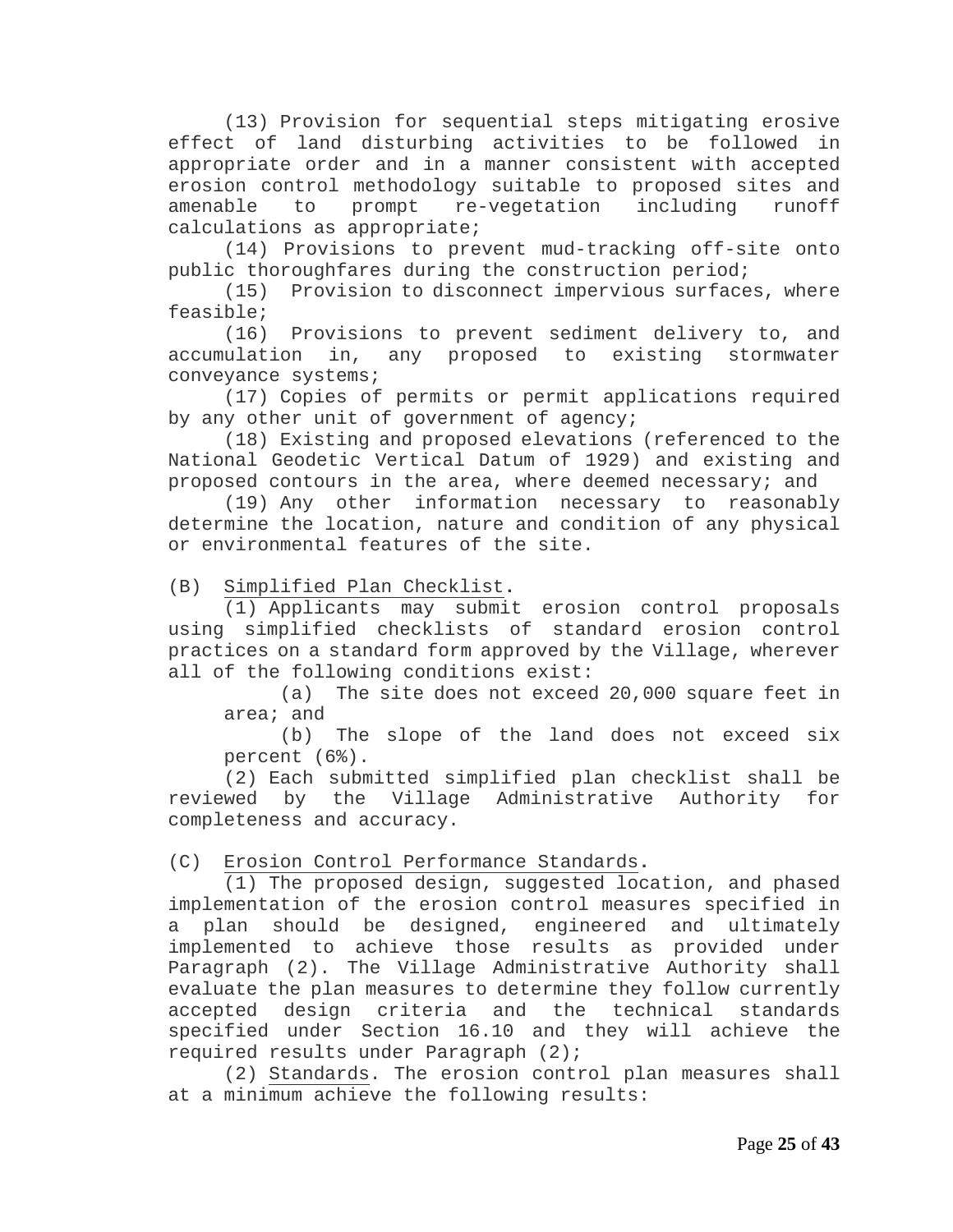(a) Prevent gully and bank erosion;

(b) Limit total off-site permissible annual aggregate soil loss for exposed areas resulting from sheet and rill erosion to an annual, cumulative soil loss rate not to exceed 7.5 tons per acre annually; and

(c) Discharges from new construction sites must have a stable outlet capable of carrying designed flow as required in Section 16.09, at a non-erosive velocity. Outlet design must consider flow capacity and flow duration. This requirement applies to both the site outlet and the ultimate outlet to stormwater conveyance of water body;

(3) A plan's compliance with the requirements specified under Paragraph (2) shall be determined by using the U.S. Natural Resources Conservation Service Technical Guide or another commonly accepted soil erosion methodology approved by the La Crosse County Conservationist that considers season of year, site characteristics, soil erodibility, and slope;

(4) For a plan to be approved, its prescribed erosion control measures need not have to attempt to control soil transportation within the boundaries of the applicant's site.

#### <span id="page-25-0"></span>**16.09 Stormwater Management Plan Requirements**

(A) Plan Materials. Stormwater management plans shall satisfy all of the requirements in Subsection (B), and shall provide at a minimum the following information unless waived by the Village Administrative Authority:

(1) A narrative describing the proposed project, including an implementation schedule for the planned practices.

(2) Identification of the entity responsible for longterm maintenance of the project.

(3) A map showing the drainage areas for each project site under pre-development land conditions and a map showing the drainage areas for each project site under postdevelopment land conditions.

(4) A summary of runoff peak flow rate calculations, by watershed area, including:

(a) Pre-development peak flow rates and durations for the required design storms;

(b) Post-construction peak flow rates and durations with no detention for the required design storms;<br>(c)

Post-construction peak flow rates and durations with detention for the required design storms;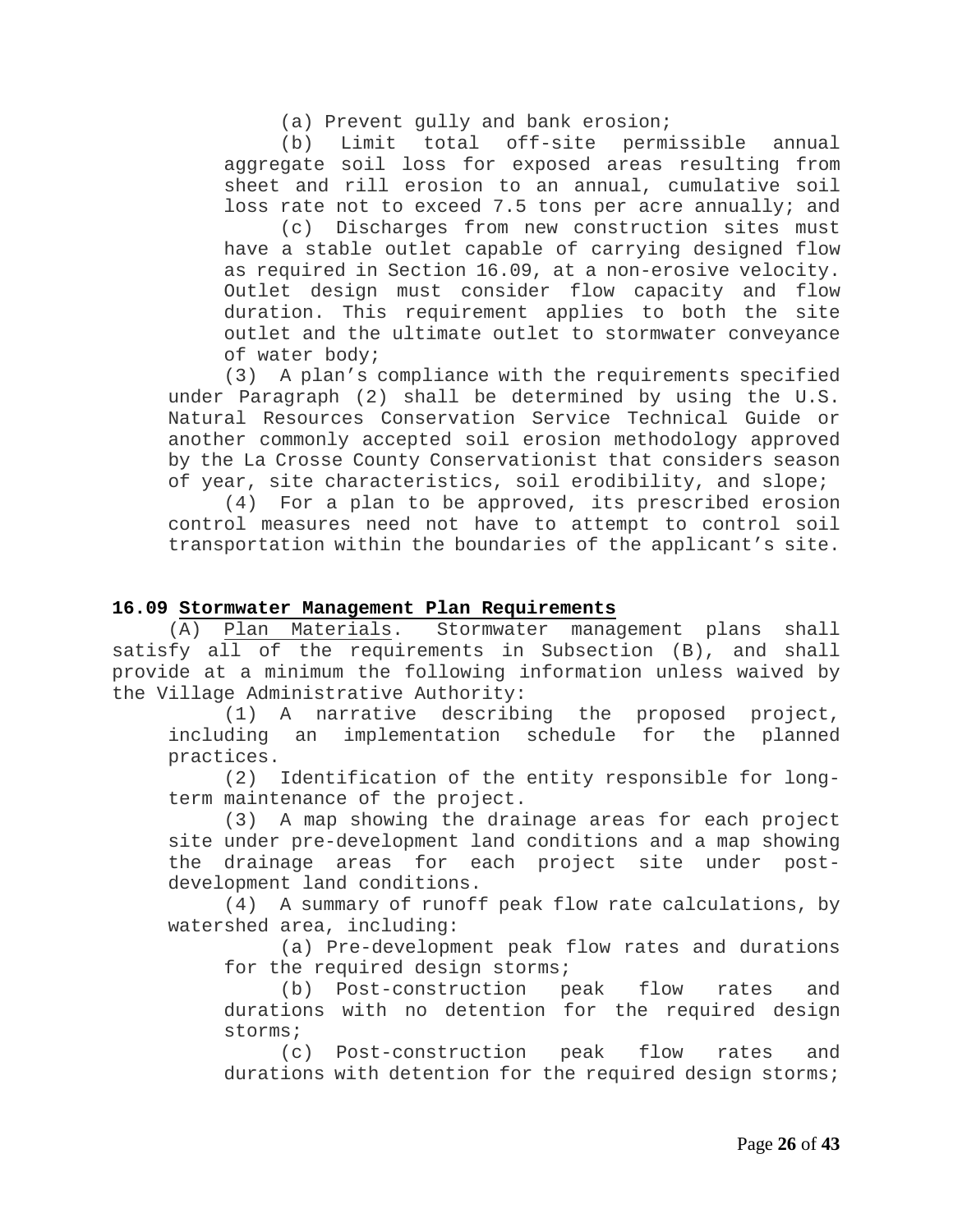(d) Assumed runoff curve numbers (RCNs) for predevelopment and post-development conditions; and<br>(e) Time of concentration (Tc) used

concentration (Tc) used in calculations.

(5) Details and calculations indicating how the infiltration standards are to be met.

(6) Details and calculations indicating how the water quality standards are to be met.

(7) A completed site plan and specifications, signed by the person who designed the plan. All plans shall be drawn to an easily legible scale, shall be clearly labeled, and shall include, at a minimum, all of the following information unless waived by the Village Administrative Authority:

(a) Property lines and lot dimensions;

(b) All buildings and outdoor uses, existing and proposed, including all dimensions and setbacks;

(c) All public and private roads, interior roads, driveways and parking lots. The traffic patterns and type of paving and surfacing material shall also be shown;

(d) All natural and artificial water features, including, but not limited to, lakes, ponds, streams (including intermittent streams), creeks, and ditches. The ordinary high water marks of all navigable waters, the 100-year flood elevations, and the delineated wetland boundaries, if any, shall be shown. If not available, an appropriate flood zone determination or wetland delineation, or both, shall be prepared by the applicant at his or her expense;

(e) Depth to bedrock;

(f) Depth to seasonal high water table;

(g) The extent and location of all soil types as described in the La Crosse County Soil Survey, slopes exceeding 30%, and areas of woodland or prairie;

(h) Existing and proposed elevations (referenced to the North American Vertical Datum of 1988, where available) and existing and proposed contours in the area requiring a grading and filling permit;

(i) Elevations, sections, profiles, and details as needed to describe all natural and artificial features of the project;

(j) Soil erosion control and overland runoff control measures, including runoff calculations as appropriate;

(k) Detailed construction schedule;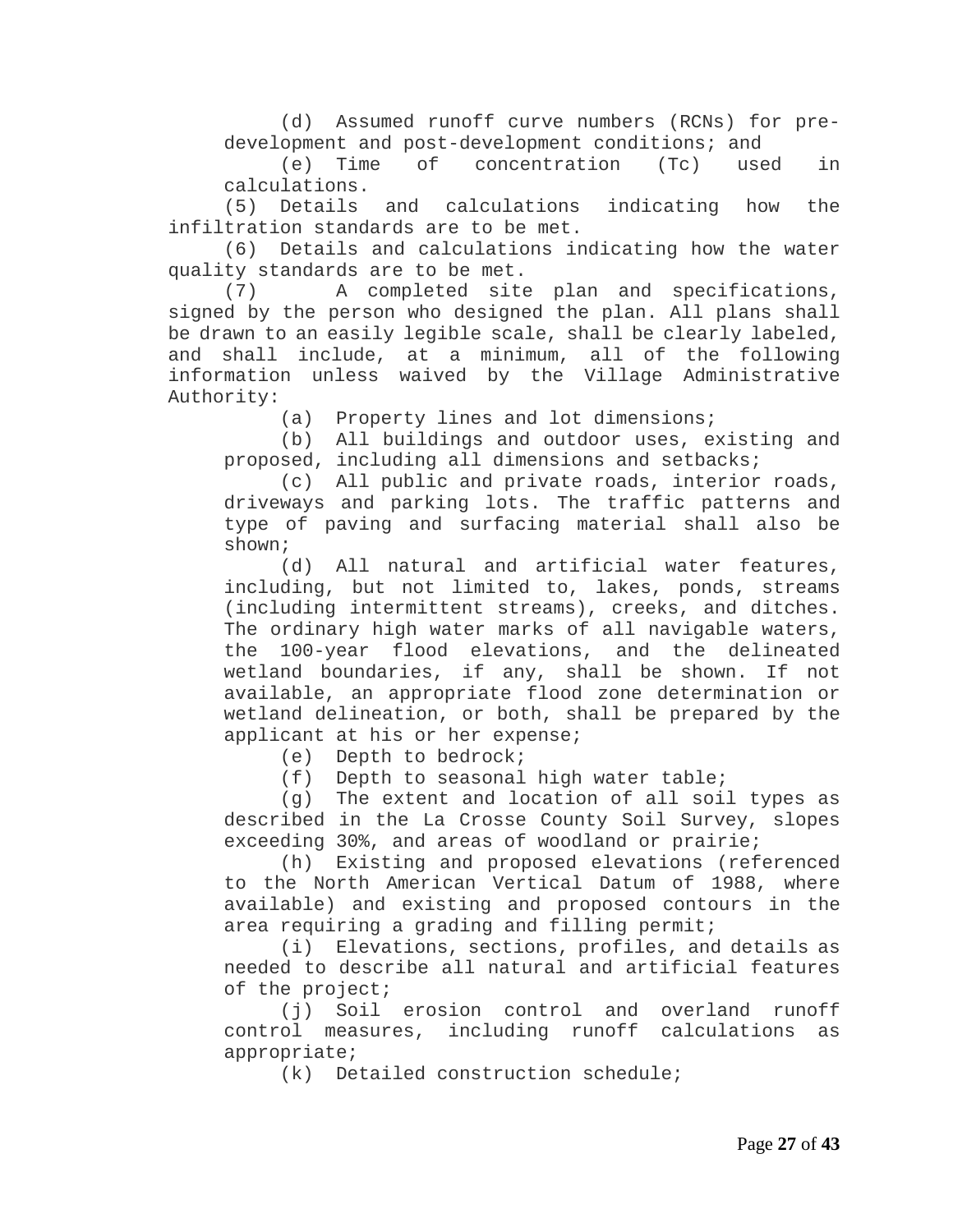(l) Copies of permits or permit applications required by any other governmental entity or agency;

(m) Any other information necessary to reasonably determine the location, nature and condition of any physical or environmental features;<br>(n) Location of all sto

(n) Location of all stormwater management practices;

(o) All existing and proposed drainage features;<br>(p) The location and area of all proposed

 $(p)$  The location and area of impervious surfaces; and

(q) The limits and area of the disturbed area.

(8) A description of the methods to control oil and grease or written justification for not providing such control;

(9) Engineered designs for all structural management practices;

(10) If the stormwater management measures once installed are to be privately owned, a maintenance plan and schedule for all permanent stormwater management measures as would be recorded on the affidavit required in Section  $16.07(4)(c)$ .

(11) A proposed timetable and schedule for completion and installation of all elements of stormwater management plans;

(12) An estimate of the cost of completion and installation of all elements of the approved erosion control and stormwater management plans;

(13) Evidence of financial responsibility to complete the work proposed in the plan. The Village Administrative Authority may require a financial security instrument sufficient to guarantee completion of the project;

(14) Construction inspection schedule for engineered features, such as detention basins and infiltration devices. The components of the checklist shall be dated and signed by the person responsible for the construction checks; and,

(15) A completed stormwater management application checklist.

(B) Stormwater Management Performance Standards.

(1) Generally. The proposed design, suggested location, and phased implementation of the stormwater management measures specified in a plan should be designed, engineered and ultimately implemented to achieve the results as provided under Paragraph (b). The Village Administrative Authority shall evaluate the plan measures to determine that they follow<br>currently accepted design criteria and the technical currently accepted design criteria and the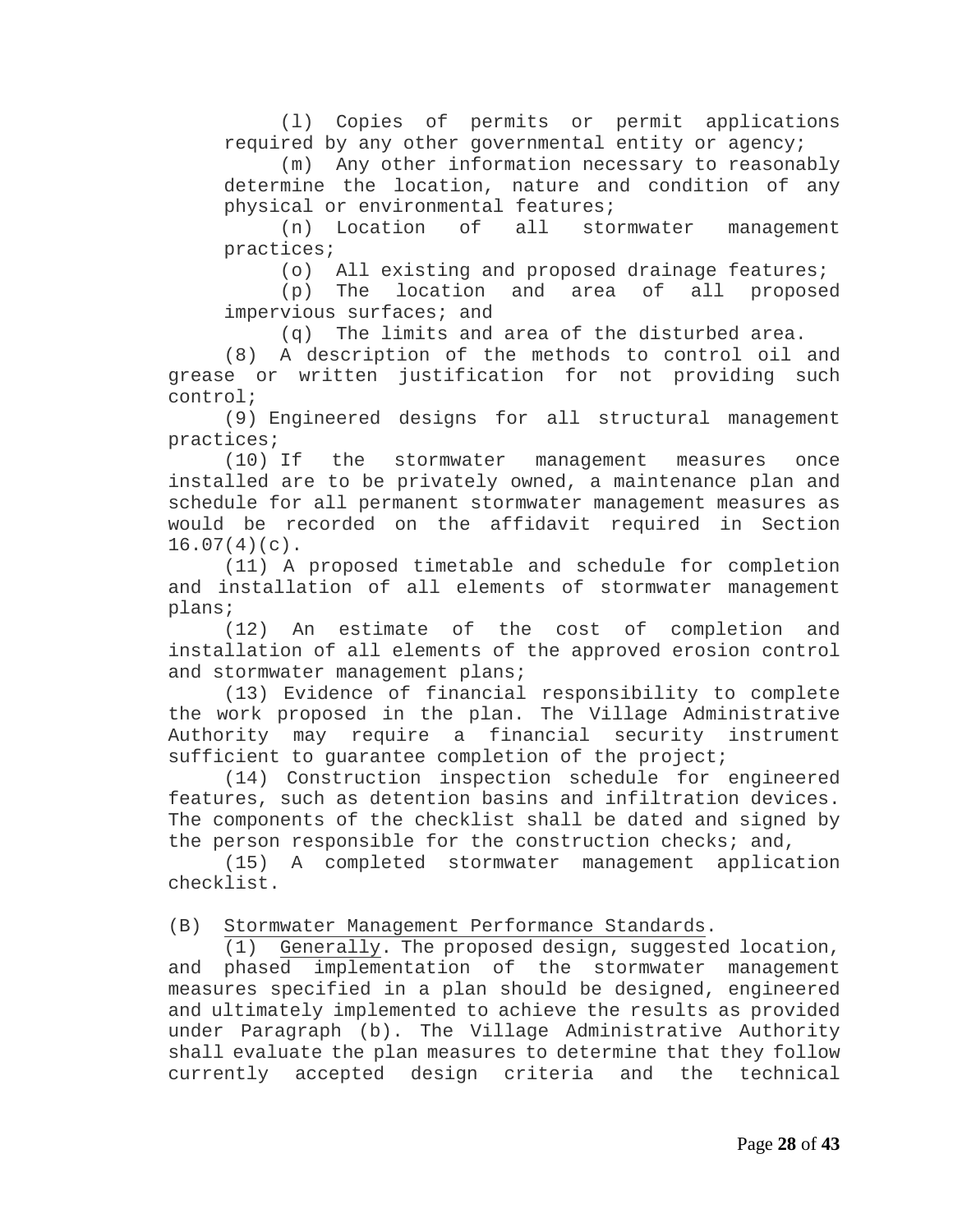standards specified under Section 16.10 and that they will achieve the required results under Paragraph (2).<br>(2) Standards.

Standards.

(a) Sediment Control.<br>(1) For new deve

For new development, the applicant shall design the stormwater management measures to retain soil particles greater than 5 microns on the site (80% reduction) resulting from a one-year 24-hour storm event (2.5 inches over 24-hour duration), according to approved procedures, and assuming no sediment resuspension.

(2) For redevelopment resulting in exposed surface parking lots and associated traffic areas,<br>the applicant shall design the stormwater the applicant shall design the stormwater management measures to retain soil particles greater than 20 microns on the entire site (40% reduction) resulting from a one-year 24-hour storm event, according to approved procedures, and<br>assuming no sediment resuspension. Under no sediment resuspension. circumstances shall the existing sediment control level or trapping efficiency of the site be reduced as a result of the redevelopment.

(b) Outlets. Discharges from land development activities must have a stable outlet capable of carrying the designed flow as required in Subparagraph 4, at a non-erosive velocity. Outlet design must consider flow capacity and flow duration. This requirement applies to both the site outlet and the ultimate outlet to a stormwater conveyance or water body.

(c) Runoff Rate Control - Hydrologic Calculation. All runoff calculations shall be according to the<br>methodology described in the Natural Resources the Natural Resources Conservation Service's Technical Release 55, "Urban Hydrology for Small Watersheds" (commonly known as TP-55), or other methodology approved by the Village Administrative Authority. For agricultural land subject to this section, the maximum runoff curve number (RCN) used in such calculations shall be 51 for HSG A, 68 for hydrologic soil group B, 79 for HSG c, and 84 for HSG D. The TR-55- specified curve numbers for other land uses shall be used. Heavily disturbed sites will be lowered one permeability class for hydrologic calculations. Lightly disturbed areas require no modification. Where practices have been implemented to restore soil<br>structure to pre-development conditions, not pre-development conditions, not permeability class modification is required.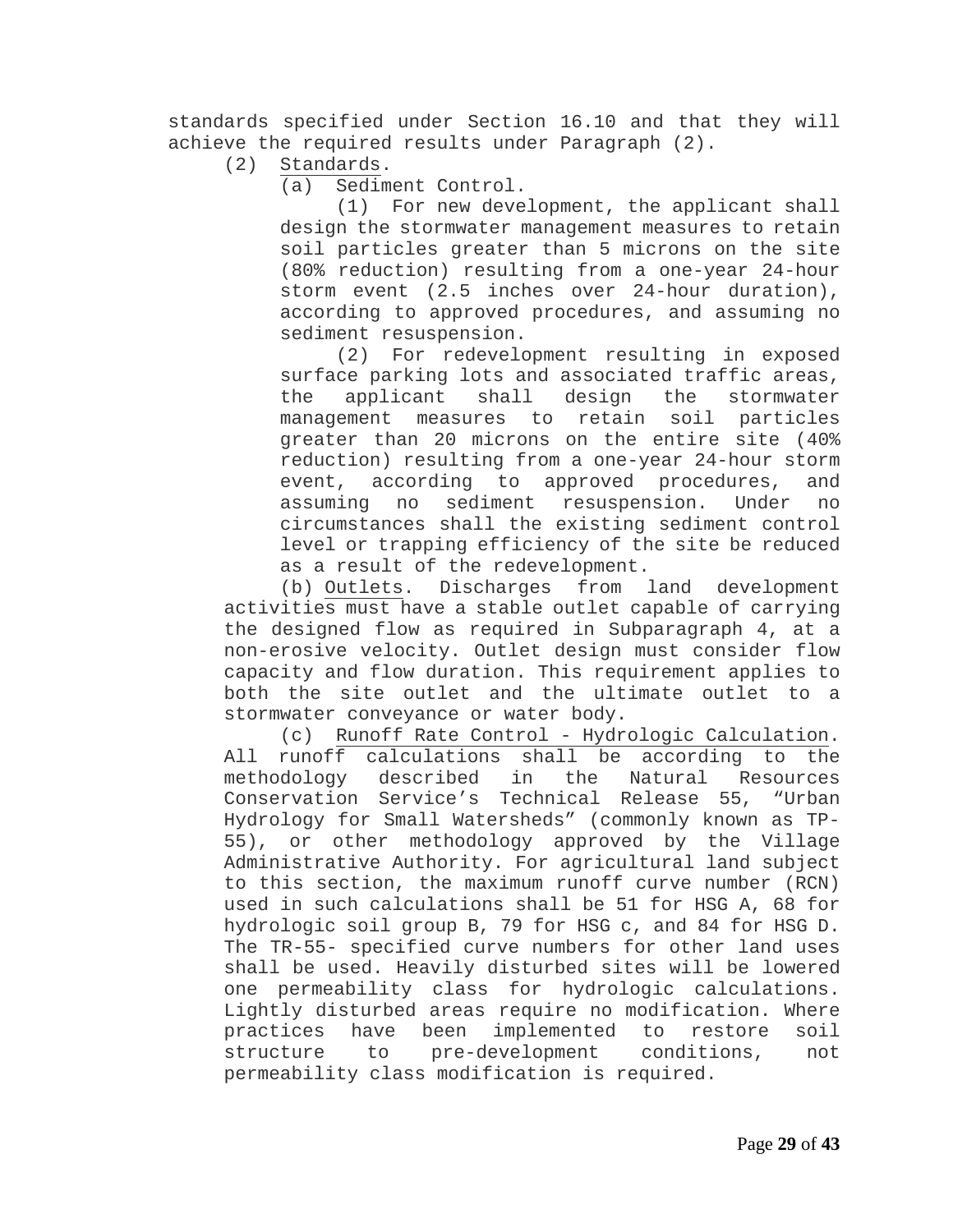(d) Runoff Rate Control - Design Standards. For all storm events, refer to Atlas 14 to obtain accurate values for the site. Except for redevelopment projects, all stormwater facilities shall be designed, installed and maintained to effectively accomplish the following:

(1) Maintain predevelopment peak runoff rates for 2-year, 24-hour storm event (2.9 inches over 24-hour duration).

(2) Maintain predevelopment peak runoff rates for the 10, year, 24-hour storm event (4.2 inches over 24-hour duration).

(3) Detain the 100-year, 24-hour storm event (6.0 inches over 24-hour duration).

(e) Infiltration. BMPs shall be designed, installed, and maintained to infiltrate runoff in accordance with the following requirements. Exemptions and Prohibitions addressing both source locations and BMP treatment locations are located in section 16.06(5).<br>(1) Development Disturbing One (1) or More

Development Disturbing One (1) or More Acres

(i) New Development with 10% to 40% Connected Imperviousness. Practices shall be<br>designed to infiltrate sufficient runoff designed to infiltrate sufficient runoff volume so the post-developed infiltration volume shall be at least 90% of the predevelopment infiltration volume, based upon<br>average annual rainfall. However, when average annual rainfall. However, when designing appropriate infiltration systems, no more than 1% of the site is required to be used as effective infiltration area.

(ii) New Development with More Than 40% and Up to 80% Connected Imperviousness. Practices shall be designed to infiltrate sufficient runoff volume so that the post development infiltration volume shall be at least 75% of the pre-development infiltration volume, based on an average annual rainfall. However, when designing appropriate infiltration systems, no more than 2% of the site is required to be used as effective infiltration area.

(iii) New Development with More Than 80% Connected Imperviousness. Practices shall be<br>designed to infiltrate sufficient runoff designed to infiltrate volume so the post-developed infiltration volume shall be at least 60% of the predevelopment infiltration volume, based on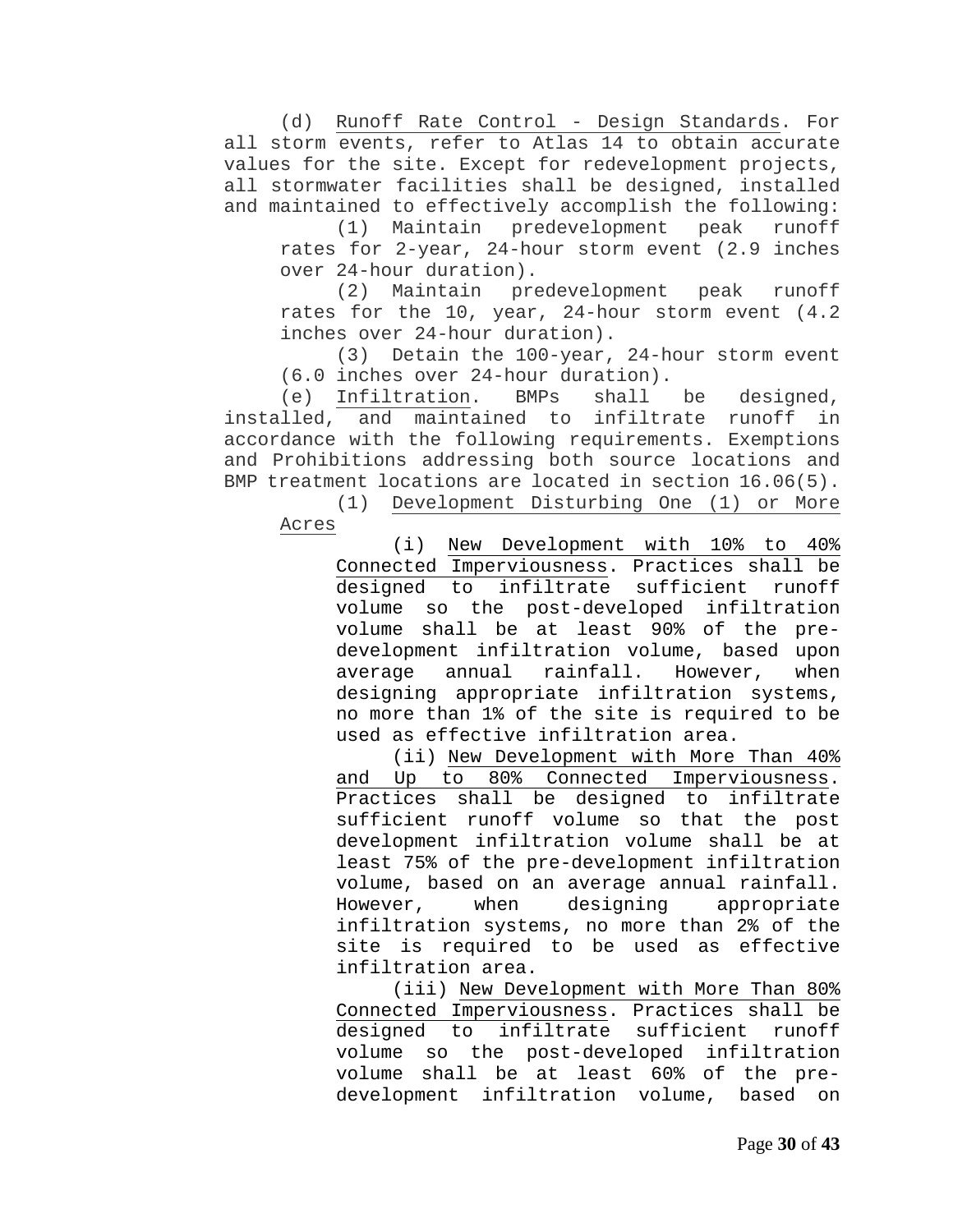average annual rainfall. However, when designing appropriate infiltration systems, no more than 2% of the site is required to be used as effective infiltration area.

(2) All Development Disturbing Less Than One (1) Acre – The appropriate standard in subs.  $(3)(a)$ above or the following shall be met:<br>(i) Residential development

(i) Residential development shall infiltrate 25% of the post-development runoff from the 2 year 24-hour design storm with a type II distribution. Separate curve numbers for pervious and impervious surfaces shall be used to calculate runoff volumes and not composite curve numbers as defined in TR55. No more than 1% of the project site is required as an effective infiltration area; and,

(ii) Non-residential development, including commercial, multifamily, industrial institutional infiltrate 10% of the post-development runoff from the 2 year 24-hour design storm with a type II distribution. Separate curve numbers for pervious and impervious surfaces shall be used to calculate runoff volumes and not composite curve numbers as defined in TR55. No more than 2% of the project site is required as an effective infiltration area.)

(3) Pre-Development Conditions. It shall be assumed "good hydrologic conditions" exist for appropriate land covers as identified in TR-55 or<br>an equivalent methodology. The meaning of an equivalent methodology. The meaning of "hydrologic soil group" and "runoff curve number" are as determined in TR-55.<br>(4) Pre-treatment

Pre-treatment Required. Prior to infiltrating runoff from parking lots or from new road construction in commercial, industrial and institutional areas, pre-treatment shall be required. The pre-treatment shall be designed to protect the infiltration system from clogging prior to scheduled maintenance and to protect groundwater quality.

(5) Prohibitions. Notwithstanding subparagraphs 1. through 3., infiltration systems may not be installed in any of the following areas: associated with tier 1<br>ities identified in s. NR industrial facilities identified in s.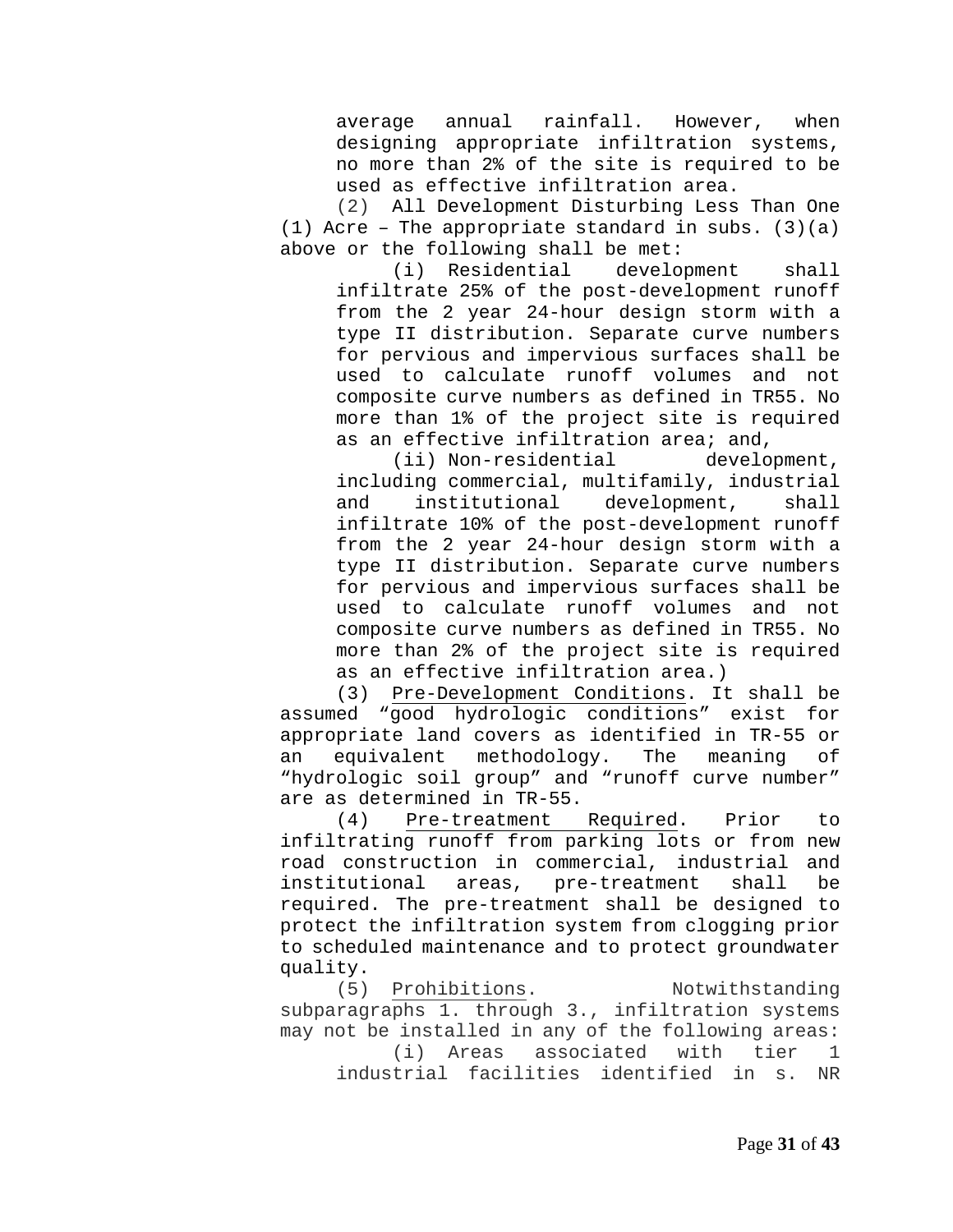216.21 (2)(a), Wis. Admin. Code. including storage, loading, rooftop and parking.

(ii) Storage and loading areas of tier 2 industrial facilities identified in s. NR 216.21(2)(b), Wis. Admin. Code.

(iii) Fueling and vehicle maintenance areas.

(iv) Areas within 1,000 feet UP gradient or within 100 feet down gradient of Karst features.

(v) Areas with less than three feet<br>ation distance from bottom of the separation distance from bottom of the<br>infiltration system to the elevation of infiltration system to the elevation seasonal high groundwater or the top of bedrock, except that this provision does not prohibit infiltration of roof runoff.

(vi) Areas with runoff from industrial, commercial and institutional parking lots and roads and residential arterial roads with less than five feet separation distance from the bottom of the infiltration system to the elevation of seasonal high groundwater or the top of bedrock.

(vii) Areas within 400 feet of a community water system well as specified in s.NR 811.16(4). Wis. Admin. Code, for runoff infiltrated from commercial, industrial and institutional land uses or regional devices for residential development.

(viii) Areas where contaminants of concern, as defined in s. NR 720.03(2), Wis. Admin. Code, are present in the soil through which infiltration will occur.

(ix) Any area where the soil does not exhibit one of the following characteristics between the bottom of the infiltration system and the seasonal high groundwater and top of bedrock: at least a 5 foot soil layer with 10% fines or greater. This provision does not apply where the soil medium within the infiltration system provides an equivalent level of protection and does not prohibit infiltration of roof runoff.

(6) Alternate use of runoff. Where alternate uses of runoff are employed, such as for toilet flushing, laundry or irrigation, such alternate use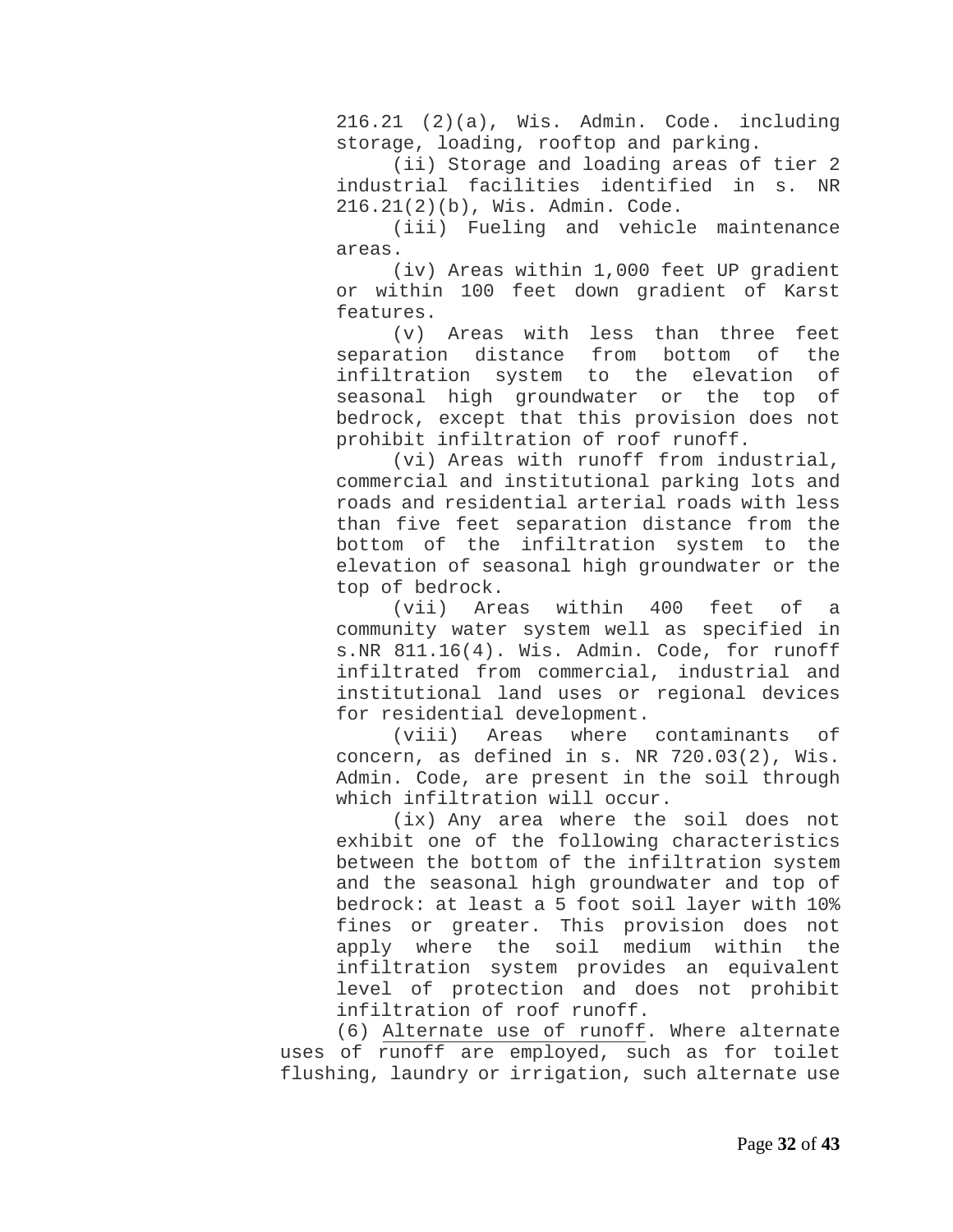shall be given equal credit toward the infiltration volume required by this section.<br>(7) Minimizing groundwa

groundwater pollution. According to ch. NR 151, Wis. Admin. Code, infiltration systems designed in accordance with this section shall, to the extent technically and<br>economically feasible, minimize the level of economically feasible, minimize the level of pollutants infiltrating to groundwater and shall maintain compliance with the preventive action limit at a point of standards application in accordance with ch. NR 140, Wis. Admin. Code. However if site-specific information indicates that compliance with the preventive action limit is not achievable, the infiltration system may not be<br>installed or shall be modified to prevent installed or shall be modified to prevent infiltration to the maximum extent practicable.

(f) Projects regulated by Chapter 14 must comply with the following regulations.<br>(1) In this paragr

In this paragraph, "protective area" means an area of land that commences at the top of the channel of lakes, streams and rivers, or at the delineated boundary of wetlands, and that is the greatest of the following widths, as measured horizontally from the top of the channel or delineated wetland boundary to the closest impervious surface. However, in this paragraph, "protective area" does not include any area of land adjacent to any stream enclosed within a pipe or<br>culvert, such that runoff cannot enter the such that runoff cannot enter the enclosure at this location.

(i) For outstanding resource waters and exceptional resource waters, and for wetlands in areas of special natural resource interest as specified in s.NR 103.04, 75 feet.<br>(ii) For perennial and intermittent

(ii) For perennial and intermittent<br>streams identified on a United States streams identified on a United States<br>geological survey 7.5-minute series survey 7.5-minute topographic map, or a county soil survey map, whichever is more current, 50 feet.

(iii) For lakes, 50 feet.

(iv) For highly susceptible wetlands, 50 feet. Highly susceptible wetlands include the following types: fens, sedge meadows, bogs, low prairies, conifer swamps, shrub swamps, other forested wetlands, fresh wet meadows, shallow marshes, deep marshes and seasonally flooded basins. Wetland boundary delineation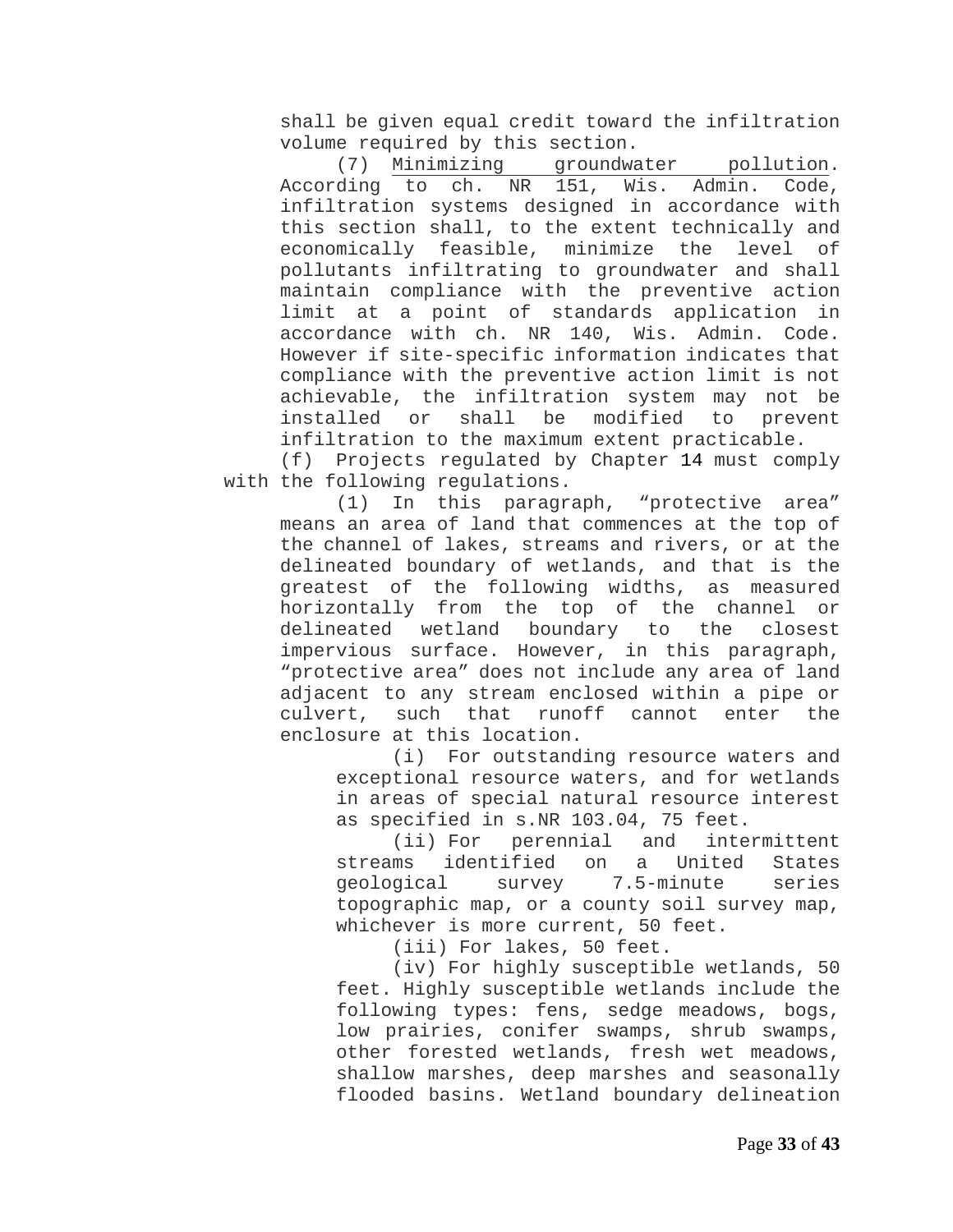shall be made in accordance with s. NR 103.08 (1m). This paragraph does not apply to wetlands that have been completely filled in accordance with all applicable state and federal regulations. The protective area for wetlands that have been partially filled in accordance with all applicable state and federal regulations shall be measured from the wetland boundary delineation after fill has been placed.

(v) For less susceptible wetlands, 10% of the average wetland width, but no less than<br>10 feet nor more than 30 feet. Less feet nor more than 30 f<br>eptible wetlands include susceptible wetlands include degraded wetlands dominated by invasive species such as reed canary grass.

(vi) In sub d. a. i., iv. and v., determinations of the extent of the protective area adjacent to wetlands shall be made on the<br>basis of the sensitivity and runoff the sensitivity and runoff susceptibility of the wetland in accordance with the standards and criteria in s. NR 103.03.

(vii) For concentrated flow channels with drainage areas greater than 130 acres, 10 feet.<br>(2) This

paragraph applies to postconstruction sites located within a protective area, except those areas exempted pursuant to subd. 4.

(3) The following requirements shall be met:

(i) Impervious surfaces shall be kept out of the protective area to the maximum extent practicable. The stormwater management plan shall contain a written site-specific explanation for any parts of the protective area that are disturbed during construction.

(ii) Where land disturbing construction activity occurs within a protective area, and where no impervious surface is present, adequate sod or self-sustaining vegetative cover of 70% or greater shall be established and maintained. The adequate sod or selfsustaining vegetative cover shall be sufficient to provide for bank stability, maintenance of fish habitat and filtering of pollutants from upslope overland flow areas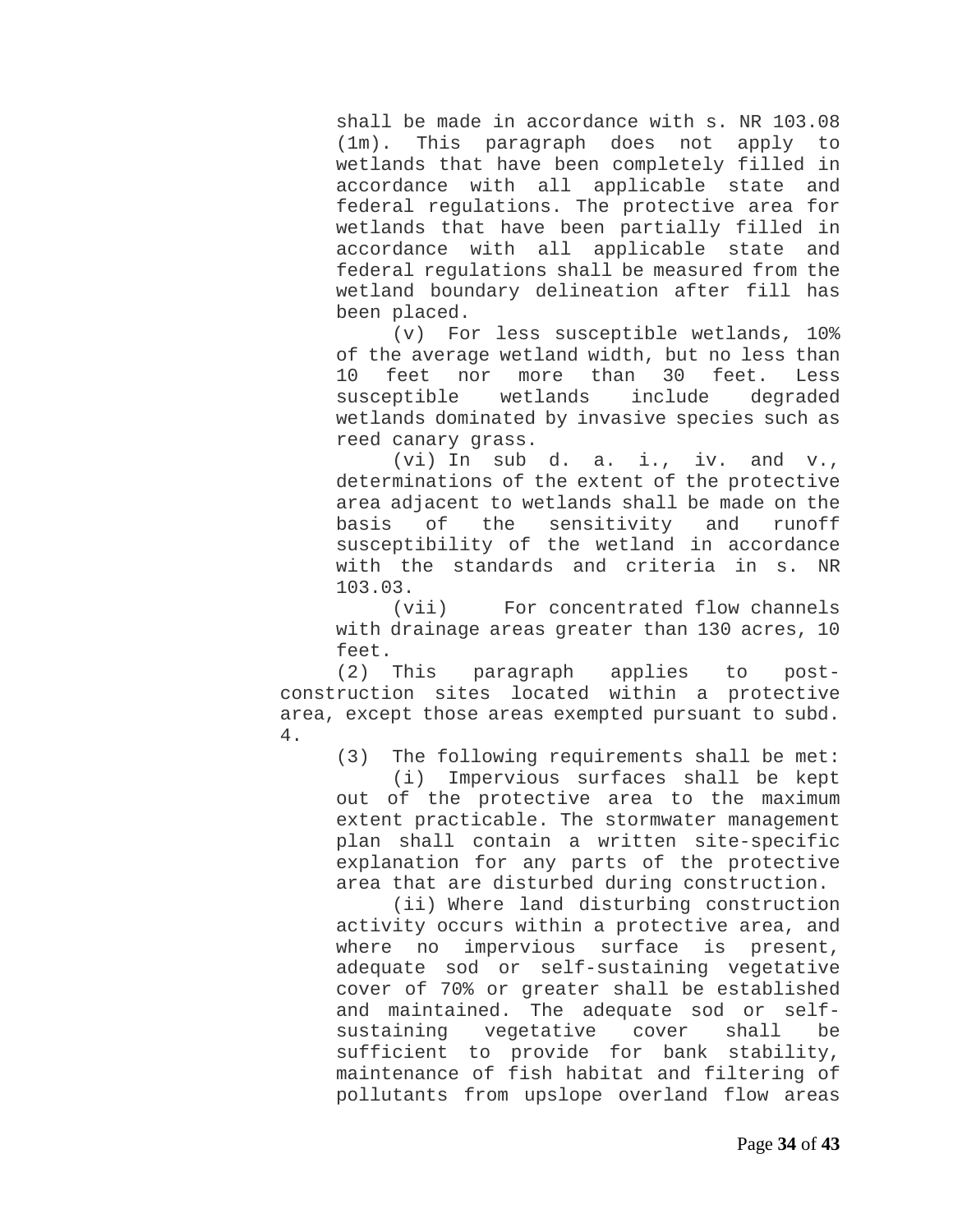under sheet flow conditions. Non-vegetative materials, such as rock riprap, may be employed on the bank as necessary to prevent erosion such as on steep slopes or where high velocity flows occur.

Note: It is recommended that seeding of nonaggressive vegetative cover be used in the protective areas. Vegetation that is flood and drought tolerant and can provide long-term bank stability because of an extensive root system is preferable. Vegetative cover may be measured using the line transect method described in the university of Wisconsin extension publication number A3533, titled "Estimating Residue Using the Line Transect Method".

(iii) Best management practices such as filter strips, swales or wet detention basins that are designed to control pollutants from non-point sources may be located in the protective area.

Note: Other regulations, such as ch. 30, Stats., and chs, NR 103, 115, 116 and 117 and their associated review and approval process may apply in the protective area.

(4) Exemptions: This paragraph does not apply

to:

(i) Redevelopment post - construction sites.

(ii) In-fill development areas less than 5 acres.

(iii) Structures that cross or access surface waters such as boat landing, bridges and culverts.

(iv) Structures constructed in accordance with s. 59.692 (1v), Stats.

(v) Post - construction sites from which runoff does not enter the surface water, except to the extent that vegetative ground cover is necessary to maintain bank stability. Note: A vegetated protective area to filter runoff pollutants from post - construction<br>sites described in subd. 4. v. is not sites described in subd. 4. v. is not necessary since runoff is not entering the<br>surface water at that location. Other surface water at practices necessary to meet the requirements of this section, such as a swale or basin,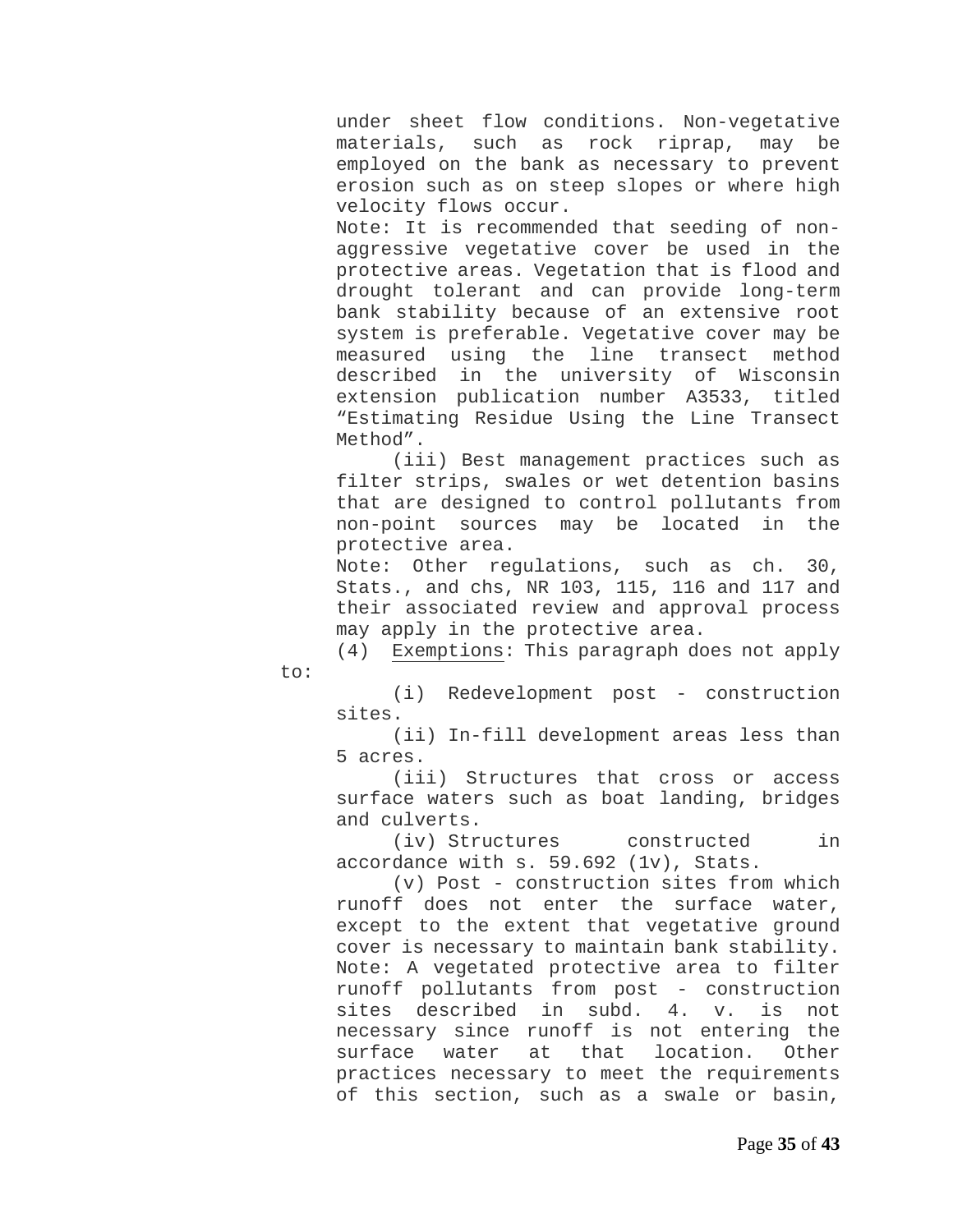will need to be designed and implemented to reduce runoff pollutants prior to runoff entering a surface water of the state.

(g) Oil and Grease Control. For all stormwater plans for commercial or industrial developments and all other uses where the potential for pollution by oil or grease, or both, exists, the first 0.5 inches of runoff will be treated using the best oil and grease removal technology available. This requirement may be waived by the plan reviewer only when the applicant can demonstrate that installation of such practices is not necessary.

(C) Stormwater Management Goals**.** The following standards shall be met whenever possible:

(1) For existing development, design practices to retain soil particles greater than 40 microns on the site (20% reduction) resulting from a one-year 24-hour storm event, according to approved procedures, and assuming no sediment resuspension.

(2) For street reconstruction, design practices to retain soil particles greater than 20 microns on the site (40% reduction) resulting from a one-year, 24-hour storm event, according to approved procedures, and assuming no sediment resuspension.

(D) Off-site Stormwater Management**.**

(1) Off-site stormwater management is allowed, provided that provisions are made to manage stormwater by an off-site facility, and provided that all of the following conditions for the off-site facility are met:

(a) The facility is in place;

(b) The facility is designated and adequately sized to provide a level of stormwater control that at least meets the ordinance standards;

(c) The local approval authority is satisfied that the facility has a legally obligated entity responsible for its long-term operation and maintenance.

(2) Standards for stormwater management as established in this ordinance shall apply to off-site facilities.

<span id="page-35-0"></span>**16.10 Technical Standards and Specifications**. The following methods shall be used in designing the water quality, peak flow shaving and infiltration components of stormwater practices needed to meet the standards of this chapter: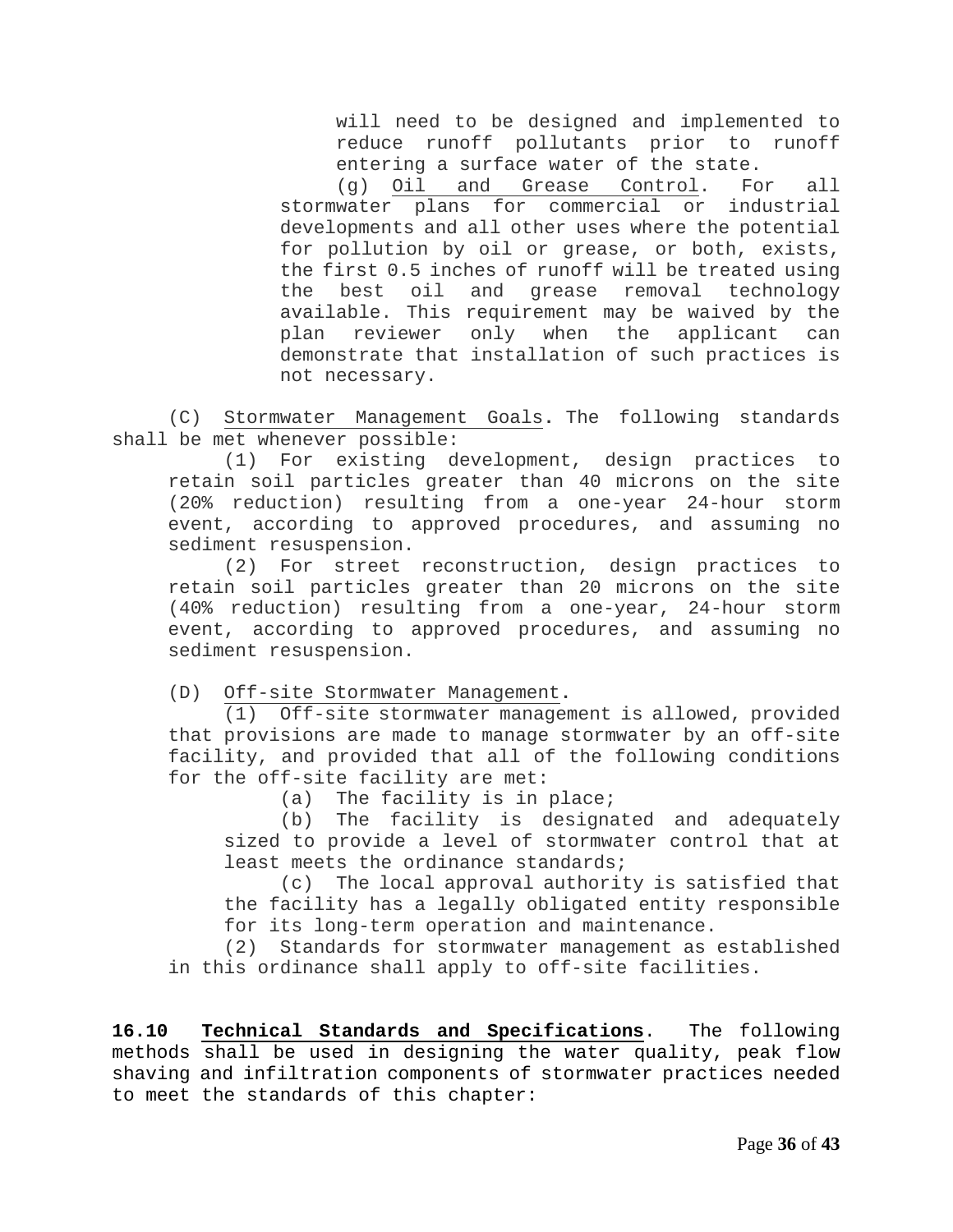(A) Technical standards approved by the Wisconsin Department of Natural Resources in accordance with NR 151.31.

(B) Natural Resources Conservation Service's "Wisconsin Field Office Technical Guide, Chapter 4" or its successor.

(C) For modeling purposes the average annual rainfall for Minneapolis, 1959 (March 13- November 4) shall be used.

(D) Federal Highway Administration, Hydraulic Engineering Circular No. 15.

(E) Wisconsin Department of Transportation Facilities Development Manual.

(F) Any other technical methodology approved by the Department. A proposal for alternate method with supporting documentation is to be submitted for review prior to approval.

# <span id="page-36-0"></span>**16.11 Stormwater Management Maintenance Agreement**

(A) Maintenance Agreement Required. The maintenance agreement shall be required for all permanent stormwater BMP's installed to comply with the requirements of this Chapter. The maintenance agreement shall be independent of all other restrictions or covenants and shall comply with all provisions of this section. The maintenance agreement shall, at a minimum, contain the following information and provisions:

(1) Ownership. Identification of the owner(s) of the land parcel(s) where the stormwater BMP is located. Ownership<br>shall be the same as those assigned maintenance be the same as those assigned maintenance responsibilities under sub. (6), unless otherwise designated in a regional stormwater management plan and approved by the applicable unit(s) of government. All stormwater BMPs that collect runoff from more than 1 lot within a subdivision shall be located on outlots. For all privately owned outlots, ownership shall be by proportional undividable interest for all properties that are within the control of the applicant and drain to the BMP.

(2) Location. A legal description and survey map of the stormwater BMP location(s), showing associated drainage and any access easements required to maintain the BMP.<br>(3) Design. Detailed drawings of each storm

Design. Detailed drawings of each stormwater BMP and a general description of its purpose and design, including but not limited to BMP dimensions and elevations, inlet and outlet designs and elevations and the drainage area served by the BMP. Where possible, use as-built survey information.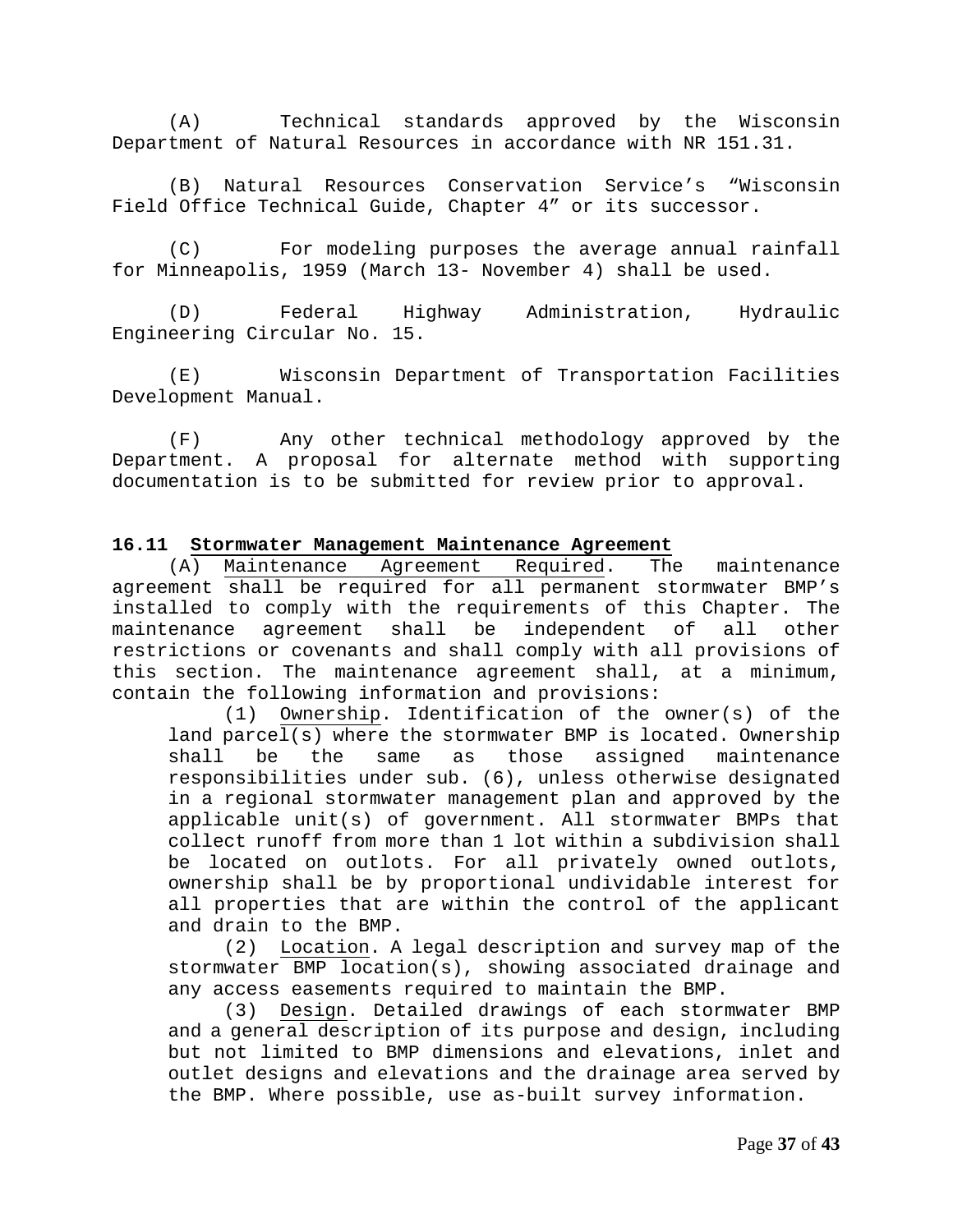(4) Maintenance Plan. A description of all long term maintenance activities that will likely be required for each BMP included in the agreement, an estimated time interval<br>between each activity, and a schedule for required between each activity, and a schedule for required inspections.

(5) Access. Authorization shall be required for vehicle access, connecting to a public road right-of-way, to allow for future BMP maintenance work. The access easement shall be passable during conditions that would occur during a 100 year,

24-hour storm.<br>(6) Maintenance  $Responsibility.$  The person(s), organization, municipality, or other entity responsible for<br>long-term maintenance of the stormwater BMP shall be long-term maintenance of the stormwater BMP shall be identified and documented. The assignment of maintenance responsibilities for a privately owned stormwater BMP shall, at a minimum, include all properties that are within the control of the permit holder and drain to the BMP.<br>(7) Inspections. Authorization for access

Authorization for access to the property by representatives of the local municipality or their designee and La Crosse County to conduct inspections of the BMP, monitor its performance and maintenance, and notify the designated entity when maintenance or repair activities are necessary. Should the owner(s) or the local municipality request inspections to be performed by the Department after the project has been completed and as-builts approved, a fee will be assessed at the market rate to be paid by whoever requested the inspection. A statement shall also be included states, upon written notification by the local municipality or their designee, that the entity under sub. (6) shall have a BMP inspection conducted by a qualified professional, file a report and complete any maintenance or repair work recommended in the report as called for in the approved maintenance plan.<br>(8) Municipal Mainte

Municipal Maintenance. Authorization for the local municipality or their designee to perform any maintenance required if the entity identified under sub. (6) above does not perform the required activity within the specified time period.

(9) Special Assessment. A statement that the applicable local unit of government may exercise their statutory authority to levy and collect a special assessment or charge for any services carried out relating to sub. (7) or (8);

(10) Binding Agreement. A statement confirming that the entire agreement shall remain binding on all subsequent owners of the property upon which the stormwater BMP is located and that the restrictions shall run with the land and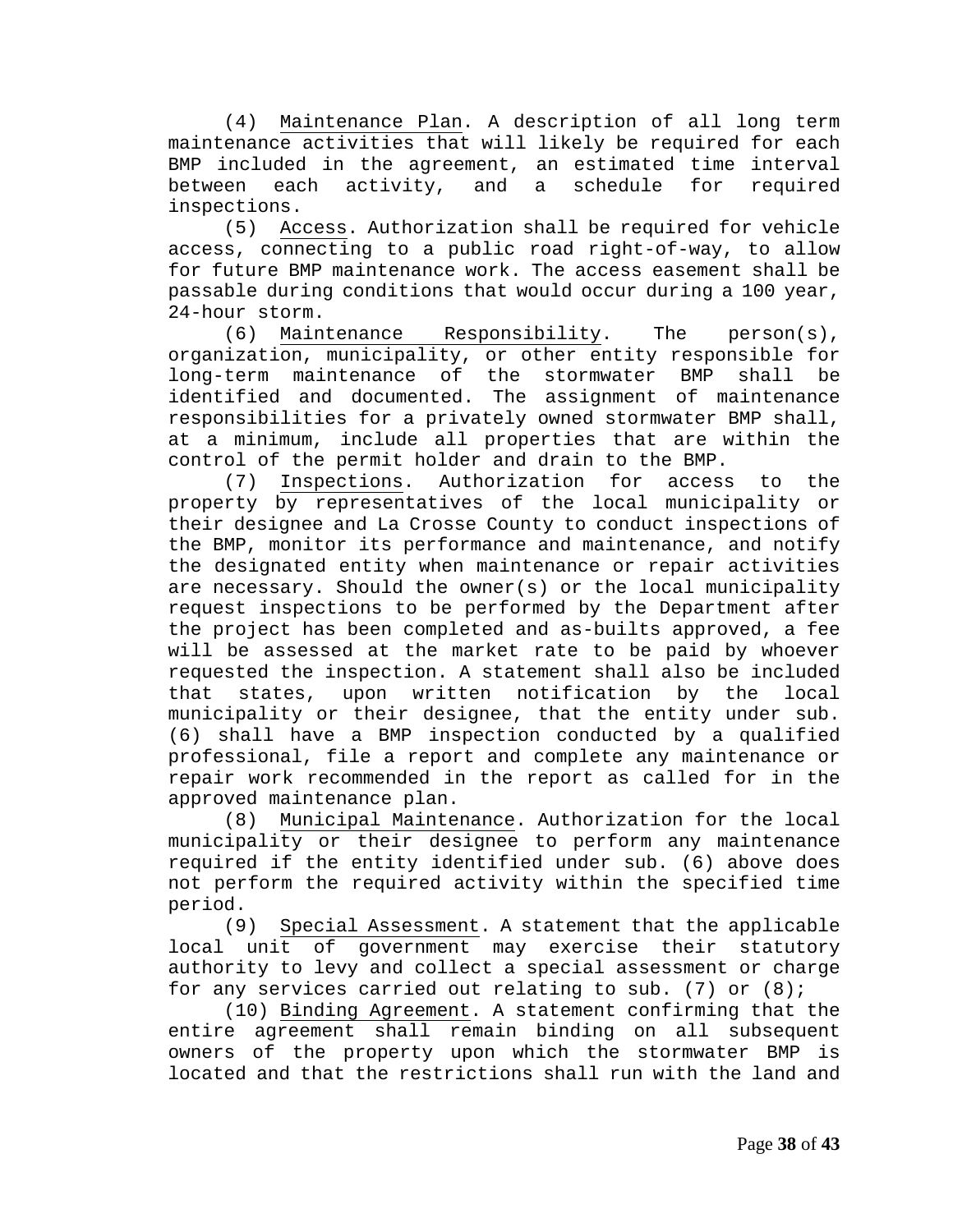on any other property which is subject to maintenance responsibility in the agreement.

(11) Agreement Modifications. The unit of government named under sub. (9) shall have sole authorization to modify the provisions of the agreement upon 30-day notice to the<br>current owner(s) and other parties responsible for current owner(s) and other parties responsible for maintenance of the stormwater BMP. Any changes made to the agreement shall comply with this subsection.<br>(12) Other information as determined

information as determined to be necessary by the Department to ensure compliance with this ordinance.

(B) Approval and Recording.

(1) Approval. The Department shall review and approve the content of all maintenance agreements.

(2) Recording. Upon certification of compliance by the Department, the maintenance agreement shall be recorded at the La Crosse County Register of Deeds referencing any plat,<br>certified survey or other ownership transfer device certified survey or other ownership transfer pertaining to land which contains the stormwater BMP or is subject to maintenance responsibility in the approved agreement, binding on subsequent owners of the property. No stormwater BMP maintenance agreement shall be recorded prior to Department approval.

(3) Copy. The permit holder shall provide a copy of the recorded agreement, including evidence of the actual recording(s), to the Department as a condition of release of any required financial assurance.

(4) Maintenance Responsibilities Prior to a Maintenance Agreement. The permit holder and other responsible party shall be responsible for the maintenance of all stormwater BMPs prior to permit termination.

#### **16.12 Appeals**

(A) Board of Adjustment. The Board of Adjustment created pursuant to s. 17.80 of the La Crosse County Zoning Ordinance pursuant to s. 59.694 and 68.11, Wis. Stats.:

<span id="page-38-0"></span>(1) Shall hear and decide appeals where it is alleged that there is error in any order, decision or determination made by the Village Administrative Authority in administering this Code;

(2) Upon appeal, may authorize variances from the provisions of this Code, which are not contrary to the public interest, and where, due to special conditions, a literal enforcement of the provisions of the Code will result in unnecessary hardship; and,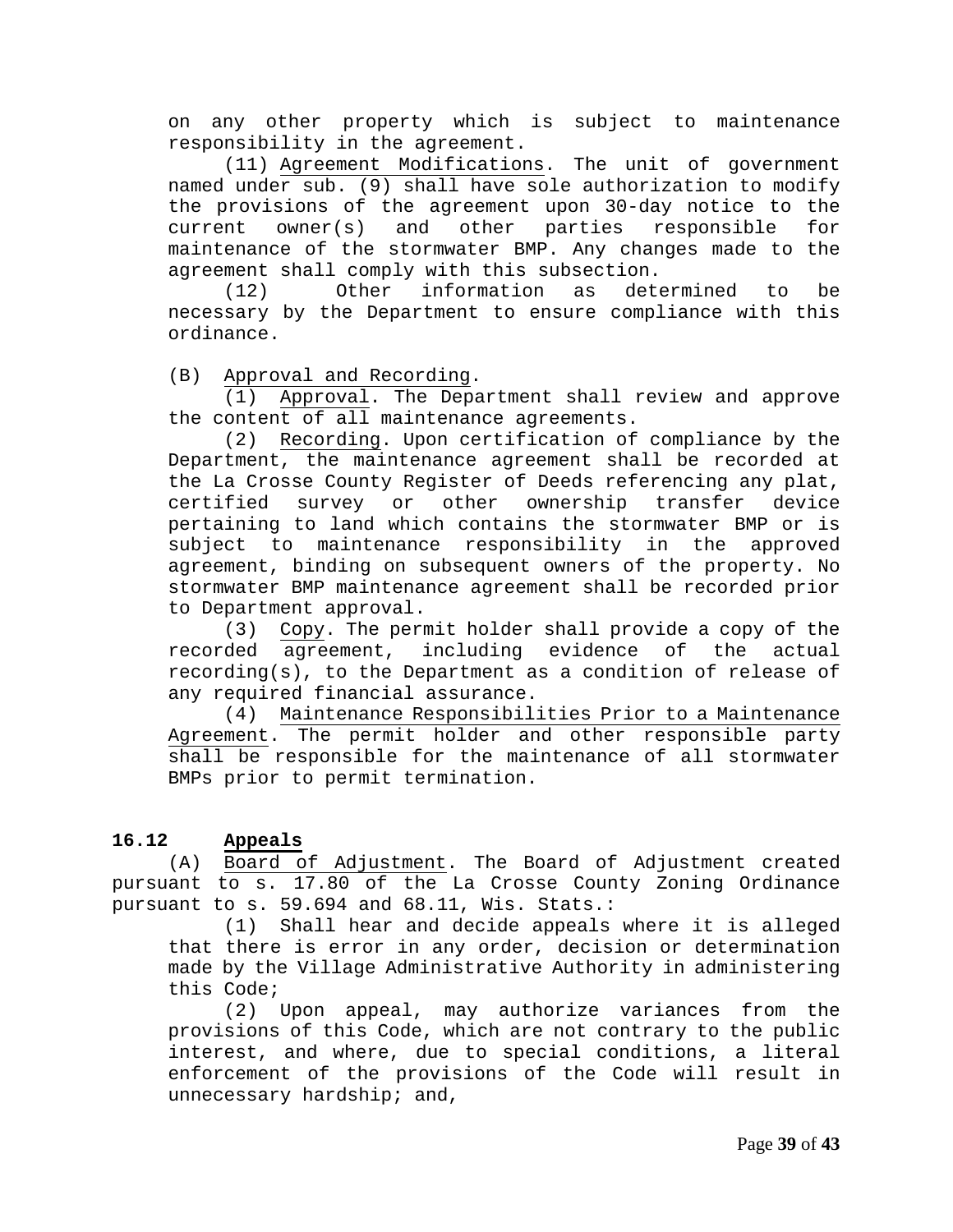(3) Shall use the rules, procedures, duties and powers authorized by statute in hearing and deciding appeals and authorizing variances.

(B) Who May Appeal. Any applicant, landowner, land user or aggrieved party may appeal any order, decision or determination made by the Village Administrative Authority relative to sites in which one (1) person has interest.

#### <span id="page-39-0"></span>**16.13 Fees**

(A) Ordinary Fees. Plan review fees shall be determined by the Village Administrative Authority and set forth in Appendix "A" Fee Schedule. Only one (1) fee per each plan submitted may be charged except where re-submittal is required.

(B) Re-submittal Fees. Will be assessed at a maximum of 25% of the original permit fee or actual cost, whichever is less.

(C) After-the-Fact Fees.

(1) When a permit is acquired after-the-fact, the fee shall be a minimum of two times the ordinary fee for the project.

(2) When a project involves the removal of material from the property and a permit has not been granted, the permit fee shall be assessed at five times the ordinary fee.

#### **16.14 Violations**

<span id="page-39-1"></span>(A) Prohibitions.

(1) Discharges. Except for stormwater and other discharges specifically exempted under sub. (B), no discharge, spilling or dumping of substances or materials shall be allowed into receiving water bodies or onto driveways, sidewalks, parking lots or other areas that drain into the storm drainage system.

(2) Connections. The construction, use, maintenance or continued existence of illicit connections to the storm drainage system is prohibited. This prohibition expressly includes, without limitation, illicit connections made prior to the adoption of this Ordinance, regardless of whether the connection was permissible under law or practice applicable or prevailing at the time of connection.

(B) Exemptions. The following activities are exempt from the provisions of this section unless found to have an adverse impact on the stormwater: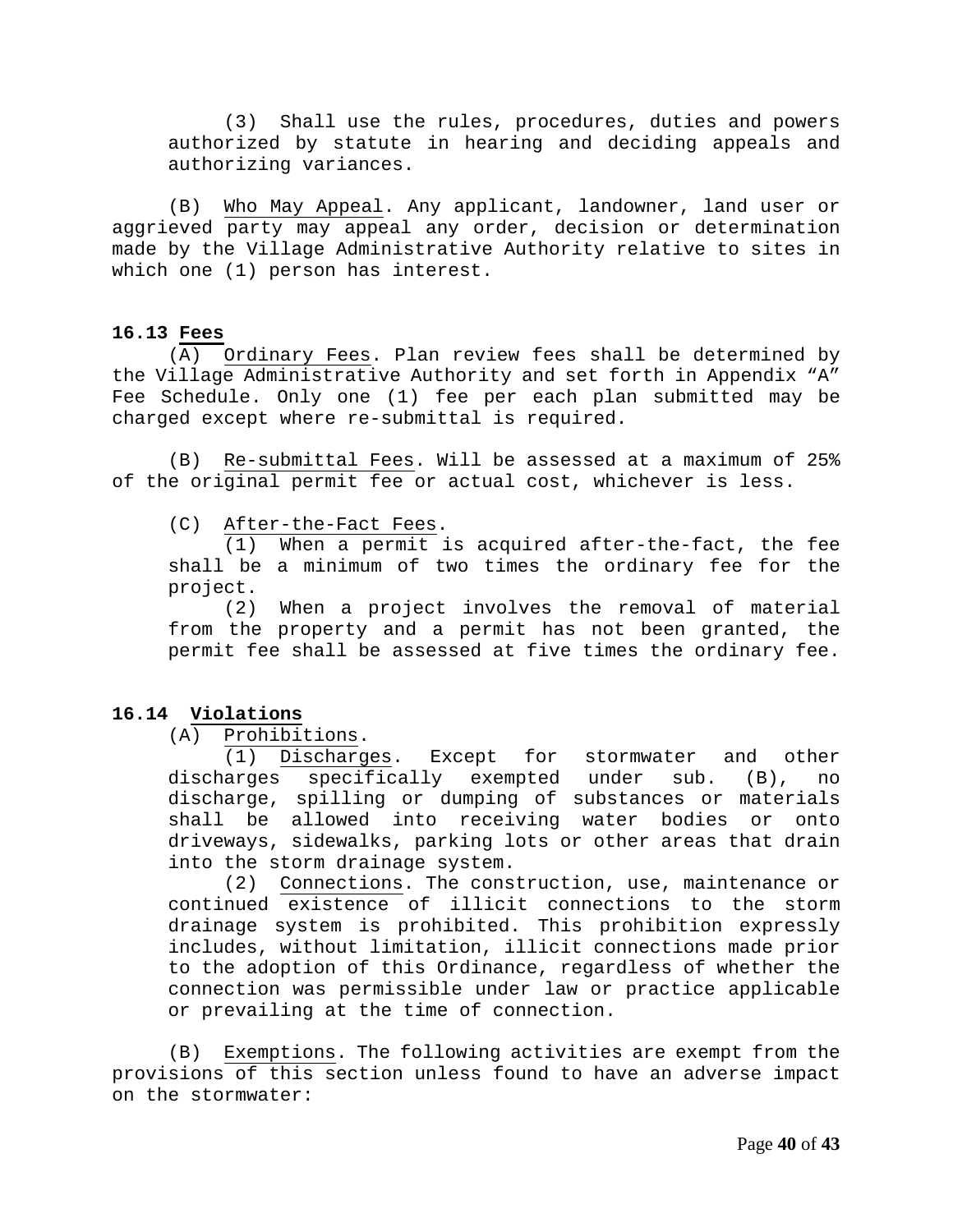(1) Discharges authorized by a permit issued by the Wisconsin Department of Natural Resources.<br>(2) Discharges resulting from

(2) Discharges resulting from fire-fighting activities.

(3) Discharges from uncontaminated ground water, potable water sources, roof drains, foundation drain and sump pumps, air conditioning condensation, springs, lawn watering, individual residential car washing, water main and hydrant flushing and swimming pools if the water has been dechlorinated.

(C) Notice of Violation. Whenever the Village Administrative Authority finds a violation of this section, the Department may order compliance by written notice of violation to the responsible party. Such notice may require without limitation:

(1) The elimination of illicit connections or discharges;

(2) That violating discharges, practices, or operations shall cease and desist;<br>(3) The abatement

or remediation of stormwater pollution or contaminated hazards and the restoration of any affected property; and,

(4) Any responsible party that fails to comply with a notice of violation under this Section, shall be subject to further enforcement action under the provisions of Section 16.15.

#### **16.15 Enforcement and Penalties**

(A) The Village Administrative Authority or its designee may issue a Notice of Non-compliance if:

<span id="page-40-0"></span>(1) The control plan is not being implemented as approved; or<br>(2) Th

The conditions of the permit are not being met.

(B) The Village Administrative Authority or its designee may post a stopwork order if:

(1) Any land disturbance regulated under this Code is being undertaken without a permit and approved control plan;

(2) Sediment has left the site;

(3) A Notice of Non-compliance has been issued and the necessary action has not been taken within the time frame indicated on the Notice to comply with the permit's conditions; or<br>(4) Land

Land disturbance activities are being carried out improperly within restricted development areas.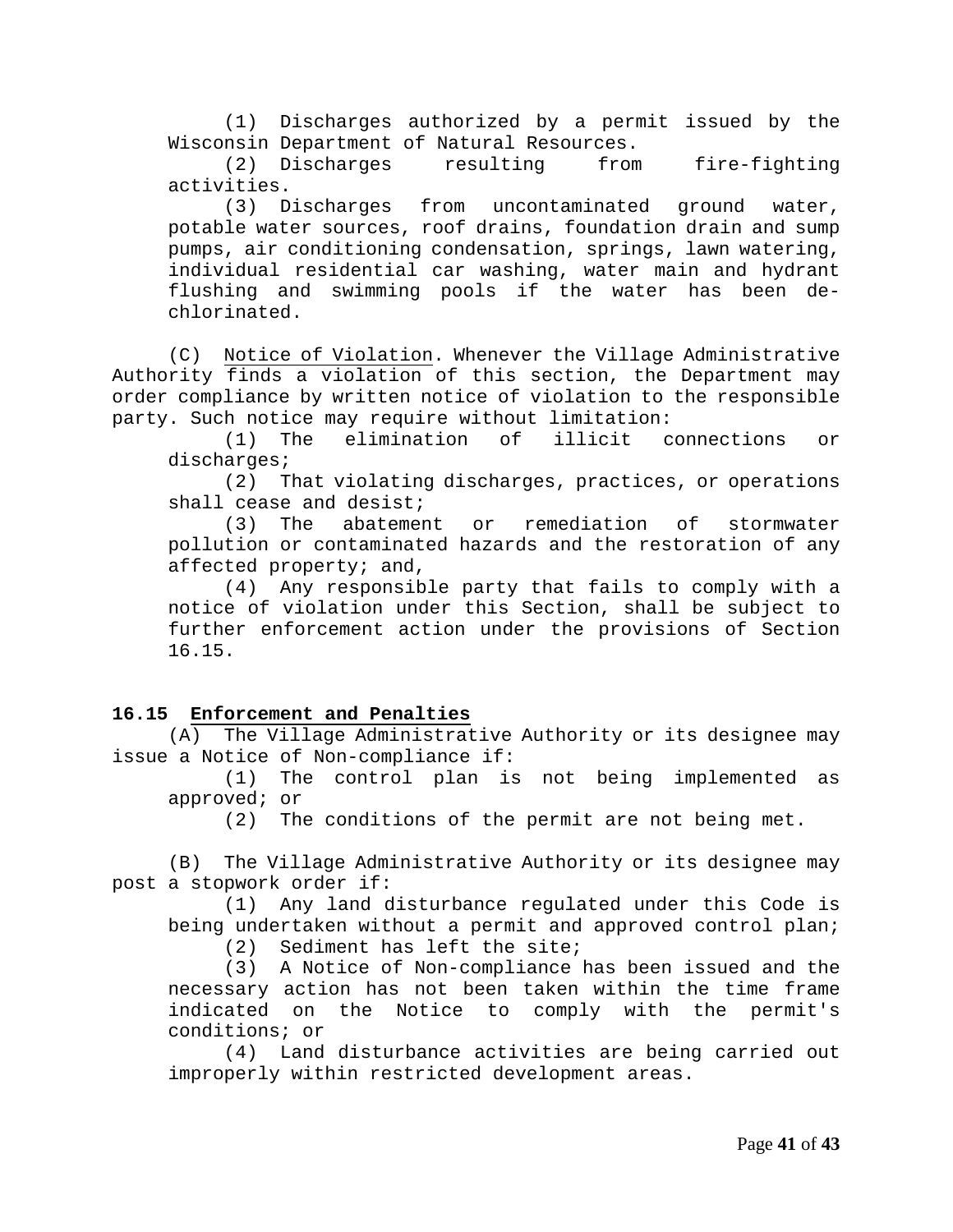(C) If the applicant does not cease the land disturbance activity and comply with the control plan or permit conditions within 48 hours after posting the stop-work order, Village Administrative Authority may revoke the permit.

(D) Where no permit has been issued or a stop-work order has been posted, the Village Administrative Authority may require the District Attorney to obtain a cease and desist order, or any other form of injunctive relief as needed.

(E) Upon review of the actions taken, the Village Administrative Authority, or designee may retract the stop-work order or the revocation.

(F) After posting a stop-work order, the Village Administrative Authority may issue a notice of intent to the landowner and land user, if applicable, of the County's intent to perform work necessary to comply with this Code. The County may go on the site and commence the work no sooner than five (5) days after issuing the notice of intent. Exceptions may be granted in emergency situations where the potential for severe off-site damage warrants immediate attention. The cost of the work performed by the County, plus interest, at the rate authorized by the County Board shall be billed to the landowner. In the event a landowner fails to pay the amount due, the County Clerk shall enter the amount due on the tax rolls and collect as a special assessment against the property pursuant to Sec. 66.60(16), Wis. Stats.

(G) Any person, including the land user, violating any of the provisions of this Code may be subject to a forfeiture of not less than \$100.00 nor more than \$500.00 and the costs of prosecution for each violation. Each day a violation exists shall constitute a separate offense until they comply with the provisions of this Code and may also be enforced by injunction.

(H) If the violation occurs within the restricted development area or within the Shoreland Zone, the Village Administrative Authority may require the land to be restored to its original topographic grade and stabilized according to the Village Administrative Authority's requirements.

#### <span id="page-41-0"></span>**16.16 Construction of Chapter**

(A) Rules of Construction**.** In construing this Chapter, the following rules shall be observed unless construction accordance with the rule would produce a result inconsistent with the intent of the provision: